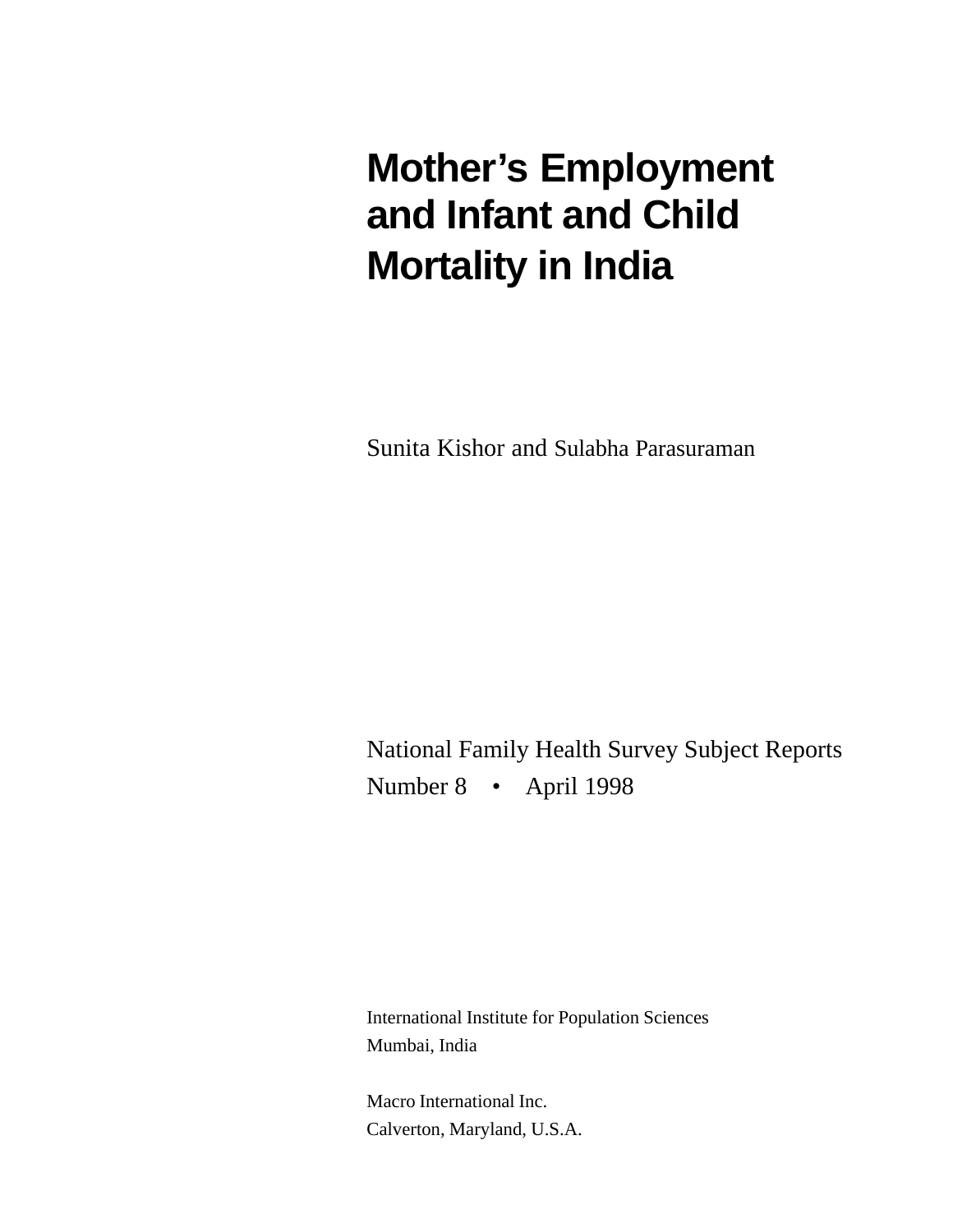India's National Family Health Survey (NFHS) was conducted in 1992–93 under the auspices of the Ministry of Health and Family Welfare. The survey provides national and state-level estimates of fertility, infant and child mortality, family planning practice, maternal and child health care, and the utilization of services available to mothers and children. The International Institute for Population Sciences, Mumbai, coordinated the project in cooperation with 18 population research centres throughout India, the East-West Center Program on Population in Honolulu, Hawaii, and Macro International in Calverton, Maryland. The United States Agency for International Development provided funding for the project.

ISSN 1026-4736

This publication may be reproduced for educational purposes.

*Correspondence addresses:* International Institute for Population Sciences Govandi Station Road, Deonar, Mumbai - 400 088, India Fax: 91-22-556-32-57 • E-mail: iips.nfhs@axcess.net.in

Publications Demographic and Health Surveys Macro International Inc. 11785 Beltsville Drive, Suite 300 Calverton, MD 20705-3119, U.S.A. Fax: 301-572-0999 • E-mail: reports@macroint.com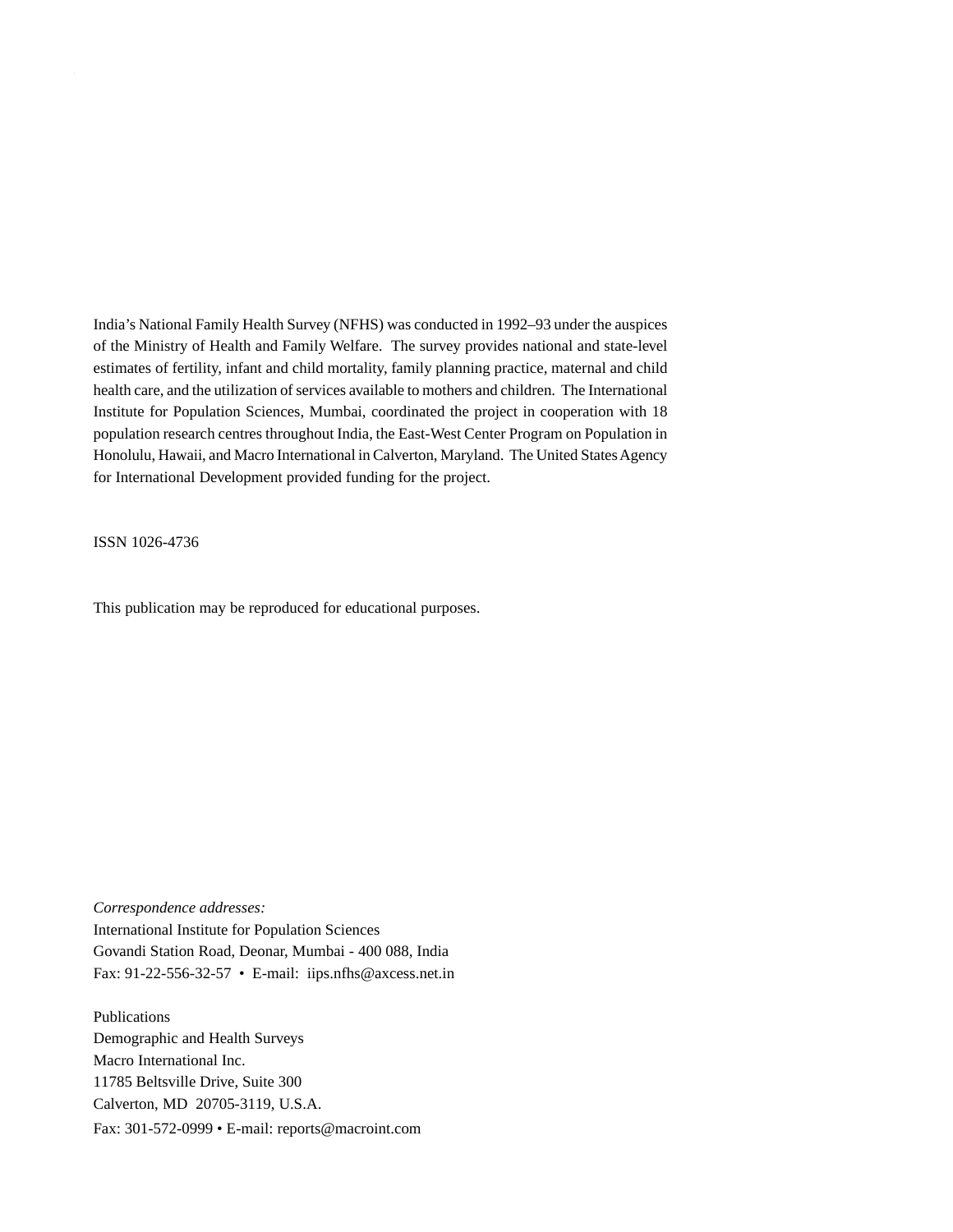## **Mother's Employment and Infant and Child Mortality in India**

'*...The higher mortality of children if mothers work reflects the fact that employment for women is in addition to their traditionally ascribed roles. They alone must fulfill all of these obligations. Similar negative effects on child mortality would surely be evident if fathers had the sole responsibility for the care of infants while having to fulfill their obligations as earners. Unless gender roles and gender relations are renegotiated, children will continue to lose' (page 42–43).*

**Abstract**. Despite its many advantages, the employment of women in economic activity in India has been associated with increased mortality for infants and young children. Simultaneously, narrower gender differentials in child mortality among employed women have been noted. This report examines whether these conclusions are upheld at the level of the typical Indian mother.

Using data from the 1992–93 National Family Health Survey, the effect on child survival of mother's employment status is evaluated for all children. Separate analyses of male and female survival evaluate the gender-differentiated impact of mother's employment. The effect of employment is also evaluated separately by whether employment is at home, outside the home without cash earnings, or outside the home with cash earnings.

The bivariate comparison of infant- $(q_q)$  and child-mortality  $(q_q)$  rates for the period 0–4 years before the survey according to mothers' employment status reveals that mothers who are employed have a 10 percent higher infant-mortality rate and a 36 percent higher child-mortality rate than mothers who are not employed. Male mortality increases more than female mortality if mothers work.

These results are largely upheld in the multivariate analysis of births that took place 0 to 4 years before the survey. Logistic regressions are run separately for survival from 0 to 11 months and from 12 to 47 months. Controlling for relevant biodemographic, socioeconomic, and individual background characteristics, the odds of dying at ages 12–47 months are significantly higher when mothers are employed; the odds of dying at ages 0–11 months are higher only if the mother is employed at home or outside the home for cash. The odds of dying do not differ by mother's employment status for female infants, but are 12 percent higher for males if the mother is employed than if she is not. During childhood, the odds of dying increase for male and female children if the mother works. For boys the increase is greatest if the mother works outside the home for cash and for girls if the mother works at home.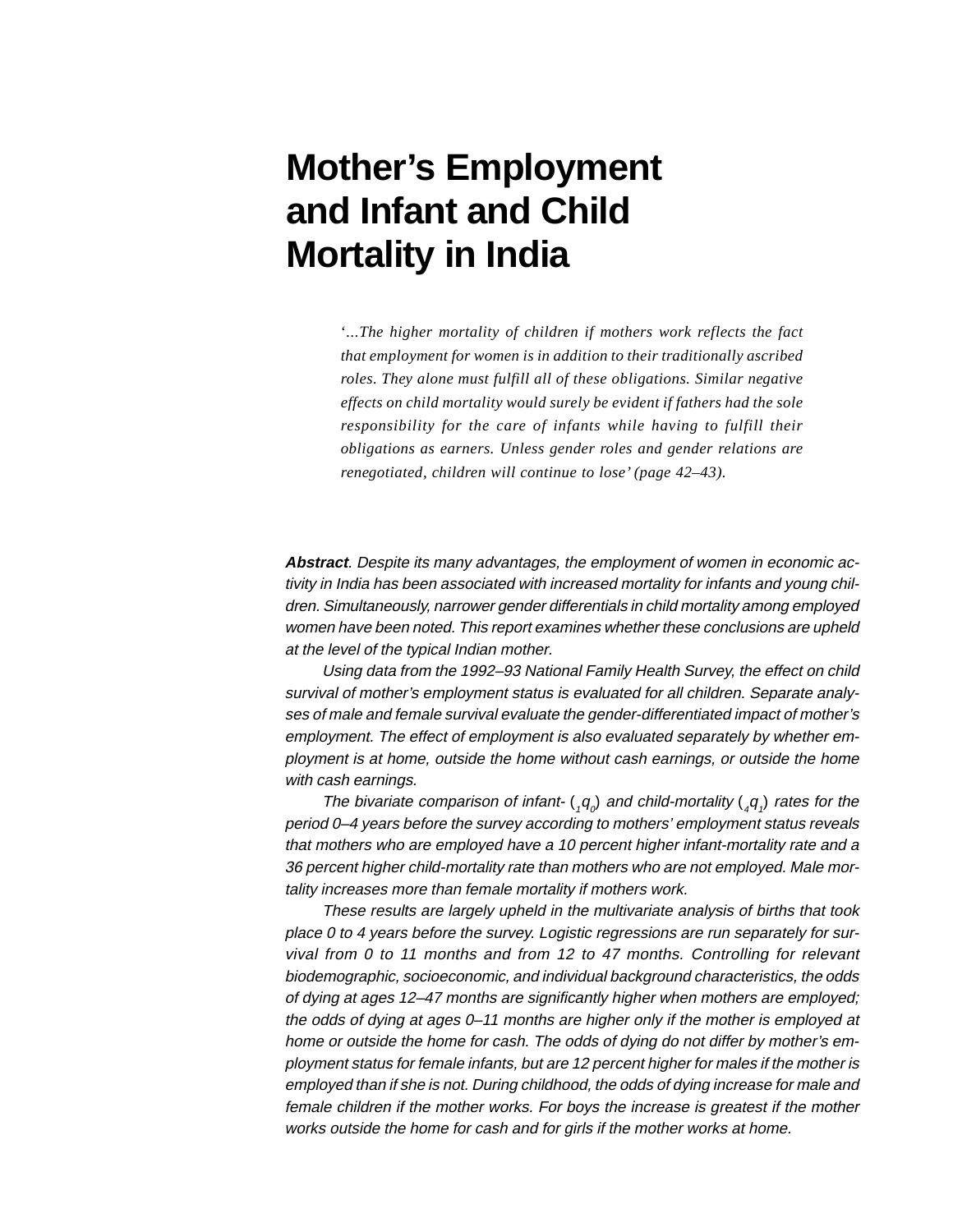Thus, employment of women outside the home for cash, perhaps the most empowering form of employment, does not lower the risk of mortality for girls and increases the risk for boys. Further, employment of mothers in urban areas has more detrimental effects on infant and child survival than employment in rural areas. Also, employment of mothers has its most negative effect on survival at ages 12–47 months of daughters at higher birth orders with same-sex siblings, a group that is considered most at-risk. The report concludes that mother's employment is associated with higher infant and child mortality. Gender differentials narrow with mother's employment largely because of higher increases in male than in female mortality. There is little evidence to suggest that survival of girls is enhanced when mothers work. These conclusions do not imply that mother's employment should be discouraged; instead, they emphasize the need for viable child-care alternatives for women who work and for a renegotiation of gender roles and gender relations.

*Sunita Kishor and Sulabha Parasuraman*

*Sunita Kishor is the Gender Specialist at Macro International, Calverton, Maryland. Sulabha Parasuraman is a Reader at the International Institute of Population Sciences, Mumbai, India.*

*National Family Health Survey Subject Reports, Number 8* • *April 1998*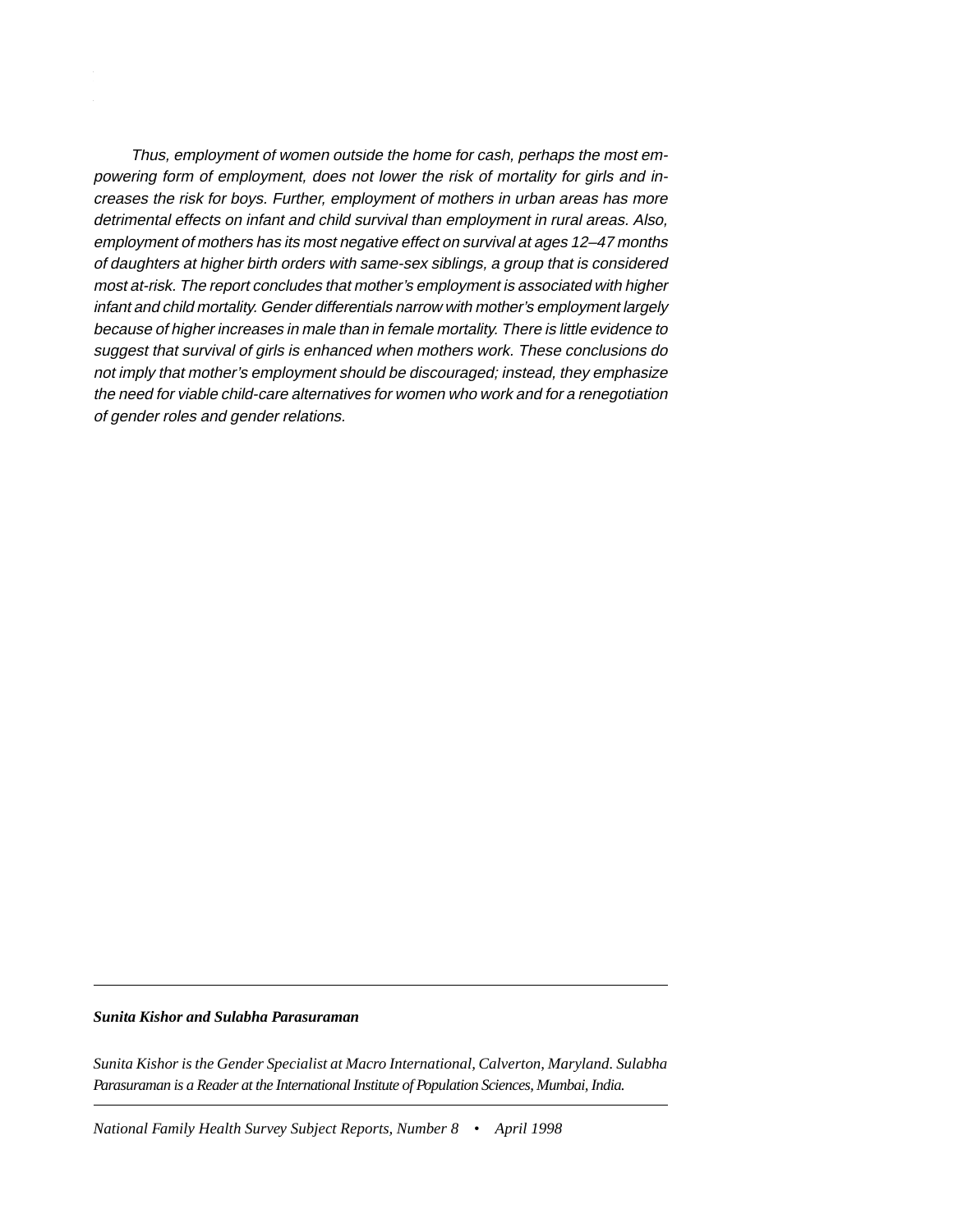Imployment of women in economic activity has several beneficial effects for<br>women and their families, not the least of which is the associated increased<br>access to and control of income. Research in India, however, suggests women and their families, not the least of which is the associated increased access to and control of income. Research in India, however, suggests that women's employment may have at least one disadvantage: the survival of young children appears to be negatively affected if women work (Basu and Basu 1991; Kishor 1992). The same research suggests that *gender differentials* in child mortality, which in the Indian context largely imply excess female mortality, are reduced when women work.

Past research into the association between women's employment and child mortality has largely used the 1981 census data and has been more comprehensive at the district level than at the household or woman level. Specifically, at the district level, higher rates of women's labour-force participation have been found to be associated with higher rates of child mortality net of several cultural and economic factors (Kishor 1992, 1993; for no relationship see Murthi, Guio, and Drèze 1995). At the microlevel also, working women are found to have higher child-mortality rates (Basu and Basu 1991), but this largely bivariate association awaits empirical analysis that adequately accounts for the influence on child mortality of factors whose effects may be spuriously captured in bivariate analyses by mother's employment.

Similarly, several studies, again based largely on the 1981 census, have found macrolevel evidence of an association between lower gender differences in child mortality and higher rates of female labour-force participation at the district level (Kishor 1993; Murthi, Guio, and Drèze 1995; Rosenzweig and Schultz 1982). In India, gender differentials in child mortality favouring the survival of male children are well documented, and the underlying mechanisms and causes have been extensively studied (Arnold, Choe, and Roy in press; Bardhan 1974; Kishor 1993; Miller 1981; Sopher 1980). Explanations of the observed excess female mortality during the years when, on biological grounds, male mortality can be expected to exceed female mortality (Waldron 1983, 1987) rest essentially on the undervaluation of females compared with males within the Indian economic and cultural ethos. While the cultural undervaluation of females is explained largely in terms of the prevalent kinship systems that practise patrilocal exogamy and give exclusivity to males in social, political, and economic cooperation and in the fulfillment of religious obligations and the intergenerational transfer of fixed assets (Dyson and Moore 1983; Kishor 1993), explanations of the economic undervaluation of females rest largely on the low levels of women's participation in income-generating activities, that is, their low rates of labour-force participation (Rosenzweig and Schultz 1982; Schultz 1990). In this context, it is not surprising that gender differentials in child mortality are found to be consistently lower the higher women's labour-force participation.

In contrast, the causal mechanisms by which a woman's employment affects the relative survival of her male and female children is an empirical question that has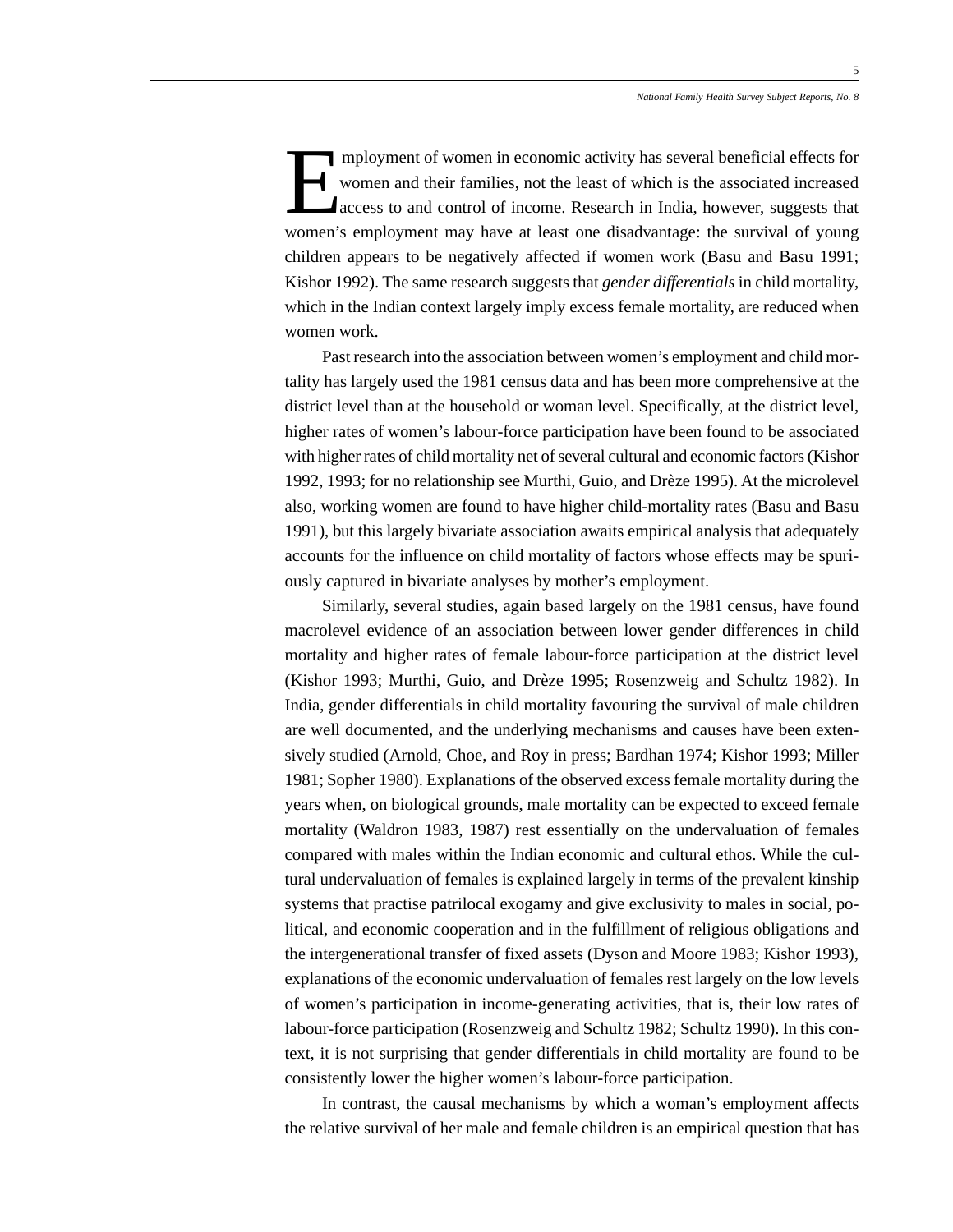#### *National Family Health Survey Subject Reports, No. 8*

received only limited attention. Research by Basu and Basu (1991) suggests that even at the microlevel, women's employment is associated with narrower gender differences in mortality. However, it has yet to be determined whether lower gender differences in mortality prevail if women are employed *net of all relevant confounding individual, demographic, and contextual factors*. Further, there remains the need to go behind the effect of women's employment on the composite index of gender differences in mortality and examine the *gender-differentiated* impact of women's employment on child mortality. Such an examination would reveal whether any reduction in gender differentials is due to a greater impact of women's employment on male mortality or on female mortality.

A detailed examination of the relative impact of a mother's employment status on the survival of her children in India has had to wait for the availability of appropriate data. Unlike macrolevel research in this area, based largely on state- or districtlevel women's labour-force participation rates, child-mortality estimates, and information on regional characteristics generally available from censuses or other sources of published data, a microlevel examination needs data that link the characteristics of each child with the characteristics of its mother, including the latter's employment status. The 1992–93 National Family Health Survey of India provides not only complete birth histories for women but information on their socioeconomic status and other relevant background characteristics. Using these nationally representative data, this report examines in detail the effect of women's employment on the survival of all their children as well as the relative survival of their male and female children.

In the sections that follow, the nature of the data and the definitions of women's employment used in the analysis are discussed first. Then there is a brief discussion of the mechanisms that might underlie the expected negative association of women's employment with gender differences in mortality and its hypothesized positive association with child mortality. Next, nationally representative mortality rates, according to mother's employment status, are presented. Mortality is evaluated for two time periods: during the first year of life and during the next four years of life. This bivariate analysis is followed first by a discussion of the variables and methods to be used for a multivariate evaluation of the influence of mother's employment on infant and child mortality, overall and by sex of child, and then by an examination of the empirical findings. Finally, conclusions are presented.

## **DATA**

The 1992–93 National Family Health Survey interviewed 89,777 ever-married women age 13–49 in 88,562 households across 24 states and one Union Territory (Delhi) between April 1992 and September 1993 (International Institute for Population Stud-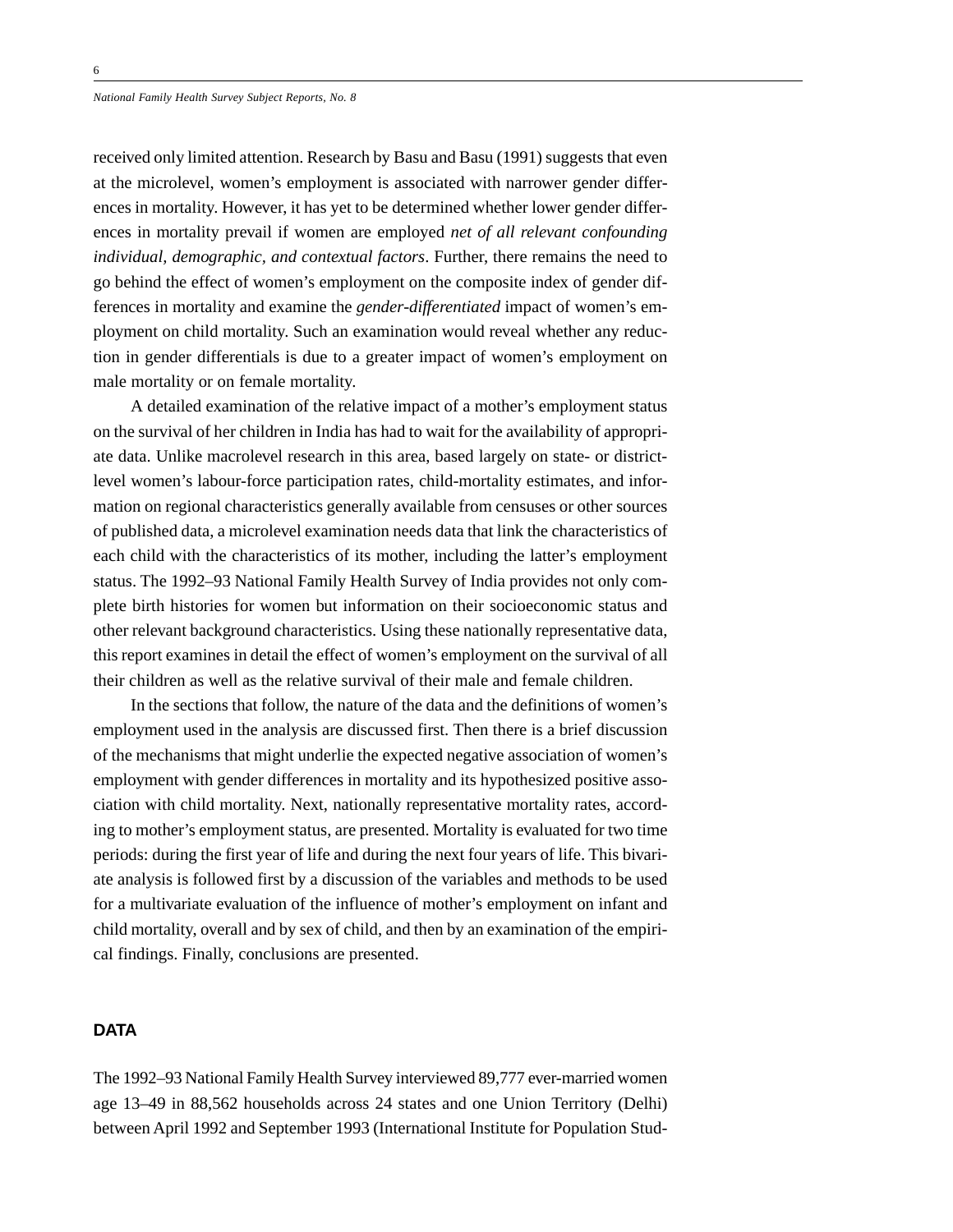ies (IIPS) 1995). A core standardized questionnaire, combined with state-specific questions, was used to collect information on individual characteristics (age, education, employment status, caste, etc.), household background characteristics (household assets, water and toilet facilities, etc.), and birth histories of eligible women, among other things. The birth histories of women permit the estimation of infant and child-mortality rates; they also allow an examination of the influence of individual characteristics of women, including women's employment status, on the probability of survival of their children net of factors specific to the birth such as birth order or the birth interval.

Two questions were used to elicit the employment status of women. All eligible women were first asked 'Aside from your housework, are you currently working?' Women who said 'no' were asked 'As you know some women take up jobs for which they are paid in cash or kind. Others sell things, have a small business, or work on the family farm or in the family business. Are you currently doing any of these things?' Women who answered 'no' to both questions were counted as not employed; women who answered 'yes' to either the first or the second question were then asked details about the work they did including their occupation, where the work was done, and whether they earned cash for it or not. These data provide information on women's employment status and if they work, the type of work they do. In light of both conceptual and empirical considerations, employment of women is categorized into three types: employment at home, employment outside the home but without cash earnings, and employment outside the home for cash. As will be argued later, from a women's-status perspective, the last category of employment should be most empowering. The very small number of cases in the category 'employment at home' prevents its disaggregation by whether cash is earned or not.

Some caveats about the data need to be noted. The data on employment are based on self-reported employment, which generally underestimates the true extent of women's employment. Thus the relationships found in this report are really between employment that *women themselves perceive as employment* and mortality of children. Also, while the employment data refer to current employment of women, the demographic events of interest—births and deaths—could have occurred any time in the past. To minimize the effect of the nonconcurrence of a mother's employment and the death of any of her children, the multivariate analysis is restricted to births and deaths occurring no more than 47 months before the date of interview. The effective sample then reduces to 39,977 mothers with 48,876 eligible births with complete information in the four years before the survey.

The use of the child-mortality experience of mothers in the most recent period in combination with reports of their current employment status raises, but does not resolve, the issue of the direction of causality between child mortality and mother's employment. This report assumes that the relevant direction of causality is from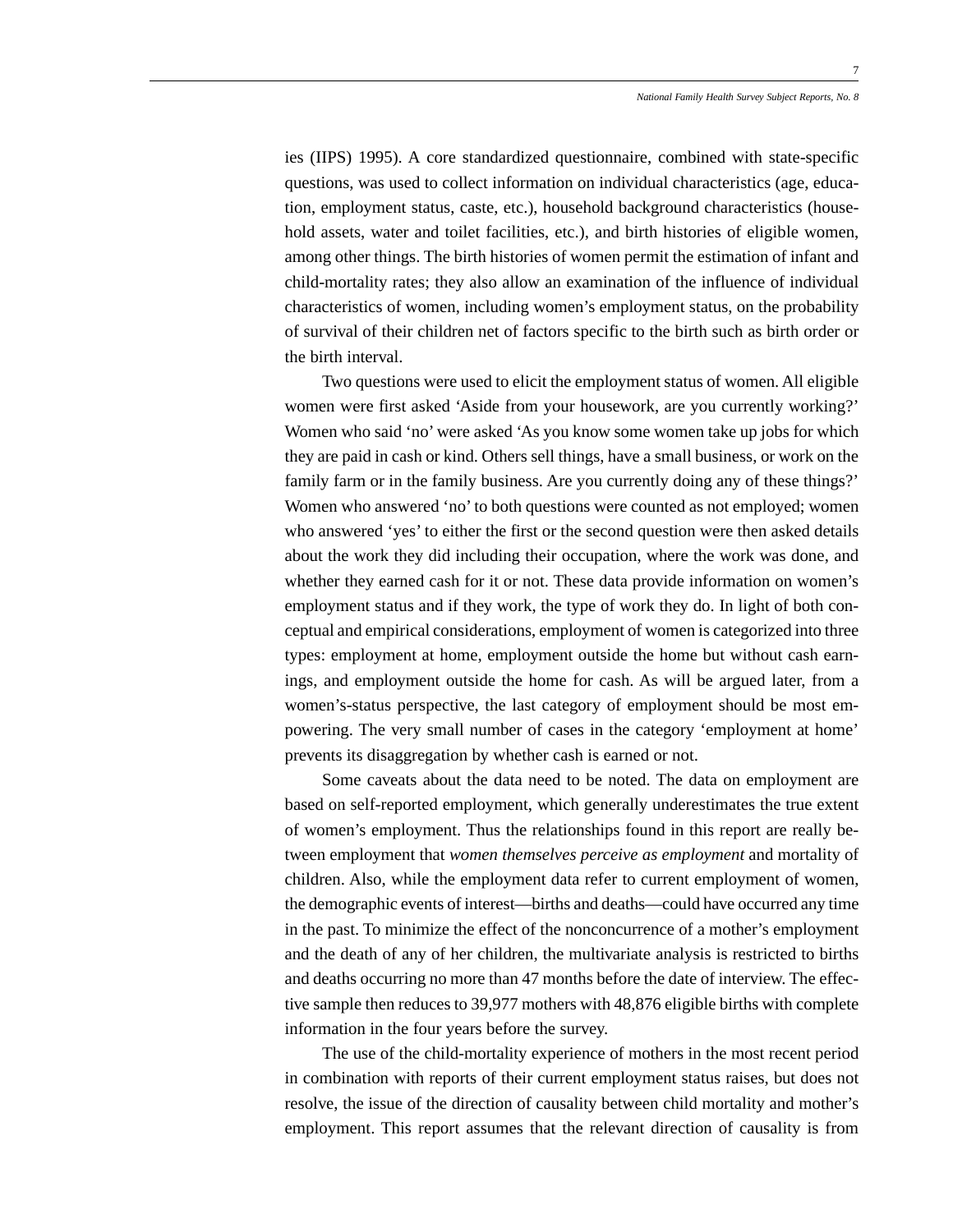mother's employment to infant and child mortality. However, causality could be the reverse if women whose children die are more likely to be in the labour force than those whose children survive. Since a part of any association found between mother's employment and child survival status may be due to this reverse causality, perhaps the more relevant question is: Which is the dominant direction of causality? Given the cross-sectional nature of the data, it is not possible to answer this question directly. An indirect answer will, however, be sought in the conclusions section at the end of this report.

Since, the effects of mother's employment on the mortality of children can be expected to be different (as discussed below) during infancy and after the first year of life, the analysis is conducted separately for mortality in the period 0–11 months (infant mortality) and child mortality. In keeping with the need to minimize the nonconcurrence of a mother's employment and the timing of her births, child mortality in the multivariate analysis refers to the mortality of children born between one and four years (12 to 47 months) before the survey. For bivariate comparisons, however, in keeping with standard demographic practice, child mortality is measured by  $_4q_1$  (mortality between 12 and 59 months) for all-India comparisons and by  $_{5}q_{0}$  (mortality between 0 and 59 months) for state-level comparisons. Although clearly the more relevant rate, very large sampling errors around some state-level, sex-specific estimates of  $_4q_1$  necessitate the substitution of  $_5q_0$ .

## **THE INFLUENCE OF MOTHER'S EMPLOYMENT ON INFANT AND CHILD MORTALITY: CONTEXT AND MECHANISMS**

There are reasons to expect women's participation in the labour force to have beneficial as well as detrimental effects on child survival. Some beneficial effects of women's labour-force participation will derive as a positive income effect of the earnings of mothers enhanced by the likelihood that a higher proportion of these earnings, compared with earnings of males, will be directed toward child-welfare needs (Kumar 1977; Mencher 1988). In addition, women's employment may translate into greater control over the expending of resources, increased exposure and access to relevant information about childbearing and childrearing practices, and an enhanced ability to manipulate and engage the world outside the home to better meet the nutritive, medical, and survival needs of infants. However, these hypothesized benefits of women's employment are likely to depend critically on the type of employment in which women are engaged. For example, income effects are most likely to ensue when women earn cash, and employment is most likely to lead to increased engagement with the wider world when women's work takes them outside the home.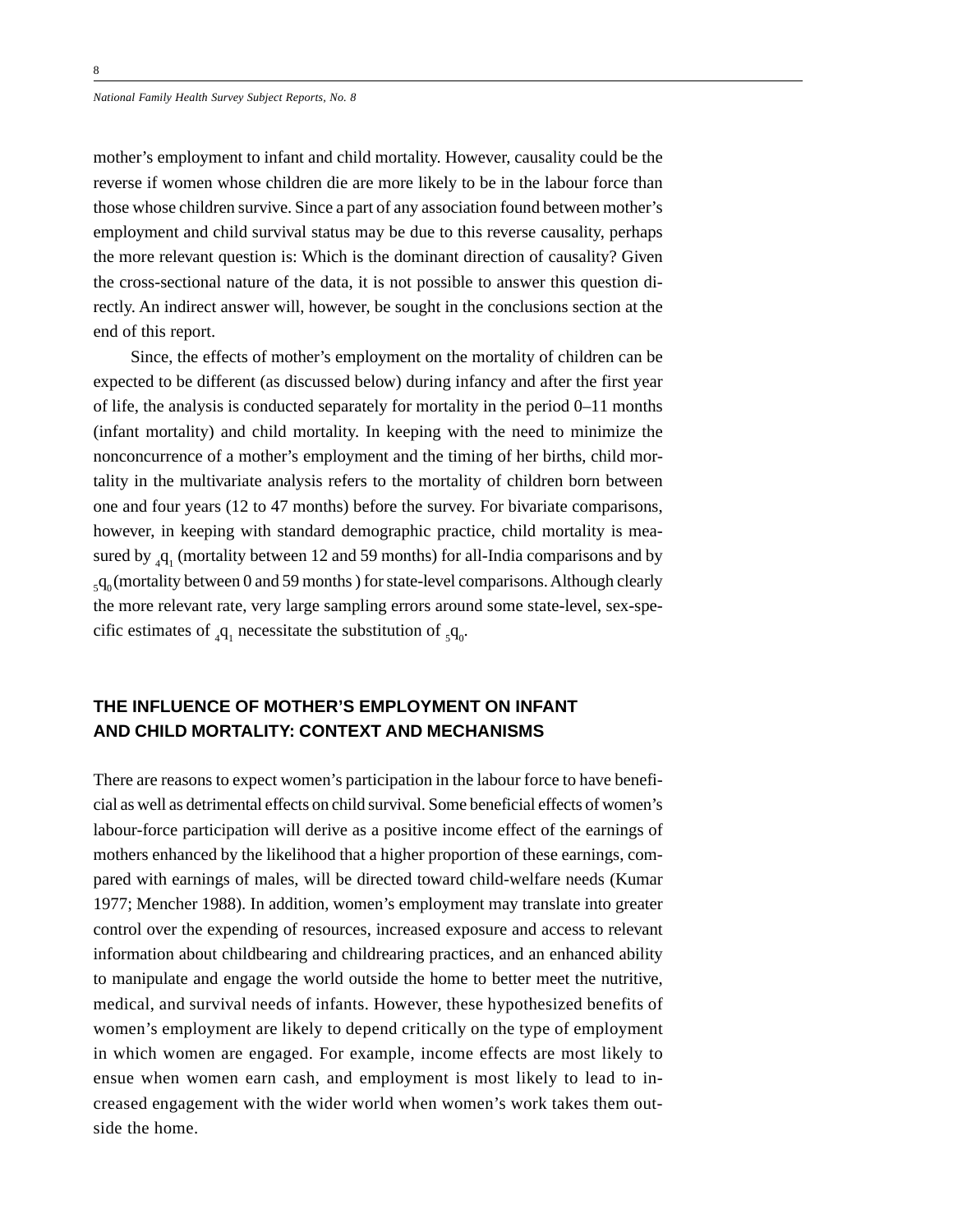Counterbalancing these effects is the reduced availability of time and a consequent likelihood of increased inability of working women to provide personal and timely care for their children. To the extent that this is true, any negative consequences for the health and welfare of children are likely to be exacerbated by the lack of appropriate alternative child care (Basu and Basu 1991) and the necessity among poor rural women to spend time fetching water and firewood (Desai and Jain 1994). This will be particularly true for work identified as the most likely candidate for empowering women—wage work that takes women outside the home. More direct effects on the nutrition of children and shortened breastfeeding among mothers who work also have been noted in different contexts (Leslie 1989; Popkin and Doan 1990).

Despite the potential benefits of mother's employment, there is reason to believe that the net effect of mother's employment will be to lower child survival. Bivariate analysis of 1981 census data reveals that rural Indian working women have a 14 percent higher child-mortality rate than nonworking women; the percentage difference ranges from 27 to 68 percent across the four largest southern states and from 4 to 18 percent across the five largest northern states (Basu and Basu 1991).

It is expected that the macrolevel effect of women's labour-force participation on gender differences in mortality will be reproduced at the microlevel, i.e., gender differentials in mortality will be lower among women who work. However, if child mortality is, in general, higher among women who work than among women who do not, then lower gender differentials can result among women who work only if male mortality rises with mother's employment while female mortality also rises but by not as much, or remains unchanged, or falls.

A common explanation of the narrowing of gender differentials stems from the idea that women who work will not undervalue their female children at all, or at least not as much, as those who do not work. This explanation is labeled 'the women'sstatus explanation'. When women work, they belie the normative belief that they do not contribute economically to the material welfare of their households. Being employed should change women's perceptions of their own worth and the worth of their daughters even when no perceived changes in the relative cultural worth of sons and daughters occur. Indeed, a district-level analysis of 1981 Indian census data found that women's labour-force participation made the largest difference to the relative survival of female children precisely in those districts where exogamy (the practice of out-marrying girls) was practised (Kishor 1993). Based on these results, Kishor concluded that the greater relative survival of female children could not be a consequence of natal families expecting to benefit from the economic contributions of women. Instead, she suggested that the relative improvement in the survival of female children must result from the changed subjective perceptions of working mothers with regard to the value of their own abilities and those of their female children. Also, extrapolating Cain's (1980, 1982) argument with respect to fertility, another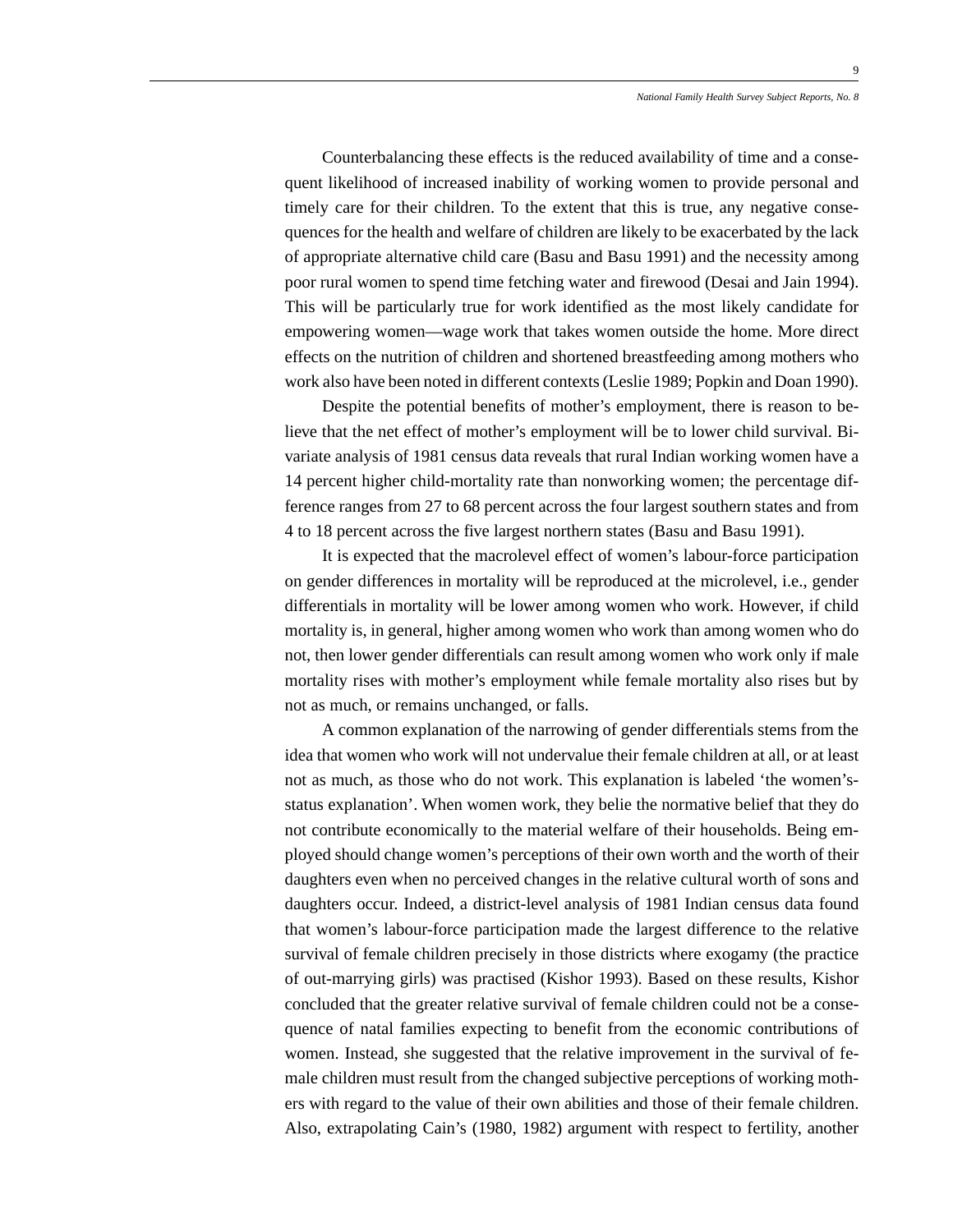explanation could be that women who work are less likely to depend on sons alone to meet their current and future economic needs and are thus less likely to favour their sons while undervaluing their daughters. Net of all other effects, the experience of being employed may also change women's gender preferences by exposing them, quite independently of their level of education, to new ideas, authority structures, and social networks (Dixon-Mueller 1993). Such exposure may allow women to break with traditional normative beliefs and promote gender equality.

However, critical to this argument is the nature of women's work. Dixon-Mueller identifies the types of employment least likely to transform gender relations (and hence, least likely to alter gender preferences in the Indian context) as 'those that do not confront patriarchal family relations of production and reproduction'. Examples include unpaid work in family fields or other family enterprises and self-employment in enterprises with low return or dependence on men for capital, materials, or marketing. Indeed, many would argue that work for most women in the Indian context is far from empowering, concentrated as it is in low-paying, low-productivity occupations, often requiring hard labour, and not necessarily ensuring control over income earned (Bardhan 1985; Ware 1981). Clearly, some elements necessary to making the transition from women's employment to higher status and autonomy are that women should be working for cash that they control and that their employment should provide exposure to the world outside the home. There are no NFHS data to measure the amount of control women exercise over their earnings. However, in this report, a distinction is made between working for cash and not working for cash, combined with a distinction between working at home and away from home.

The women's-status explanation for the narrowing of gender differentials in mortality of children when women work is but one hypothesis. An alternative hypothesis could be that gender differentials are narrower among women who work because these women have less time to discriminate or provide preferential treatment.<sup>1</sup> Without preferential treatment for males, male mortality rates are more likely to approximate female mortality rates or even rise above them. Looked at another way, it may be that boys lose out more than girls when their mothers work because resources, including mothers' time, tend to be concentrated on boys. The amount of time that mothers spend on child care—ranging from holding children to breastfeeding, preparing meals, and feeding children—is an important factor in the health and survival of children (Miller 1981). Note that, although not considered here, there could be situations in which working mothers may discriminate against girls more than nonworking mothers. For example, working women may learn through their own market experiences that male biases in the labour market make sons a more reliable old-age resource than daughters. They may, as a result, devote more of their limited time and resources to sons than unemployed mothers do.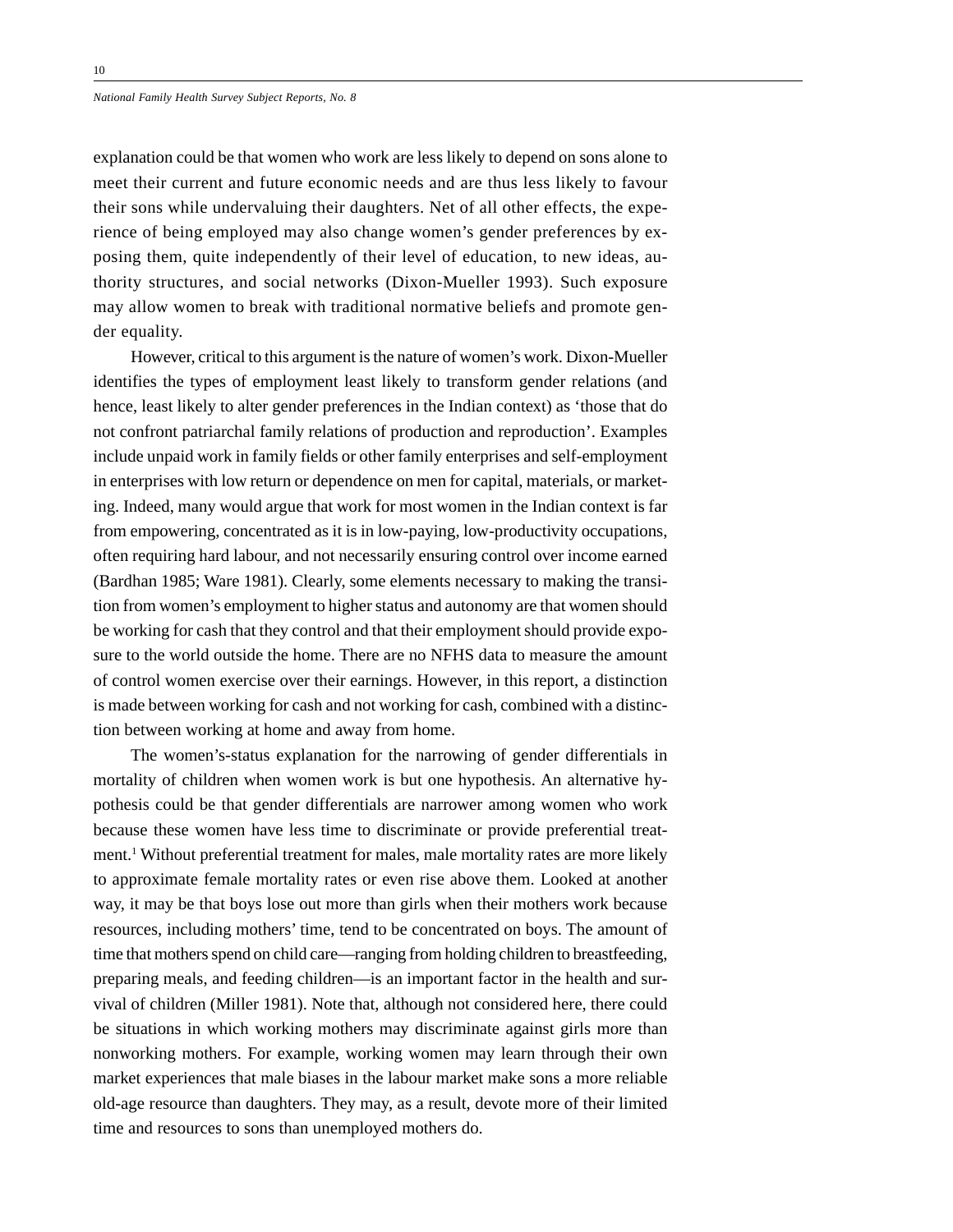It is not possible to draw any definitive conclusion about the relevance of alternative explanations for the narrowing of gender differentials without examining intermediate variables such as patterns of feeding and health care by sex of child, issues not addressed in this report. Nonetheless, the gender-differentiated effect of different types of employment can provide some guidance on the relevance of the women'sstatus explanation. For example, more credence can be given to the women's-status explanation if women's employment for cash outside the home, the type of work most related to higher women's status, differentially benefits girls more than boys.

The type of work that women engage in will be an important mediating factor, not only for the relationship between women's labour-force participation and gender differences in child mortality but also for the overall relationship between employment and child mortality per se. The latter positive association, resting as it does critically on women's lack of time and the removal of the child from the immediate care of the mother, is likely to be stronger for employment that takes women away from home. Also, if such employment is not for cash, the potential for beneficial income effects will be considerably reduced.

In addition to type of employment, several factors will mediate the potential effects of mother's employment on the relative survival of their daughters. Among these are the overall levels of female employment. If women who participate in the labour force are ostracized or if such participation is atypical, changes in self-worth associated with labour-force participation may fail to ensue. In India, 67 percent of currently married women in reproductive ages are not employed, 5 percent are employed at home, and 27 percent work outside the home. Among those who work outside the home, less than two-thirds work for cash (Table 1). Women's labour-force participation varies greatly across the different states in India, ranging from 70 percent in Himachal Pradesh to 12 percent in Punjab. It is notable that in Himachal Pradesh most of the employed women (80 percent) are working outside their homes, but not for cash. The proportion of women employed away from home for cash is highest (over one-third of all women) in Meghalaya in the east and Andhra Pradesh in the south. In general, women are least likely to be employed at all in the northern states and most likely to be employed in the southern states. Thus, to the extent that the proportion of women employed is an appropriate reflection of the acceptability of female employment, the region of the country is clearly important. Also traditionally, female employment has been eschewed by women of higher castes. In the Indian caste system, strict rules of conduct separate castes, especially the upper from the lower ones, so that lower castes are forbidden the lifestyles of the upper castes (Liddle and Joshi 1986). A critical aspect of the ritual purity of the upper castes is the increased control over the visibility and mobility of women. Consequently, employment has been traditionally considered ritually appropriate for women of the lower castes. Thus, the caste of the woman in question is also a factor that will affect how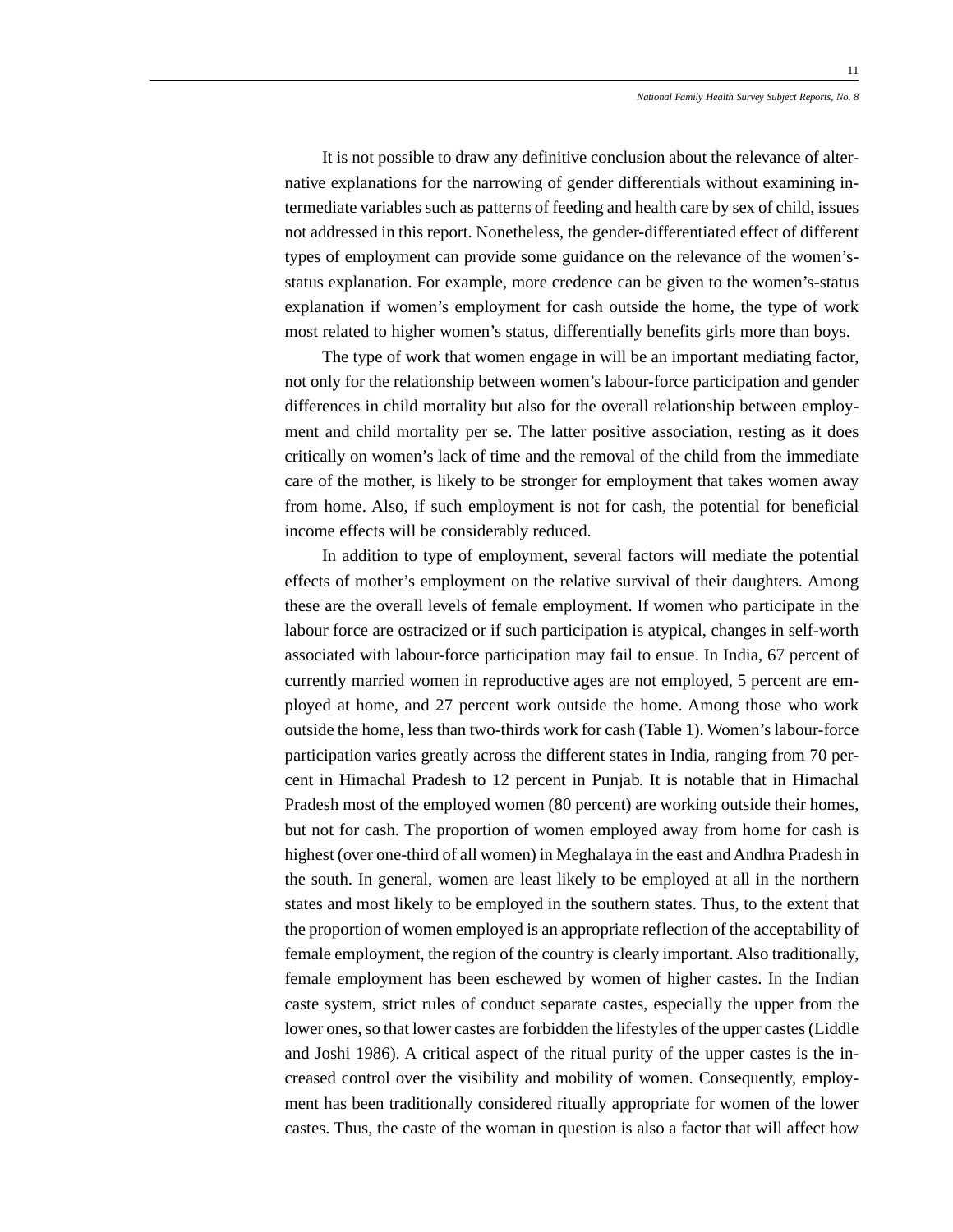|                         | Infant mortality      |                          | <b>Under-five mortality</b> |                          | Women's employment status (%) <sup>a</sup> |                            |                                 |                                                   |
|-------------------------|-----------------------|--------------------------|-----------------------------|--------------------------|--------------------------------------------|----------------------------|---------------------------------|---------------------------------------------------|
| <b>State</b>            | Rate<br>(per<br>1,000 | Male/<br>female<br>ratio | Rate<br>(per<br>1,000       | Male/<br>female<br>ratio | <b>Not</b><br>employed                     | <b>Employed</b><br>at home | <b>Employed</b><br>not for cash | Employed<br>outside home outside home<br>for cash |
| India                   | 78.5                  | 1.06                     | 109.3                       | 0.95                     | 67.2                                       | 5.1                        | 10.3                            | 17.3                                              |
| <b>Northern states</b>  |                       |                          |                             |                          |                                            |                            |                                 |                                                   |
| Bihar                   | 89.2                  | 1.07                     | 127.5                       | 0.93                     | 74.8                                       | 2.2                        | 11.1                            | 11.6                                              |
| Gujarat                 | 68.7                  | 0.82                     | 104.0                       | 0.79                     | 56.4                                       | 6.1                        | 16.2                            | 21.3                                              |
| Haryana                 | 73.3                  | 0.79                     | 98.7                        | 0.67                     | 61.6                                       | 3.9                        | 25.5                            | 9.0                                               |
| <b>Himachal Pradesh</b> | 55.8                  | 1.41                     | 69.1                        | 1.39                     | 30.0                                       | 3.4                        | 58.7                            | 7.9                                               |
| Jammu region of J & K   | 45.4                  | 0.95                     | 59.1                        | 0.86                     | 58.5                                       | 3.6                        | 32.1                            | 5.8                                               |
| Madhya Pradesh          | 85.2                  | 1.15                     | 130.3                       | 1.05                     | 66.7                                       | 5.2                        | 12.5                            | 15.5                                              |
| Delhi                   | 65.4                  | 1.06                     | 83.1                        | 0.94                     | 80.5                                       | 7.2                        | 0.7                             | 11.6                                              |
| Punjab                  | 53.7                  | 1.16                     | 68.0                        | 0.90                     | 88.4                                       | 2.9                        | 3.6                             | 5.0                                               |
| Rajasthan               | 72.6                  | 0.83                     | 102.6                       | 0.74                     | 67.7                                       | 4.8                        | 19.6                            | 7.7                                               |
| <b>Uttar Pradesh</b>    | 99.9                  | 0.99                     | 141.3                       | 0.84                     | 85.6                                       | 3.8                        | 5.3                             | 5.1                                               |
| <b>Eastern states</b>   |                       |                          |                             |                          |                                            |                            |                                 |                                                   |
| Arunachal Pradesh       | $\star$               | $\star$                  | $\star$                     | $\star$                  | 53.1                                       | 1.5                        | 25.3                            | 20.2                                              |
| Assam                   | 88.7                  | 1.17                     | 142.2                       | 1.08                     | 80.3                                       | 3.5                        | 0.6                             | 15.6                                              |
| Manipur                 | $\star$               | $\star$                  | $\star$                     | $\star$                  | 44.5                                       | 22.5                       | 3.8                             | 29.2                                              |
| Meghalaya               | $\star$               | $\star$                  | $\star$                     | $\star$                  | 56.9                                       | 3.8                        | 3.0                             | 36.3                                              |
| Mizoram                 | $\star$               | $\star$                  | $\star$                     | $\star$                  | 64.9                                       | 3.8                        | 8.9                             | 22.4                                              |
| Nagaland                | $\star$               | $\star$                  | $\star$                     | $\star$                  | 56.4                                       | 6.0                        | 21.2                            | 16.4                                              |
| Orissa                  | 112.1                 | 1.24                     | 131.0                       | 1.09                     | 73.1                                       | 3.9                        | 1.2                             | 21.7                                              |
| Tripura                 | $\star$               | $\star$                  | $\star$                     | $\star$                  | 74.2                                       | 6.7                        | 5.3                             | 13.8                                              |
| <b>West Bengal</b>      | 75.3                  | 0.87                     | 99.3                        | 0.80                     | 77.0                                       | 7.2                        | 3.6                             | 12.1                                              |
| <b>Southern states</b>  |                       |                          |                             |                          |                                            |                            |                                 |                                                   |
| Andhra Pradesh          | 70.4                  | 1.21                     | 91.2                        | 1.09                     | 45.7                                       | 7.6                        | 11.6                            | 35.0                                              |
| Goa                     | 31.9                  | 1.53                     | 38.9                        | 1.36                     | 69.6                                       | 3.7                        | 5.2                             | 21.6                                              |
| Karnataka               | 65.4                  | 1.22                     | 87.3                        | 1.08                     | 52.2                                       | 6.7                        | 14.1                            | 26.9                                              |
| Kerala                  | 23.8                  | 1.16                     | 32.0                        | 1.22                     | 74.2                                       | 4.4                        | 0.6                             | 20.5                                              |
| Maharashtra             | 50.5                  | 1.35                     | 70.3                        | 1.16                     | 49.7                                       | 5.0                        | 17.5                            | 27.7                                              |
| <b>Tamil Nadu</b>       | 67.7                  | 1.39                     | 86.5                        | 1.49                     | 52.7                                       | 8.0                        | 8.2                             | 31.1                                              |

**Table 1 Infant and under-five mortality rates, ratio of male-to-female infant and under-five mortality rates, and the percent distribution of women by employment status, all India and by state, National Family Health Survey, 1992–93**

Note: Mortality rates are for the five-year period before the survey.

aTotal may not add to 100 due to rounding and missing cases on the types of employment.

\*Estimates are unavailable because of small samples.

she perceives her own employment status and whether it leads to gains in self-esteem or to any change in gender preferences.

The region of the country is also likely to be important because infant and child mortality vary greatly by region. Not only do the northern states of India have the highest infant- and child-mortality rates, but the excess of female over male child mortality is particularly pronounced in these states. In the southern states, and less so in the eastern states, by contrast, there is either no observed excess female mortality, or discrimination appears at least to be less severe (Miller 1981; Sopher 1980). The mortality rates based on the NFHS data calculated for the five years before the survey clearly reflect the large regional variation in infant and under-five mortality as well as in the ratio of male-to-female mortality rates (Table 1). At the all-India level, the male-to-female infant-mortality ratio of 1.06 is abnormally low compared with the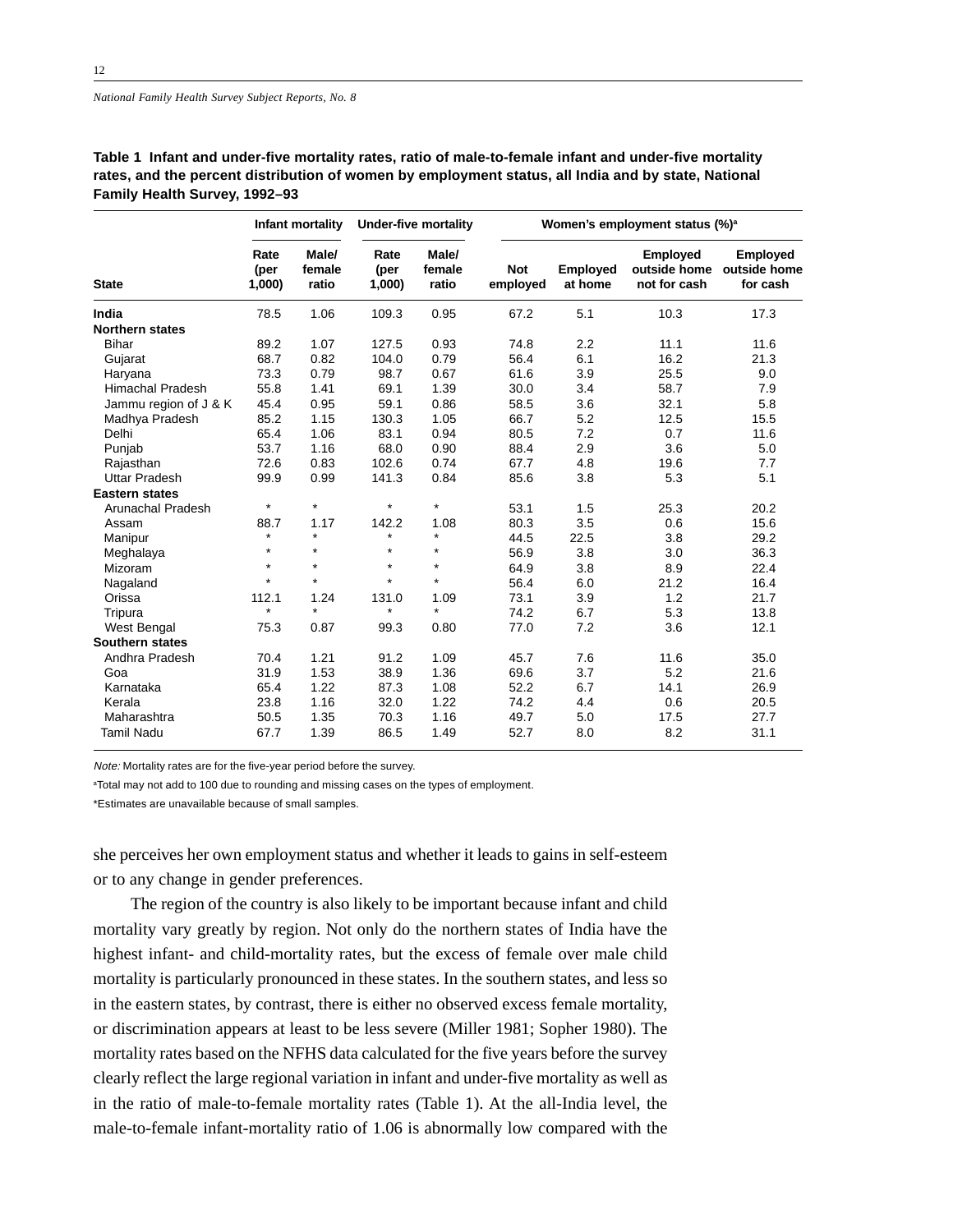ratio in less-developed countries as a whole (Tabutin and Willems 1995). Excess female mortality is even more evident for children aged 1–5. At that age, the male mortality rate is only 95 percent as high as the female mortality rate. Notably, however, in 5 of 10 north Indian states, female mortality exceeds male mortality even in the first year of life. By contrast, male infant mortality is higher than female infant mortality in all of the southern states and in the majority of the eastern states. Even in the under-five mortality rate calculations, there is no southern state where female mortality rates exceed male mortality rates. In the north, there are only two states (Himachal Pradesh and Madhya Pradesh) where mortality risks for boys exceed those for girls; in the remaining north Indian states, the male-to-female under-five mortality ratio varies from a low of 0.67 in Haryana to a high of 0.94 in Delhi.

Crosscutting regional differences are the rural-urban differences in mortality and women's employment. Infant and under-five mortality rates are both lower, on average, and excess female mortality is less pronounced in urban than in rural areas. The proportion of women working in rural areas (32 percent) is twice that in urban areas (16 percent). Further, the nature of women's employment is different in rural and urban areas, with rural employment dominated by informal agricultural work and a higher proportion of women who work not receiving cash. Indeed, 95 percent of ever-married women with at least one birth in the past four years who work outside the home without earning cash are working in agriculture. In this context, it may also be noted that 41 percent of those working for cash outside the home and 79 percent of those working at home are working in nonagricultural sectors. In addition, the urban environment is likely to be very different from the rural one, with consequent effects on gender norms, women's adherence to normative gender preferences, and the costs of exercising these preferences. Access to medical care is greater since medical facilities are more common in urban than rural areas. Also, the reach of media is much greater in urban than in rural areas. A greater exposure to media can have the potential advantages of making it less costly for individual women to access child nutrition and health information and exposing women to different ways of thinking and doing things. Urban women also may have different gender preferences than rural women do since they are less likely to need sons to help in agriculture or to inherit agricultural land. Finally, since urban living is more associated with exposure to modernization, it may be expected that urban women will tend to have a more gender-egalitarian view of life. Some of these benefits of urban living can be seen in the mortality differentials found between rural and urban areas in India.

The variation in the amount and type of employment, and in overall mortality and gender differences in mortality between rural and urban areas, leads to the expectation that the strength of the employment-mortality relationship will vary by area of residence. Given that more than two-thirds of the Indian population reside in rural areas, most research on these topics has been limited to the rural population. Conse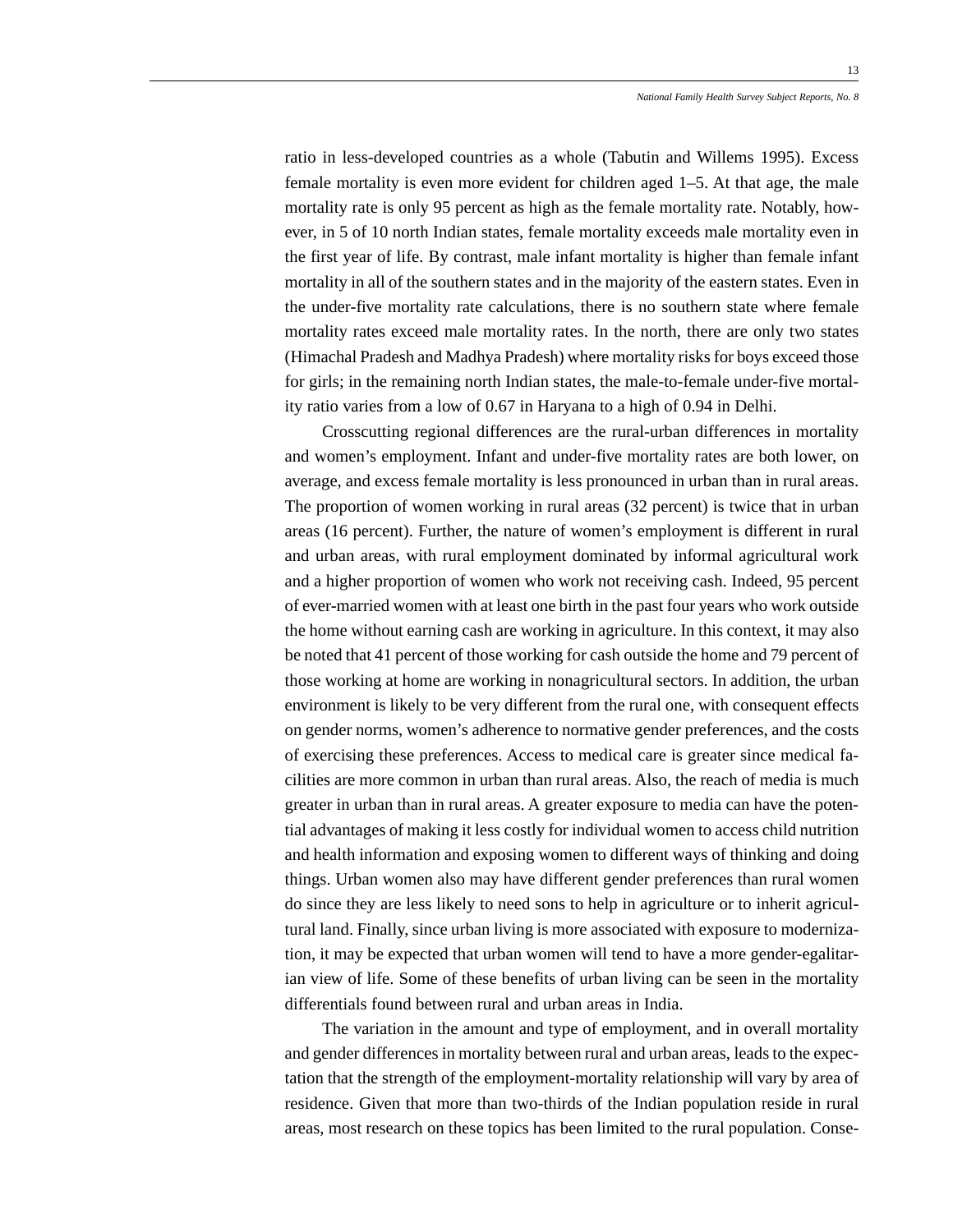quently, there is little research documenting the net effect of area of residence, especially on mortality by sex of child.

The socioeconomic status of the household is an important mediating factor since mortality is lower for households with greater wealth (although the direction of its effect on gender differentials remains unclear). Women's employment is negatively associated with the level of asset ownership. Also, the more educated a woman is the less likely it is that she is employed: 35 percent of illiterate ever-married women who had a child in the past four years were employed, compared with only 16 percent of those with high school or more education.

Apart from biological effects, birth order has been found to be an important factor in determining a daughter's risk of discrimination. The first daughter is welcome for several reasons, including the fact that the Hindu ritual of giving a daughter in marriage (*Kanyadaan*) yields religious merit. Subsequent daughters may not be as welcome. Higher birth orders have been found to be associated with greater risk of death in the Punjab (Das Gupta 1987) and in Bangladesh (Muhuri and Preston 1991). In addition, research in Uttar Pradesh suggests that female children are most likely to die in families where no more children or no more daughters are desired (Simmons et al. 1982). Most recently, an analysis of the NFHS data revealed that female children with older sisters are often subject to the highest risks of mortality (Arnold, Choe, and Roy in press).

Finally, the risk of mortality for both boys and girls is higher in the first year of life than later in childhood. Infant mortality at the all-India level comprises more than 70 percent of all under-five mortality (IIPS 1995). A large part of the risk of death at the very early stages of life stems from maternal factors such as age of mother at birth, parity, and length of birth interval (Mosley and Chen 1984). These maternal factors appear to have a stronger effect on the survival of children up to their first birthday than on their survival beyond their first year of life (Bicego and Ahmad 1996; Sullivan, Rutstein, and Bicego 1994). Further, the risk of death soon after birth, a time before discrimination or preferential treatment is likely to take effect (ruling out infanticide), is higher for males than females. At the all-India level, neonatal mortality comprises about 60 percent of infant mortality, and during the neonatal period male mortality exceeds female mortality by about one-fifth.<sup>2</sup> In the postneonatal period (1–11 months), some excess female mortality is already evident (the male postneonatal mortality rate is 28.2 compared with the female rate of 31.6). Over the next four years (12–59 months), female mortality exceeds male mortality by almost 23 percent. This age-differentiated evidence of 'excess' female mortality suggests the need to examine separately the effect of mother's employment on infant mortality and on child mortality after the first year of life.

Overall, despite the many mediating factors, there are several reasons to expect women's employment to have a mediating effect on gender differentials in infant and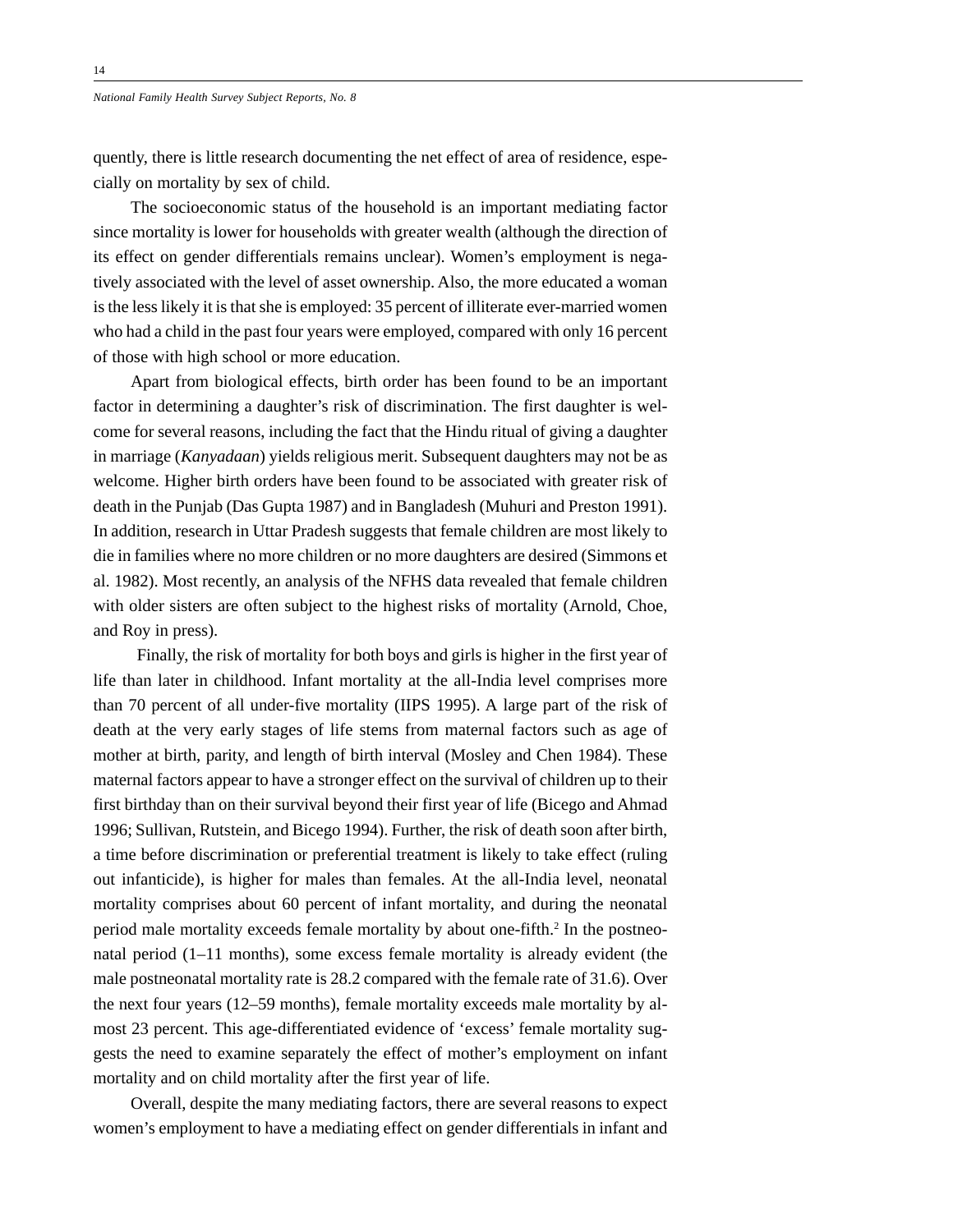child mortality. To see to what extent these expectations are upheld, bivariate associations are examined followed by a multivariate analysis controlling for the relevant factors discussed above.

## **A BIVARIATE EXAMINATION OF INFANT AND CHILD MORTALITY BY MOTHER'S EMPLOYMENT**

The bivariate analysis (Table 2) reveals significantly higher infant- and child-mortality rates during the period 0–4 years before the survey for working woman than for nonworking women. The infant-mortality rate for working women is 10 percent higher than for nonworking women, whereas the child-mortality rate is 36 percent higher. Thus, the negative impact of mother's employment on survival is greater after the first year of life. However, not all types of employment have an equally negative effect on infant and child survival. Indeed, only women employed outside the home for cash have both significantly higher infant (higher by 15 percent) and child-mortality rates (higher by 51 percent) than women who are not employed. Women employed away from home without earning cash have significantly higher child-mortality rates (26 percent higher) but not infant-mortality rates, while women working at home do not vary in either their infant- or child-mortality rates from women who do not work.

During the first year of life, gender differences in mortality favour females irrespective of whether mothers are working or not. The difference between the female and male mortality rate is statistically significant (at the 10 percent level) for working women as a whole, but within this group it is only significant for women who work away from home for cash. Moving from the gender differential to a separate examination of male and female mortality rates, it becomes clear that mother's employment status significantly affects the probability of survival to age one only for male children. Infant mortality among male children of working women exceeds the rate for male children of nonworking women by 13 percent; infant mortality among female children is also higher for children of working women, but the difference is not statistically significant. The increase in male mortality for working mothers is due largely to the much higher male infant mortality for mothers who work away from home for cash. The male infant-mortality rate for mothers who work away from home for cash is 22 percent higher than the rate for mothers who do not work. Women in other employment categories do not have significantly higher male infant-mortality rates. The conclusion follows that during the first year of life, mother's employment affects the gender differential in mortality (which, in any case, favours females) by being associated with much higher male but unchanged female mortality.

Female child mortality  $(q_1)$ , by contrast, is significantly higher than male child mortality for both working and nonworking women. Nonetheless, the ratio of male-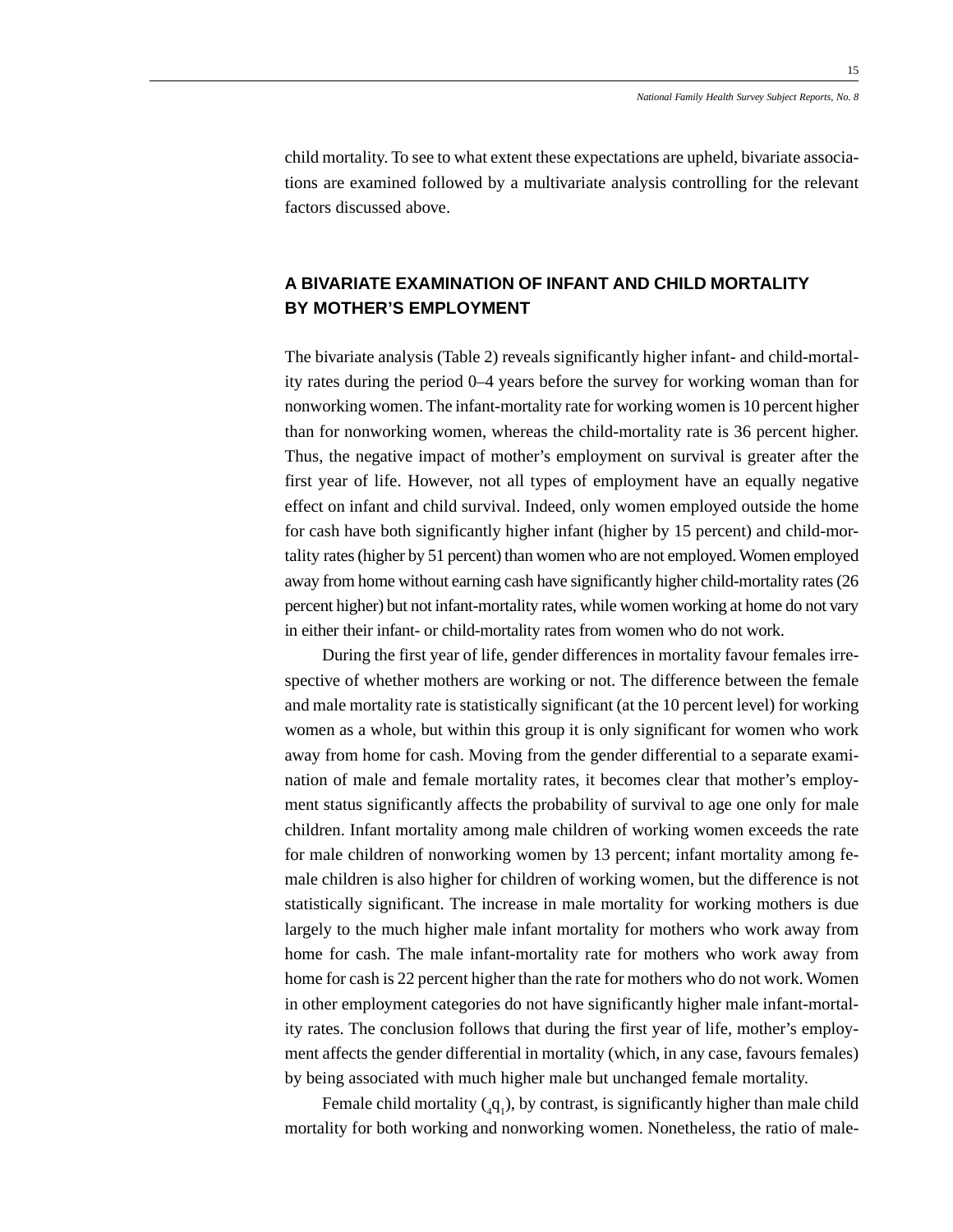|                                    |                             | <b>Mortality rate</b>       |                            | <b>Male/female</b> |
|------------------------------------|-----------------------------|-----------------------------|----------------------------|--------------------|
| <b>Employment status</b>           | <b>Total</b>                | <b>Male</b>                 | Female                     | ratio              |
|                                    | Infant mortality $(0, q_0)$ |                             |                            |                    |
| Mother not employed                | 76.2<br>$72.6 - 79.9$       | 77.8<br>$73.0 - 82.6$       | 74.6<br>69.7~79.5          | 1.04               |
| Mother employed                    | 83.6**<br>77.9~89.2         | 88.0**<br>$80.1 - 95.9$     | 79.0<br>$71.4 - 86.6$      | $1.11+$            |
| Employed at home                   | 82.2<br>$67.2 - 97.3$       | 80.1<br>$58.4 - 101.8$      | 84.5<br>$64.2 - 104.8$     | 0.95               |
| Employed outside home not for cash | 78.7<br>$69.5 - 87.9$       | 83.7<br>$71.3 - 96.1$       | 73.4<br>$61.0 - 85.8$      | 1.14               |
| Employed outside home for cash     | 88.0***<br>$80.2 - 95.8$    | $94.6***$<br>$82.8 - 106.3$ | 81.4<br>$71.1 - 91.7$      | $1.16+$            |
|                                    | Child mortality $(q_1)$     |                             |                            |                    |
| Mother not employed                | 29.9<br>$27.6 - 32.1$       | 23.9<br>$21.2 - 26.7$       | 36.2<br>$32.8 - 39.5$      | $0.66++$           |
| Mother employed                    | 40.6 ***<br>$36.7 - 44.5$   | $35.2***$<br>$30.5 - 40.0$  | $46.3***$<br>$40.6 - 52.0$ | $0.76***$          |
| Employed at home                   | 32.6<br>$24.8 - 40.3$       | 21.0<br>$13.0 - 28.9$       | 44.6<br>$31.4 - 57.9$      | $0.47++$           |
| Employed outside home not for cash | $37.6***$<br>$32.1 - 43.2$  | $35.3***$<br>$27.8 - 42.7$  | 40.2<br>$32.1 - 48.3$      | 0.88               |
| Employed outside home for cash     | 45.1***<br>$39.2 - 51.0$    | $39.7***$<br>$32.6 - 46.7$  | $50.9***$<br>$42.5 - 59.3$ | $0.78^{++}$        |

## **Table 2 Infant and child mortality (per 1,000 births) by sex of child, confidence intervals, and ratio of male-to-female mortality, National Family Health Survey, 1992–93**

Note: Confidence intervals are 95 percent with confidence limits given by R±2SE where R is the mortality estimate and SE the standard error of the estimate. The Jackknife repeated replication method is used in this table to estimate confidence intervals and significance of estimates.

\*Denotes a significant difference between the given rate and the rate for mother not employed.

(\*\*\*p<.01; \*\*p<.05; \* p<.10).

+Denotes a significant difference between the male and female mortality rate for a given employment-status category. of the mother.  $(+++p<.01; ++p<.05; +p<.10)$ 

to-female child mortality for working women (0.76) is less favourable to males than the ratio for nonworking women (0.66). The narrower differential for working women results from the fact that when mothers work child mortality increases by 47 percent for boys but only by 28 percent for girls. Thus, although both male and female child mortality are higher for working women, the differential is narrower since the increase in female mortality is less than the corresponding increase in male mortality. Notably, however, among the different groups of working mothers, the female childmortality rate is only significantly higher (by 41 percent) for children whose mothers work outside the home for cash, compared with the rate for children of nonworking mothers. The male child-mortality rate is higher for mothers who work outside the home whether they earn cash or not. Women who work at home have the same childmortality rates as those who do not work.

Thus, at the national level the bivariate analysis does not indicate that mother's employment is associated with lowered female mortality rates. Indeed, at the infant-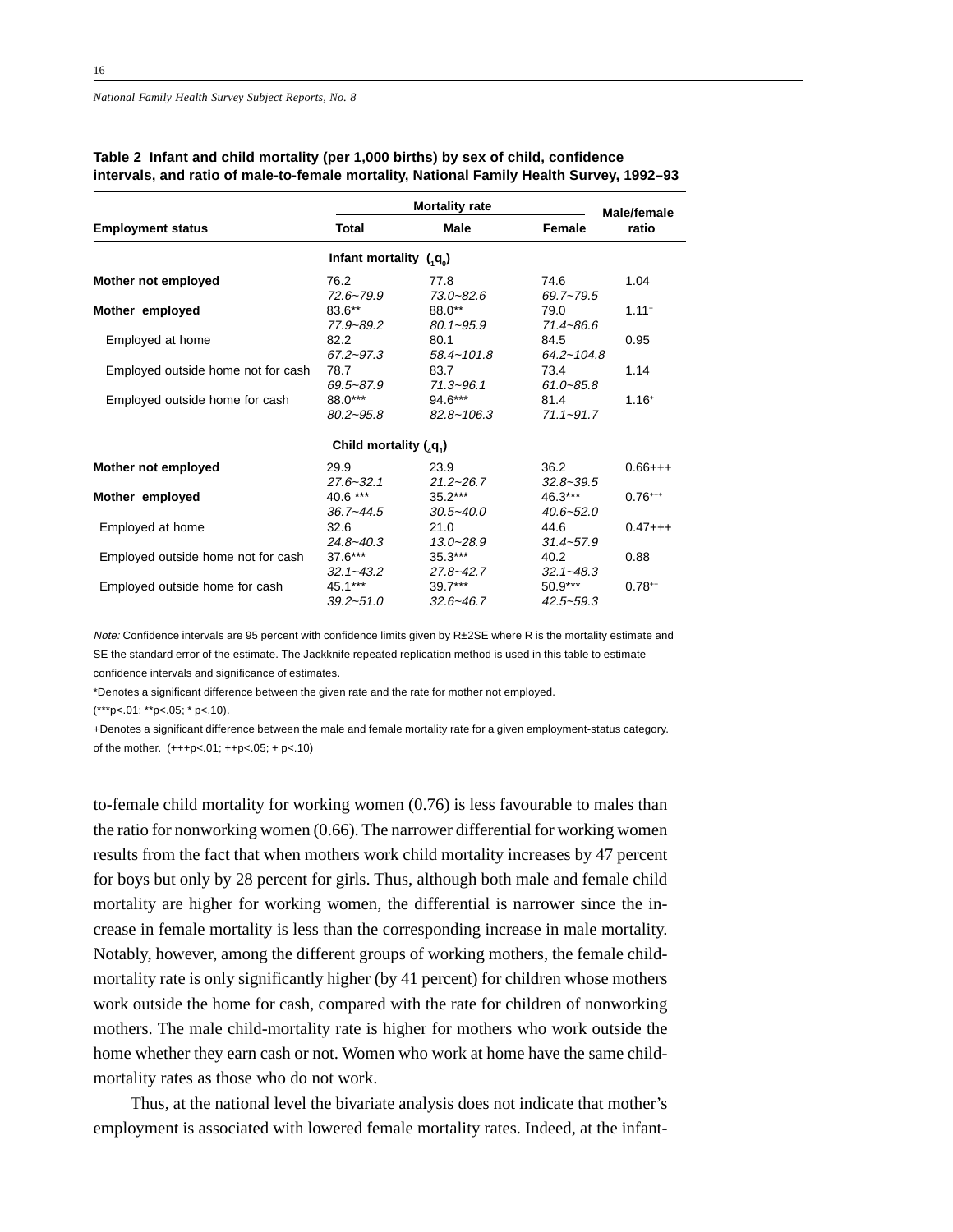mortality stage, mother's employment leaves female mortality unchanged (any change is not significant), and at the child-mortality stage, mother's employment is associated with an increase in female mortality. Employment of mothers narrows gender differentials in child mortality only because the increase in female mortality is not as large as the increase in male mortality. Further, the type of work associated with the highest increase in child mortality, even for girls, is work away from home for cash. Thus, the one kind of employment most likely to be associated with greater autonomy and resources is the kind also associated with the highest mortality, overall as well as for female and male children. These results suggest that mother's employment negatively affects male survival largely through the physical absence of the mother; the effect on female survival is less easily explained since work outside the home by the mother without cash leaves female mortality unchanged while work for cash increases the probability of death.

However, it may be that the strong positive association between working for cash away from home and child mortality is due in part to poverty that could be simultaneously related to higher infant and child mortality and the need for women to work for cash. Clearly, there is a need to determine whether these relationships hold up within a multivariate framework.

## **VARIABLES AND METHODS FOR THE MULTIVARIATE ANALYSIS**

A piecewise, constant proportional-hazards approach accomplished with logistic regression is used to analyze the relationship between mother's employment and child mortality in the first year of life and from ages 12–47 months. In this approach, the relevant time period is divided into segments, and each segment is assumed to have a constant hazard. For the infant-mortality equations (survival from birth to age one), the duration of life is divided into four segments: 0–2 months, 3–5 months, 6–8 months, and 9–11 months. For the child-mortality regressions (survival from age 12 months to 47 months), the time duration is divided into three segments, each of 12 months duration: 12–23 months, 24–35 months, and 36–47 months.

The effect of employment on infant mortality and child mortality is estimated separately for all children, male children, and female children. Five models are estimated corresponding to alternative formulations of the employment variable described in the preceding theoretical discussion. In the first model, employment is entered as a dummy variable that takes the value of 1 if the woman is employed and 0 otherwise. In the second equation, employment is entered as a four-category variable capturing the type of employment: employed outside the home for cash; employed outside the home without earning cash; working at home with or without earning cash; and not working at all. The remaining models evaluate the effect of the interaction of em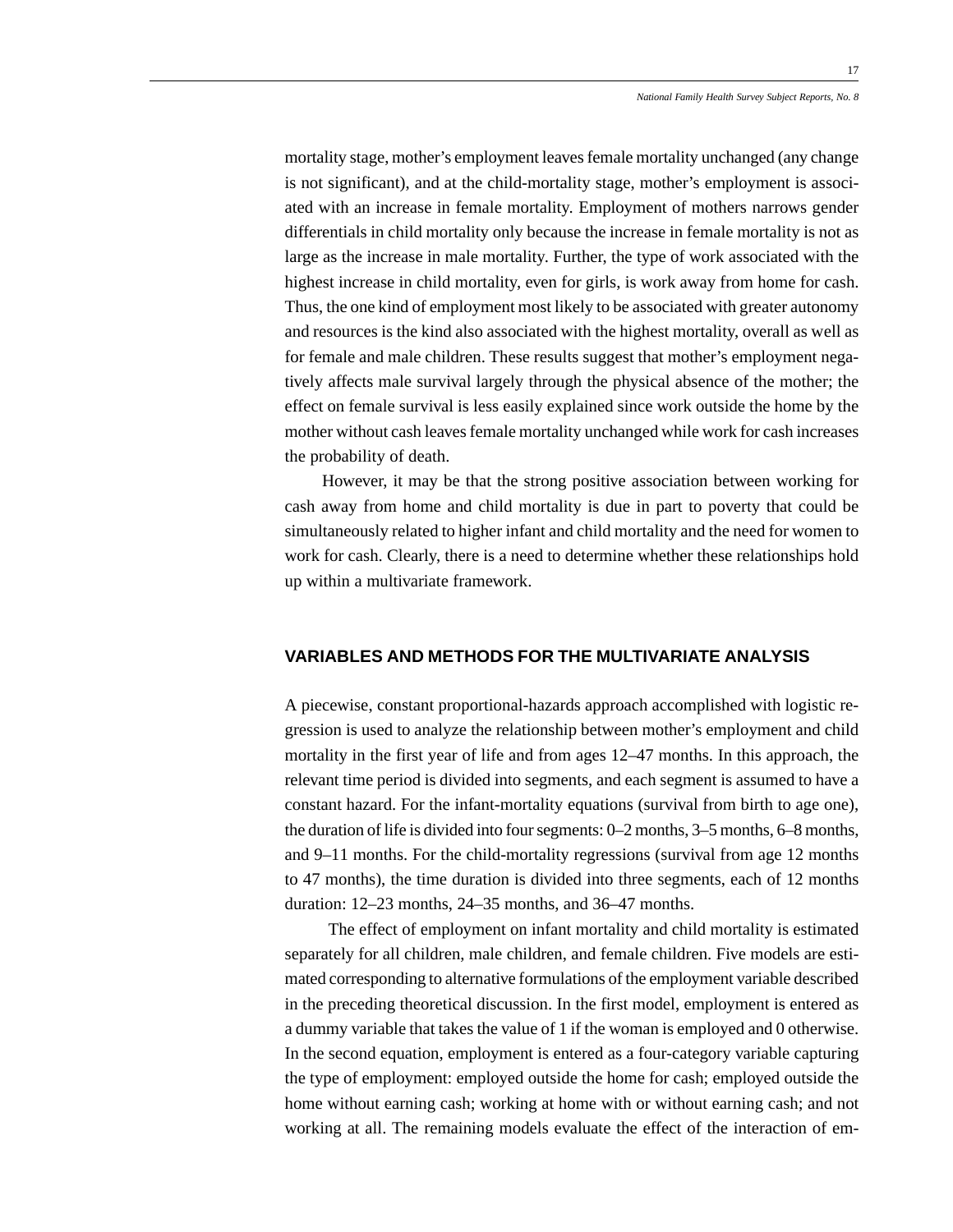ployment with the following three variables: area of residence (urban, rural), region, and birth order combined with presence of same-sex siblings. Note that two predictor variables are said to interact if the effect of one on the dependent variable depends on the level of the other. For example, the interaction of employment with rural/urban residence is evaluated because, as explained earlier in the theoretical discussion, the effect of mother's employment on child mortality is likely to be different in rural and urban settings. Since equations are run separately to estimate the probability of dying during infancy and then in childhood, 10 equations are estimated for each dependent variable.

Beside employment, all equations control for the set of explanatory variables given in Table 3. The relevance of these variables is discussed in the theoretical section (the third section) above. Mother's education has been found to be positively associated with the greater survival of children (Bicego and Boerma 1991; Caldwell 1979, 1986; Cleland 1990; Hobcraft 1996). However, the literature on how mother's education affects gender differences in mortality is not unambiguous. Researchers working in the south of India have found gender differentials to be narrower among educated women (Caldwell, Reddy, and Caldwell 1989), whereas those working in the north have found them to be wider or no different (Basu and Basu 1991; Das Gupta 1987). Socioeconomic status of the household is measured by three variables: an asset-ownership index that varies between 0 and 27 based on how many of 11 assets the household owns. Some assets are weighted more than others.<sup>3</sup> The toiletand-water-facilities index varies from 0 (if the household does not have piped water or a well or handpump in the yard and also does not have its own flush or pit toilet) to 2 (if it has both types of amenity). The scheduled caste variable has a value of 0 if the woman does not belong to a scheduled caste household and 1 if she does. The scheduled castes correspond in general to the castes that were the former 'untouchables'. They are now known as scheduled castes because they are listed in a separate schedule of the Constitution of independent India as requiring special consideration. For the purpose of this report, this variable not only serves as a socioeconomic status delimiter, but also acts as a proxy for the relative acceptability of cash employment.

Several biomaternal factors and child's characteristics are entered into the equations. Following Mosley and Chen (1984), these are: mother's age at birth in three categories (13–19 years, 20–34, years, and 35 years and above); length of previous birth interval in two categories (less than 24 months and a first birth or interval of 24 or more months); and child's birth order, grouped by whether or not there were samesex siblings alive at the time of his/her birth, in five categories (birth order 1, birth order 2 or 3 with no same-sex siblings, birth order 2 or 3 with same-sex siblings, birth order 4 or higher with no same-sex siblings, and birth order 4 or higher with samesex siblings). Two types of children will be categorized as having no same-sex siblings at birth: those whose mothers never gave birth to any children of the same sex before the birth of the index child and those whose mothers gave birth to one or more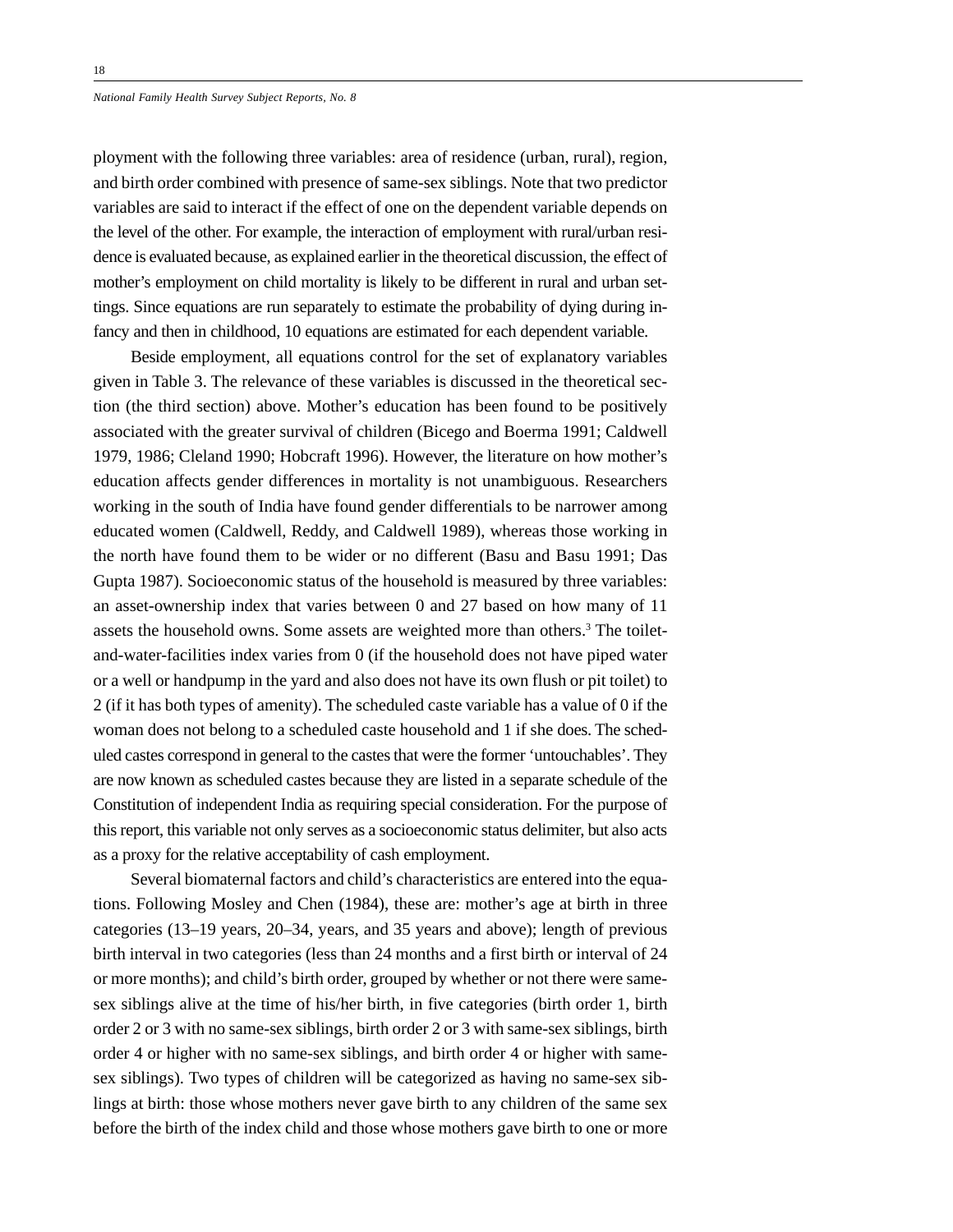|                                                                  | <b>Births</b> |      | Deaths 0-11 months |      | Deaths 12-47 months |      |
|------------------------------------------------------------------|---------------|------|--------------------|------|---------------------|------|
| Variable                                                         | <b>Number</b> | $\%$ | <b>Number</b>      | %    | <b>Number</b>       | %    |
| Mother's employment                                              |               |      |                    |      |                     |      |
| Mother not employed                                              | 34,865        | 71.3 | 2,224              | 69.1 | 279                 | 59.9 |
| Mother employed                                                  | 14,011        | 28.7 | 993                | 30.9 | 187                 | 40.1 |
| Employed at home                                                 | 2,176         | 4.5  | 157                | 4.9  | 27                  | 5.8  |
| Employed outside home not for cash                               | 5,548         | 11.4 | 370                | 11.5 | 68                  | 14.6 |
| Employed outside home for cash                                   | 6,241         | 12.8 | 466                | 14.5 | 90                  | 19.7 |
| <b>Mother's education status</b>                                 |               |      |                    |      |                     |      |
| Has no education                                                 | 29,948        | 61.3 | 2,378              | 73.9 | 394                 | 84.5 |
| Has primary education                                            | 12,871        | 26.3 | 651                | 20.2 | 61                  | 13.1 |
| Has secondary or higher education                                | 6,057         | 12.4 | 188                | 5.8  | 11                  | 2.4  |
| Asset-ownership index <sup>a</sup>                               |               |      |                    |      |                     |      |
| 0                                                                | 12,432        | 25.4 | 980                | 30.5 | 192                 | 41.2 |
| $1 - 10$                                                         | 29,643        | 60.7 | 1,990              | 61.9 | 253                 | 54.3 |
| $11 - 20$                                                        | 6,073         | 12.5 | 229                | 7.1  | 21                  | 4.5  |
| >20                                                              | 728           | 1.4  | 18                 | 0.6  | 0                   | 0.0  |
| Toilet-and-water-facilities index <sup>b</sup>                   |               |      |                    |      |                     |      |
| Neither toilet nor water                                         | 25,864        | 52.9 | 2,062              | 64.1 | 302                 | 64.8 |
| Either toilet or water                                           | 14,323        | 29.3 | 840                | 26.1 | 141                 | 30.3 |
| Both toilet and water                                            | 8,689         | 17.8 | 315                | 9.8  | 23                  | 4.9  |
| <b>Caste status</b>                                              |               |      |                    |      |                     |      |
| Scheduled caste                                                  | 6,396         | 13.1 | 536                | 16.7 | 72                  | 15.5 |
| Not scheduled caste                                              | 42,480        | 86.9 | 2,681              | 83.3 | 394                 | 84.5 |
| Mother's age at birth of child                                   |               |      |                    |      |                     |      |
| <20 years                                                        | 10,235        | 20.9 | 943                | 29.3 | 108                 | 23.2 |
| $20 - 34$ years                                                  | 36,008        | 73.7 | 2,078              | 64.6 | 325                 | 69.7 |
| 35 or more years                                                 | 2,633         | 5.4  | 196                | 6.1  | 33                  | 7.1  |
| Previous birth interval                                          |               |      |                    |      |                     |      |
| First birth or interval 24 or more months                        | 39,949        | 81.7 | 2,384              | 74.1 | 334                 | 71.7 |
| Interval <24 months                                              | 8,927         | 18.3 | 833                | 25.9 | 132                 | 28.3 |
| Birth order/presence of same-sex siblings alive at time of birth |               |      |                    |      |                     |      |
| First child                                                      | 13,855        | 28.3 | 1,065              | 33.1 | 92                  | 19.7 |
| Birth order 2 or 3, no same-sex sibling                          | 9,295         | 19.0 | 538                | 16.7 | 82                  | 17.6 |
| Birth order 2 or 3, same-sex siblings                            | 11,222        | 23.0 | 601                | 18.7 | 105                 | 22.5 |
| Birth order 4 or higher, no same-sex sibling                     | 1,987         | 4.1  | 161                | 5.0  | 18                  | 3.9  |
| Birth order 4 or higher, same-sex siblings                       | 12,517        | 25.6 | 852                | 26.5 | 169                 | 36.3 |
| Sex of child                                                     |               |      |                    |      |                     |      |
| Male                                                             | 25,119        | 51.4 | 1,756              | 54.4 | 172                 | 36.9 |
| Female                                                           | 23,757        | 48.6 | 1,461              | 45.6 | 294                 | 63.1 |
| Region                                                           |               |      |                    |      |                     |      |
| Northern states                                                  | 28,641        | 58.6 | 2,077              | 64.6 | 320                 | 68.7 |
| Southern states                                                  | 10,568        | 21.6 | 522                | 16.2 | 62                  | 13.3 |
| Eastern states                                                   | 9,667         | 19.8 | 618                | 19.2 | 84                  | 18.0 |
| Area of residence                                                |               |      |                    |      |                     |      |
| Urban                                                            | 13,143        | 26.9 | 654                | 20.3 | 72                  | 15.5 |
| Rural                                                            | 35,733        | 73.1 | 2,563              | 79.7 | 394                 | 84.5 |
| Percentage of women employed in state <sup>a</sup>               |               |      |                    |      |                     |      |
| <26                                                              | 18,753        | 38.4 | 1,448              | 45.0 | 213                 | 45.7 |
| $26 - 40$                                                        | 14,899        | 30.5 | 980                | 30.5 | 140                 | 30.0 |
| 41 or more                                                       | 15,224        | 31.2 | 789                | 24.5 | 113                 | 24.2 |

T**able 3 Births and deaths of children born to ever-married women in the 48 months immediately before the survey, by variables included in the regression analysis, National Family Health Survey, 1992–93**

Note: Percentages may not add to 100 due to rounding error.

a. The aggregation of the asset-ownership index and percent of women employed in state shown here is only to summarize their distribution. In the regression equations they are entered as continuous variables.

b. Sources of water included are piped water, well or a handpump in the yard; types of toilet included are own flush toilet and own pit toilet.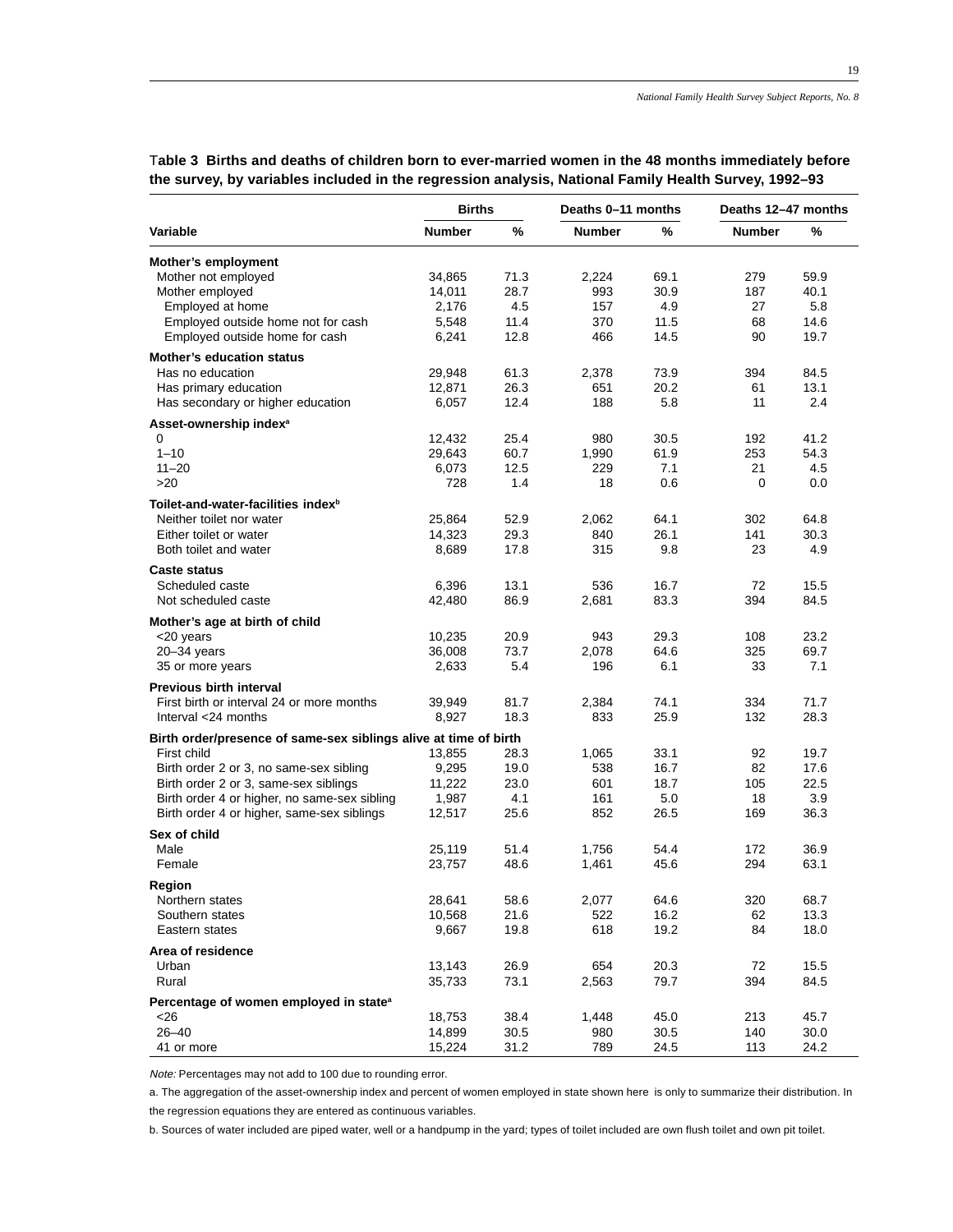children of the same sex before the birth of the index child, but those children had died by the time the index child was born. All first-born children are grouped into one category since, by definition, they cannot have any siblings at the time of their birth.

The sex of the child is also included as an explanatory variable in the total mortality regressions. The contextual variables are region of the country (northern states, southern states, and eastern states), area of residence (rural and urban), and percentage of women employed in the state of residence. Note that the variables area of residence, region, and birth order/presence of same-sex siblings are entered jointly with the employment-status variable, as described above, when estimating models 3, 4, and 5, respectively.

A logistic regression is estimated for each model. In a logistic regression, the coefficient for the *i*th variable measures the increase or decrease in the log of the odds of the event of interest occurring for every one unit increase in the *i*th variable. Thus, if p is the probability of death, the event of interest in this case, then  $\beta$  gives the change in the value of Log (p/(1-p)) when the *i*th explanatory variable increases by one unit. For ease of interpretation, the values given in the tables that follow are of the odds ratios  $e^{i\theta}$ 's rather than of the coefficients ( $\beta$ <sub>i</sub>s). The odds ratio is interpreted as the proportionate change in the odds of the event occurring for a unit change in the value of the *i*th predictor variable. In the case of a categorical predictor variable, the odds ratio of any one category of the variable is calculated by dividing the odds of dying for that particular category by the odds of dying for the category chosen as the reference category. The odds ratio for the reference category is 1 by definition.

## **RESULTS OF THE MULTIVARIATE ANALYSIS**

#### **Total mortality**

The probability of a child dying before its first birthday does not vary significantly by mother's employment status within a multivariate framework; however, having survived to the first birthday, a child's survival to its fourth birthday is significantly lower if the mother works than if she does not (Table 4, Figure 1). The odds of dying between the ages of 12 and 47 months increase by about one-third if the mother is employed. However, when mother's employment is disaggregated by where she works and whether or not she works for cash, the odds of survival both up to age one and beyond are found to be significantly affected by some types of employment and not by others. For children whose mothers are employed for cash outside the home, the odds of dying by age one are 13 percent higher than the odds for children whose mothers are not employed; the odds of dying at age 12–47 months are 47 percent higher. These estimates are both highly significant.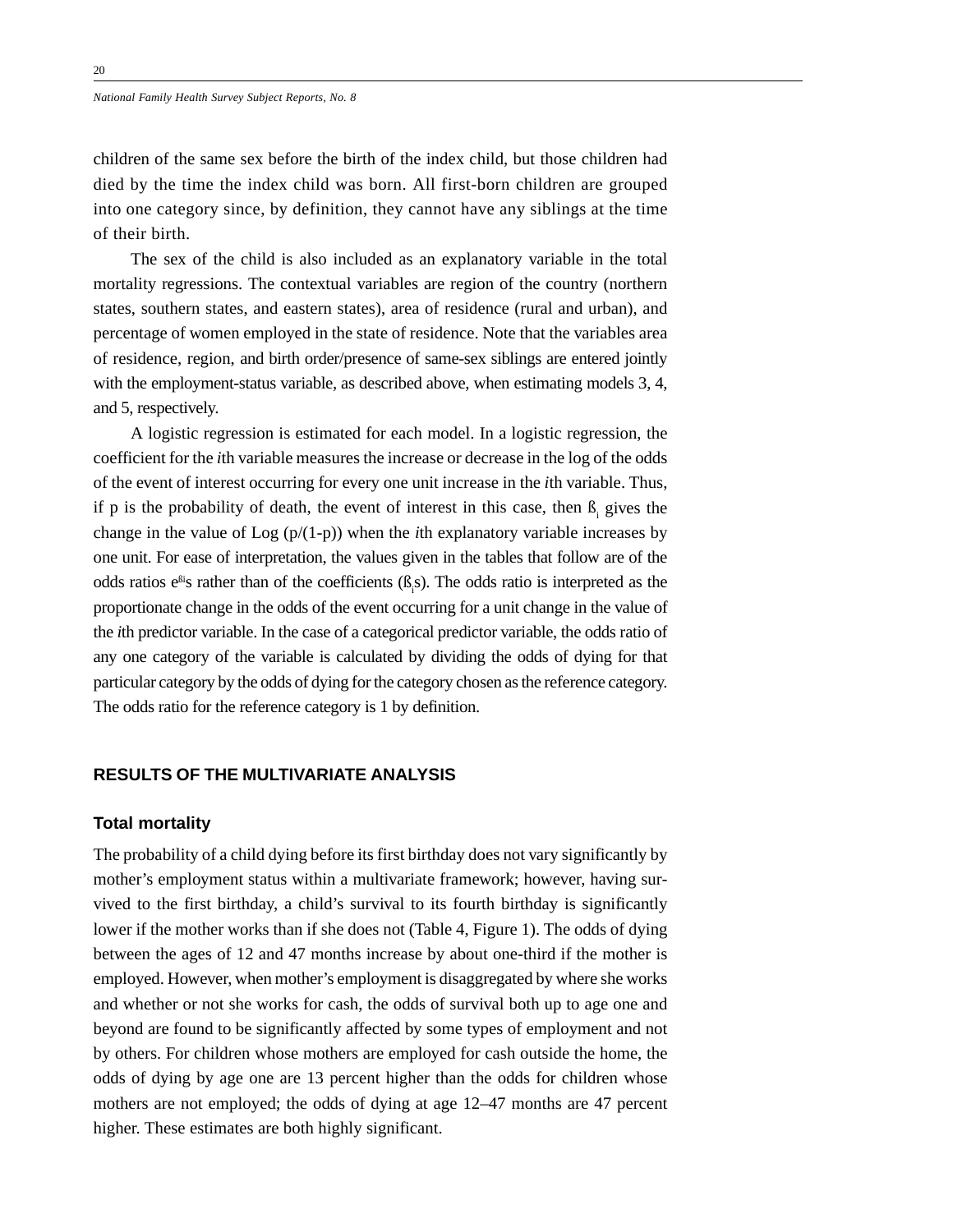To clarify further the effect of mother's employment on child mortality, Figure 1 shows the probabilities of dying at ages 0–11 months and ages 12–47 months by mother's employment status and type of employment estimated from the logistic regression results reported in Table 1, with all other predictor variables held at their mean values. Children of mothers employed outside the home have an 8 percent probability of dying at ages 0 to 11 months, whereas children of mothers who are not employed have a probability of dying that is about 1 percentage point less. The highly significant effect of mother's employment on child mortality at ages 12–47 months translates into a probability of dying of about 2 percent if the mother is not employed, 2.5 percent if the mother is employed, and 2.8 percent if the mother is employed outside the home for cash. The probability of dying is also higher for children whose mothers work at home, but the difference is only marginally significant. Clearly, among all types of employment, net of all other mediating influences, a mother's employment for cash outside the home appears to be most significantly detrimental to the survival chances of young children.

Altering the way in which employment is entered into the regression has either no effect on the value of  $e^{i\phi}$  for any explanatory variable, or it has only a negligible effect (no more than +/- .03 over its corresponding value in the base model, Model 1). Consequently, only the values of  $e^{i\theta}$  for Model 1 are presented in Table 4.

In general, the effects of all controls appear to be in the expected direction. The higher the mother's education, the lower the probability of a child dying in the first year of life, and more so in the period thereafter. Having a mother with secondary education decreases by 38 percent the odds of dying between the ages of 0–11 months and by 60 percent the odds of dying between 12–47 months. The effect of primary education is weaker but still robust. All three socioeconomic measures play a significant role in determining whether a child survives to age one; however, only the assetownership index (strictly a wealth indicator) significantly reduces the probability of death beyond age one.

Similarly, as expected, biomaternal factors have a stronger effect on survival to age one than beyond. Having a mother who was between age 20 and 34 when the child was born decreases significantly the odds of dying, but only to age one. The negative effect of a short (less than 24 months) previous birth interval remains significant throughout early childhood, although it has a stronger impact on the odds of dying up to age one than beyond. As expected, being first born significantly increases the probability of dying at ages 0–11 months. However, the variable birth order/presence of same-sex siblings alive at birth appears to have unpredicted effects on the risk of infant mortality for children at the other birth orders. Children at birth orders 4 and above with no same-sex siblings at birth have a one-third higher risk of mortality than children at birth orders 2 or 3 with no same-sex siblings. They also have a higher risk than children at birth orders 4 and above with same-sex siblings at birth. While this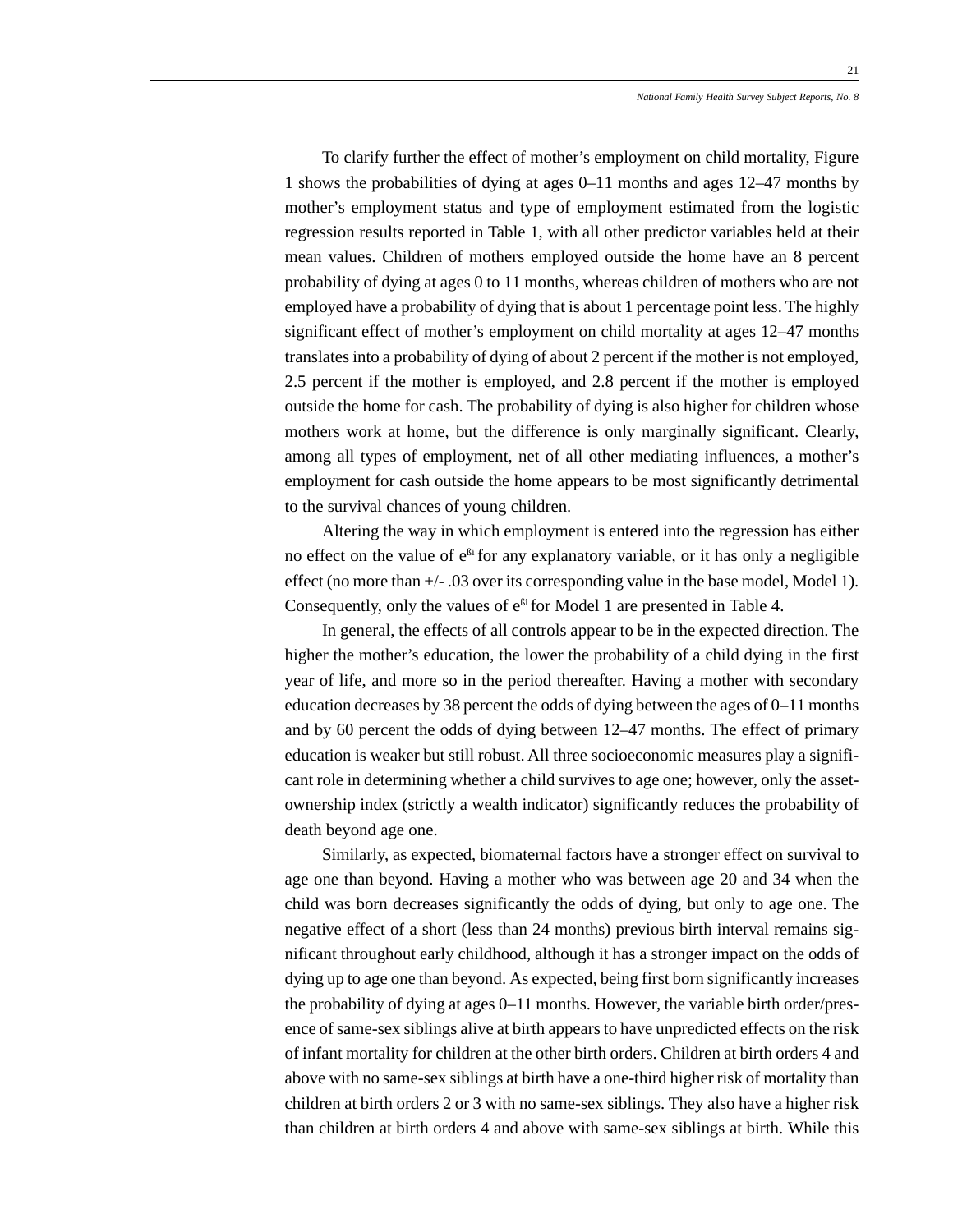**Table 4 Odds ratios derived from logistic regressions of child mortality on mother's employment: Results from Models 1 and 2 estimated separately for mortality at ages 0–11 months and ages 12–47 months among children born during the four years preceding the survey, National Family Health Survey, 1992–93**

|                                                                                          | Dependent variable                                                |                           |  |  |
|------------------------------------------------------------------------------------------|-------------------------------------------------------------------|---------------------------|--|--|
| <b>Explanatory variable</b>                                                              | Mortality at 0-11 months                                          | Mortality at 12-47 months |  |  |
| Mother's employment                                                                      |                                                                   |                           |  |  |
| Model 1: Employment status                                                               |                                                                   |                           |  |  |
| Not employed                                                                             | rc                                                                | rc                        |  |  |
| Employed                                                                                 | 1.05                                                              | $1.32***$                 |  |  |
| Model 2: Employment status by type                                                       |                                                                   |                           |  |  |
| Not employed                                                                             | rc                                                                | rc                        |  |  |
| Employed at home                                                                         | $1.16*$                                                           | $1.45*$                   |  |  |
| Employed outside home not for cash                                                       | 0.93                                                              | 1.13                      |  |  |
| Employed outside home for cash                                                           | $1.13**$                                                          | $1.47***$                 |  |  |
|                                                                                          | The remainder of this table pertains only to Model 1 <sup>a</sup> |                           |  |  |
| <b>Mother's education status</b>                                                         |                                                                   |                           |  |  |
| No education                                                                             | rc                                                                | rc                        |  |  |
| Has primary education                                                                    | $0.77***$                                                         | $0.57***$                 |  |  |
| Has secondary or higher education                                                        | $0.62***$                                                         | $0.40***$                 |  |  |
| Socioeconomic controls                                                                   |                                                                   |                           |  |  |
| Asset-ownership index                                                                    | $0.98***$                                                         | $0.92***$                 |  |  |
| Toilet-and-water-facilities index                                                        | $0.79***$                                                         | 0.90                      |  |  |
| Scheduled caste                                                                          | $1.14***$                                                         | 0.97                      |  |  |
| <b>Biomaternal controls</b><br>Mother's age at birth of child                            |                                                                   |                           |  |  |
| < 20 years                                                                               | rc                                                                | rc                        |  |  |
| $20 - 34$ years                                                                          | $0.77***$                                                         | 0.82                      |  |  |
| 35 or more years                                                                         | 0.96                                                              | 0.86                      |  |  |
| Previous birth interval                                                                  |                                                                   |                           |  |  |
| First birth or interval 24 or more months                                                | rc                                                                | rc                        |  |  |
| Interval $<$ 24 months                                                                   | $1.96***$                                                         | $1.64***$                 |  |  |
|                                                                                          |                                                                   |                           |  |  |
| <b>Child's characteristics</b><br>Birth order and presence of same-sex siblings at birth |                                                                   |                           |  |  |
| Birth order 1                                                                            | $1.70***$                                                         | 0.95                      |  |  |
| Birth order 2 or 3, no same-sex sibling                                                  | rc                                                                | rc                        |  |  |
| Birth order 2 or 3, same-sex siblings                                                    | 0.98                                                              | 1.11                      |  |  |
| Birth order 4 or higher, no same-sex sibling                                             | $1.34***$                                                         | 0.90                      |  |  |
| Birth order 4 or higher, same-sex siblings                                               | 1.08                                                              | 1.26                      |  |  |
|                                                                                          |                                                                   |                           |  |  |
| Sex of child<br>Male                                                                     | rc                                                                | rc                        |  |  |
| Female                                                                                   | $0.88***$                                                         | $1.83***$                 |  |  |
| <b>Contextual controls</b>                                                               |                                                                   |                           |  |  |
| Region                                                                                   |                                                                   |                           |  |  |
| Northern states                                                                          | rc                                                                | rc                        |  |  |
| Southern states                                                                          | $0.82***$                                                         | $0.60***$                 |  |  |
| Eastern states                                                                           | $0.92*$                                                           | $0.74***$                 |  |  |
| Area of residence                                                                        |                                                                   |                           |  |  |
| Urban                                                                                    | rc                                                                | rc                        |  |  |
| Rural                                                                                    | 1.02                                                              | 1.12                      |  |  |
| Percentage of women employed in state                                                    | $0.99***$                                                         | $0.99**$                  |  |  |
| Time interval                                                                            |                                                                   |                           |  |  |
| 0-11 months mortality models                                                             |                                                                   |                           |  |  |
| 0-2 months                                                                               | rc                                                                | na                        |  |  |
| 3-5 months                                                                               | $0.14***$                                                         | na                        |  |  |
| 6-8 months                                                                               | $0.12***$                                                         | na                        |  |  |
| 9-11 months                                                                              | $0.10***$                                                         | na                        |  |  |
| 12-47 months mortality models                                                            |                                                                   |                           |  |  |
| 12-23 months                                                                             | na                                                                |                           |  |  |
| 24-35 months                                                                             |                                                                   | rc<br>$0.62***$           |  |  |
| 36-47 months                                                                             | na                                                                | $0.44***$                 |  |  |
|                                                                                          | na                                                                |                           |  |  |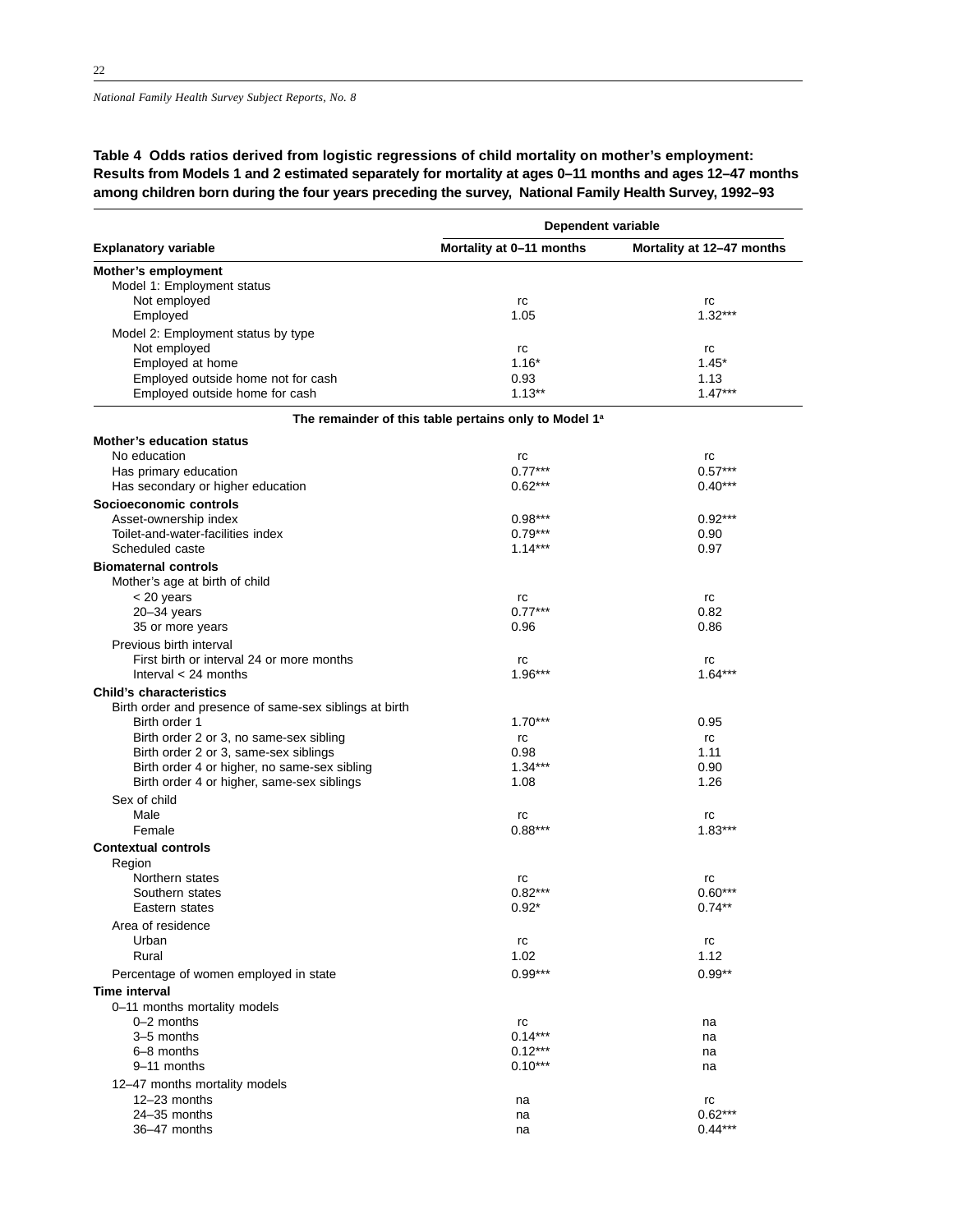|  | Table 4, continued |
|--|--------------------|
|  |                    |

| <b>Explanatory variable</b> | Dependent variable       |                           |  |
|-----------------------------|--------------------------|---------------------------|--|
|                             | Mortality at 0-11 months | Mortality at 12-47 months |  |
| -2 Log likelihood           |                          |                           |  |
| Initial value               | 31,864.29                | 5,555.98                  |  |
| Final value                 | 27.877.18                | 5,238.94                  |  |

na = Not applicable; rc = Reference category.

a. The remainder of this table pertains only to Model 1a. Model 2 results for predictor variables other than employment are not given since they are virtually the same as those for Model 1.

\*\*\*p<.01; \*\*p<.05; \* p<.10

perverse effect needs further investigation, it may be an artifact of the way the variable is constructed. The probability of having no same-sex older sibling ever born falls as birth order increases. Thus, the higher the birth order, the higher the probability that children who are in the category 'no same-sex siblings alive at birth' come from families where one or more same-sex sibling was born but died before the birth of the index child. To the extent that this is the case, 'having no same-sex siblings', especially at higher birth orders, may be capturing the effect of death clustering in families where deaths have already taken place (Das Gupta 1990) rather than of exclusivity. This may also in part explain why mortality at ages 12–49 months appears unaffected by birth order or presence of same-sex siblings.

Being female reduces the odds of dying between age 0 and 11 months by 12 percent, but almost doubles the odds of dying at age 12–47 months. This suggests that the effects of gender discrimination begin to outweigh the effects of girls' biological advantage some time before the first birthday. Finally, children born in the north have the lowest probability of survival, even controlling for the percentage of women employed in the area and all other maternal and child characteristics. As expected, the probability of survival is highest for children born in the southern states.

## **Effects on total mortality of the interactions of employment with other predictor variables**

Models 3, 4, and 5 evaluate the effects on infant and child mortality of the interaction of mother's employment status with area of residence, region, and birth-order/presence of same-sex siblings at birth, respectively. As discussed in the variables and methods section, the interaction of employment with each of these variables gives the effect of employment on mortality separately for each of the different levels of the other variables in the interaction. All three models are run with the relevant controls described above, although only the odds ratios for the interactions are reported in Table 5.

While employment status is not a significant determinant of the odds of dying in infancy overall (Model 1, Table 4), it is an important factor in urban areas (Model 3, Table 5). Indeed, the odds of an infant dying if the mother is employed and lives in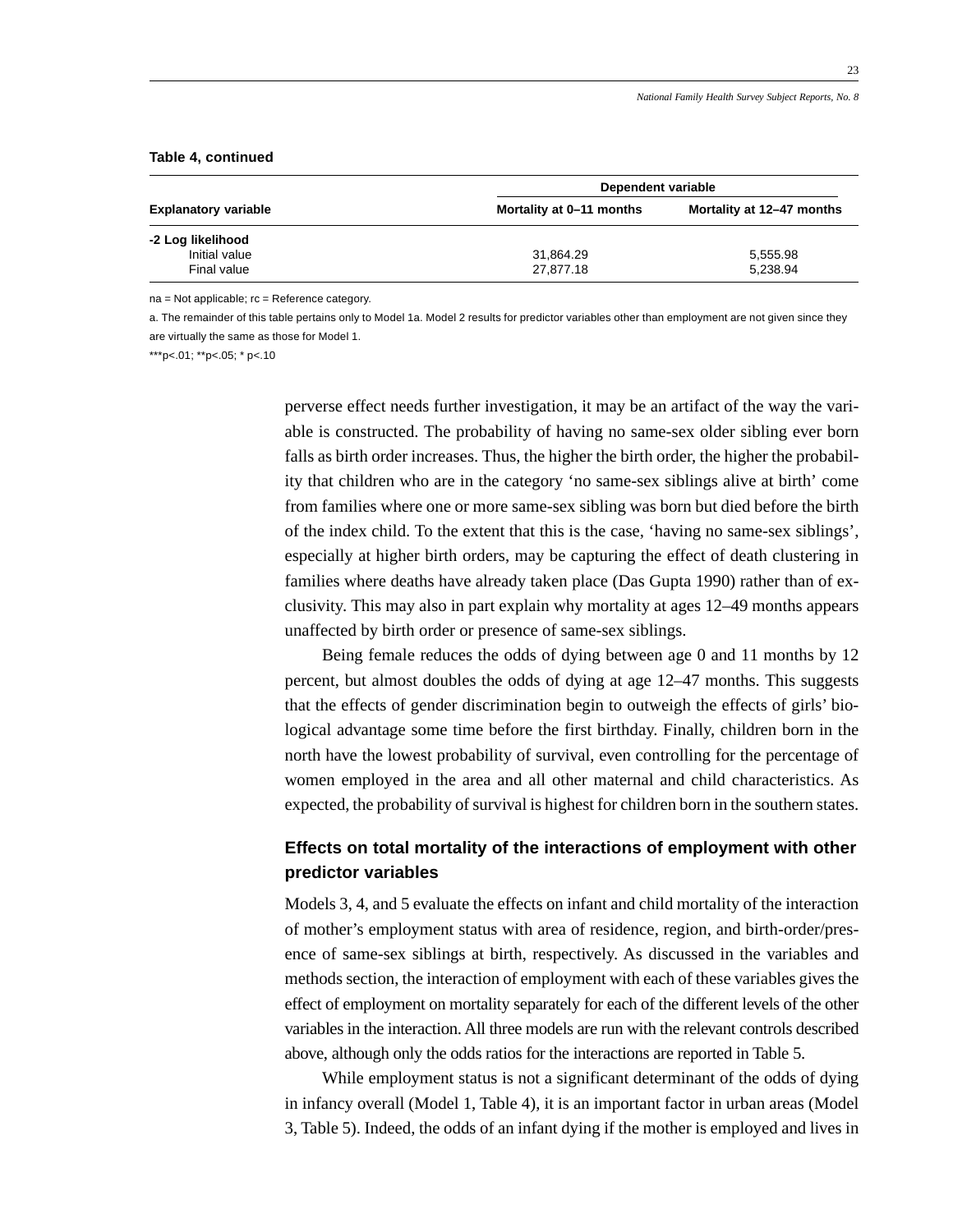*National Family Health Survey Subject Reports, No. 8*



Note: Probabilities are estimated with all other predictor variables evaluated at their mean values.

## **Figure 1 Estimated probability of dying at ages 0-11 months and 12-47 months by mother's employment status**

an urban area are 33 percent higher than if the mother is not employed and lives in an urban area and 23 percent higher than if the mother is not employed and lives in a rural area (not shown). In rural areas, mother's employment status has no effect on infant mortality. The conditioning effect of area of residence is also evident in the relationship between mothers' employment and children's probability of dying at ages 12–47 months. Having a mother who is employed significantly increases the odds of dying during childhood in both urban and rural areas, but more so in urban than in rural areas. A mother's employment more than doubles the odds of dying for a child in urban areas, and increases the odds by 22 percent in rural areas. Clearly, employment in urban areas is particularly associated with increased risks of infant and child mortality.

Like area of residence, region also conditions the relationship between mother's employment status and infant and child survival. Results of Model 4, as shown in Table 5, reveal that employment status of the mother has no significant effect on the odds of an infant dying before its first birthday in the north and the east; however, in the south the odds of an infant dying are 18 percent higher if its mother is employed than if she is not. The odds of dying between 12 and 47 months also do not differ significantly according to the mother's employment status in the north; however, the odds of dying are considerably higher for children of employed mothers in the east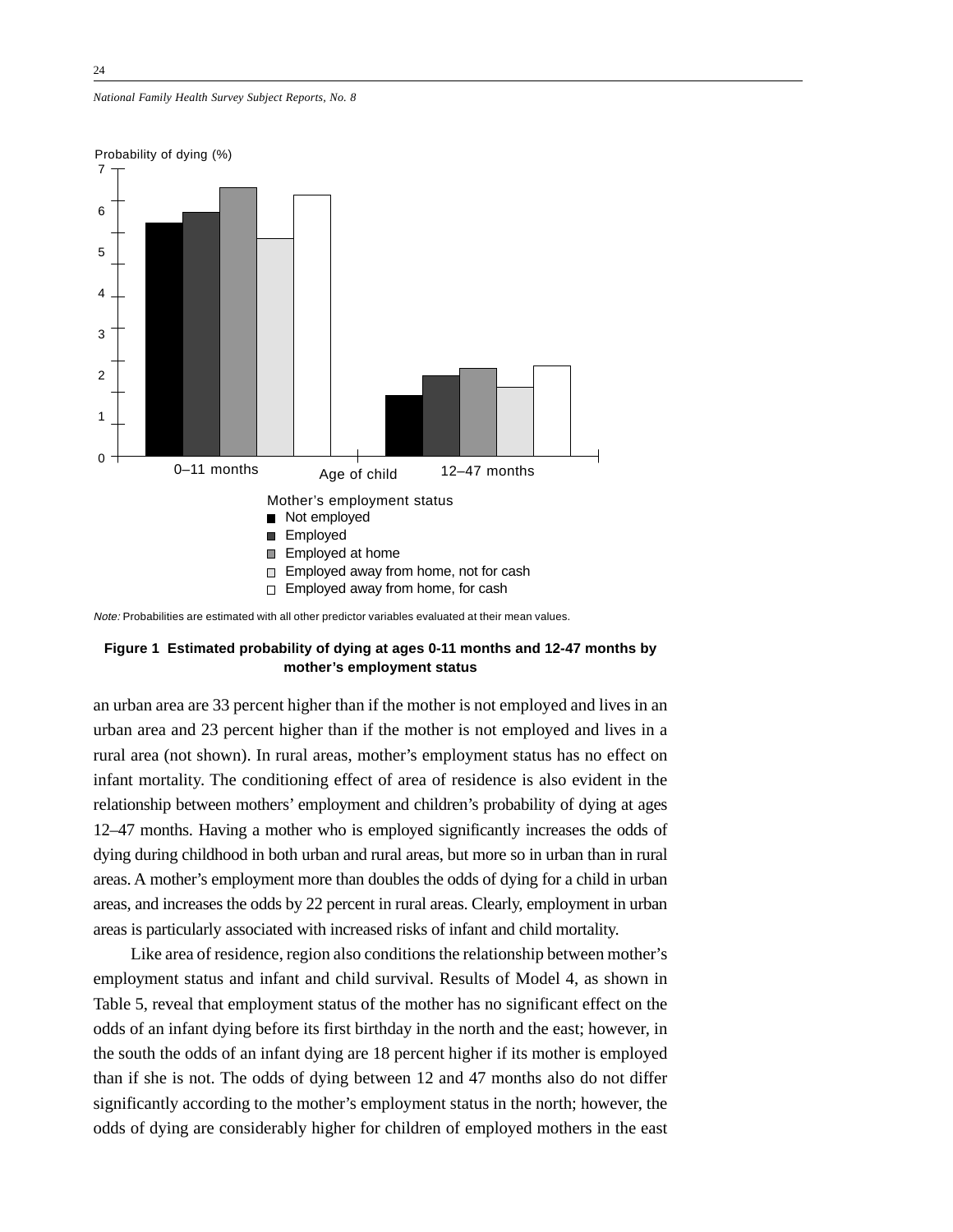**Table 5 Odds ratios derived from logistic regressions of infant and child mortality on mother's employment interacting with area of residence, region, and birth order/presence of same-sex siblings: Results from Models 3, 4, and 5 estimated separately for mortality at ages 0–11 and 12–47 months among children born during the four years preceding the survey, National Family Health Survey, 1992–93**

|                                                                                                                                                                                                                                                                                          | Dependent variable       |                           |  |  |
|------------------------------------------------------------------------------------------------------------------------------------------------------------------------------------------------------------------------------------------------------------------------------------------|--------------------------|---------------------------|--|--|
| <b>Explanatory variable</b>                                                                                                                                                                                                                                                              | Mortality at 0-11 months | Mortality at 12-47 months |  |  |
| Model 3: Interaction of employment and area of residence<br>Reference category in each area: Unemployed mothers in the<br>same area of residence<br>Rural, mother employed                                                                                                               | 1.00                     | $1.22*$                   |  |  |
| Urban, mother employed                                                                                                                                                                                                                                                                   | $1.33***$                | $2.16***$                 |  |  |
| Model 4: Interaction of employment and region<br>Reference category in each region: Unemployed mothers in the                                                                                                                                                                            |                          |                           |  |  |
| same region                                                                                                                                                                                                                                                                              |                          |                           |  |  |
| North, mother employed                                                                                                                                                                                                                                                                   | 1.05                     | 1.08                      |  |  |
| South, mother employed                                                                                                                                                                                                                                                                   | $1.18*$                  | $2.00**$                  |  |  |
| East, mother employed                                                                                                                                                                                                                                                                    | 0.94                     | $2.03***$                 |  |  |
| Model 5: Interaction of employment and birth order/presence<br>of same-sex siblings at birth<br>Reference category in each birth order/presence of same-sex<br>siblings combination: Unemployed mothers of children of the same<br>birth order/presence of same-sex siblings combination |                          |                           |  |  |
| Birth order 1, mother employed<br>Birth order 2 or 3                                                                                                                                                                                                                                     | 1.06                     | 1.16                      |  |  |
| No same-sex sibling, mother employed                                                                                                                                                                                                                                                     | $1.22***$                | 1.26                      |  |  |
| Same-sex siblings, mother employed<br>Birth order 4 or higher,                                                                                                                                                                                                                           | 1.16                     | $1.46*$                   |  |  |
| No same-sex sibling, mother employed                                                                                                                                                                                                                                                     | 1.12                     | 1.13                      |  |  |
| Same-sex siblings, mother employed                                                                                                                                                                                                                                                       | 0.89                     | $1.38**$                  |  |  |

Note: All models are estimated with the same control variables as Model 1 as relevant.

\*\*\*p<.01; \*\*p<.05; \* p<.10

and south. These results suggest that the employment status of mothers has its strongest negative effect on infant and child survival in the southern states and does not affect survival in the north.

Finally, Model 5 evaluates the interactive effect of employment, birth order, and presence of same-sex siblings at time of birth on infant and child survival. Mother's employment, perhaps surprisingly, has significantly detrimental effects on survival to age one only for children at birth orders 2 and 3, irrespective of whether they have same-sex siblings. At other birth orders, survival to age one does not appear to vary significantly by mother's employment status. The interaction of mother's employment status and birth order/presence of same-sex siblings at birth has a more-expected effect on survival at ages 12–49 months. For all birth orders above 1, a mother's employment consistently increases the odds of dying at these ages if children have same-sex siblings but has no effect if children have no same-sex siblings.

### **Gender-differentiated effect of mother's employment**

To examine whether mother's employment affects the survival chances of female and male children differently, Tables 6 through 9 give the logistic regression results for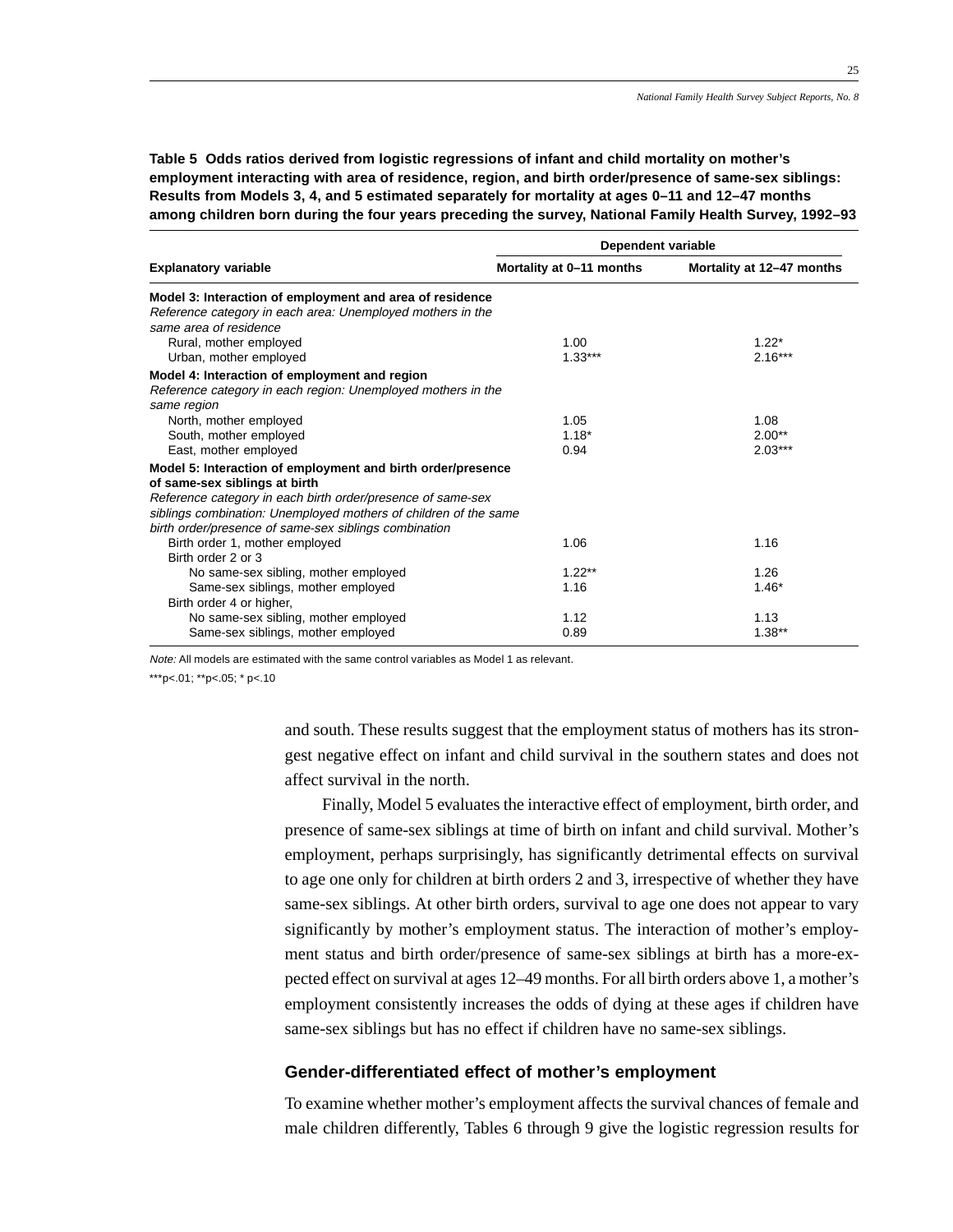## **Table 6 Odds ratios derived from logistic regressions of infant mortality on mother's employment: Results from Models 1 and 2 of mortality at ages 0–11 months estimated separately of male children and female children among children born during the four years preceding the survey, National Family Health Survey, 1992–93**

|                                                                   |               | Dependent variable: Mortality at 0-11 months |
|-------------------------------------------------------------------|---------------|----------------------------------------------|
| <b>Explanatory variable</b>                                       | Male children | <b>Female children</b>                       |
| Mother's employment                                               |               |                                              |
| Model 1: Employment status                                        |               |                                              |
| Not employed                                                      | rc            | rc                                           |
| Employed                                                          | $1.12*$       | 0.98                                         |
| Model 2: Mother's employment status by type                       |               |                                              |
| Not employed                                                      | rc            | rc                                           |
| Employed at home                                                  | 1.18          | 1.15                                         |
| Employed outside home not for cash                                | 1.00          | $0.86*$                                      |
| Employed outside home for cash                                    | $1.22***$     | 1.03                                         |
| The remainder of this table pertains only to Model 1 <sup>a</sup> |               |                                              |
| <b>Mother's education status</b>                                  |               |                                              |
| No education                                                      | rc            | rc                                           |
| Has primary education                                             | $0.75***$     | $0.81***$                                    |
| Has secondary or higher education                                 | $0.56***$     | $0.70***$                                    |
| Socioeconomic controls                                            |               |                                              |
| Asset-ownership index                                             | $0.98***$     | $0.98**$                                     |
| Toilet-and-water-facilities index                                 | $0.80***$     | $0.78***$                                    |
| Scheduled caste                                                   | $1.18**$      | 1.09                                         |
| <b>Biomaternal controls</b>                                       |               |                                              |
| Mother's age at birth of child                                    |               |                                              |
| < 20 years                                                        | rc            | rc                                           |
| $20 - 34$ years                                                   | $0.80***$     | $0.74***$                                    |
| 35 or more years                                                  | 0.92          | 1.00                                         |
| Previous birth interval                                           |               |                                              |
| First birth or interval 24 or more months                         | rc            | rc                                           |
| Interval $<$ 24 months                                            | $1.93***$     | $1.99***$                                    |
| <b>Child's characteristics</b>                                    |               |                                              |
| Birth order and presence of same-sex siblings at birth            |               |                                              |
| Birth order 1                                                     | $1.82***$     | $1.57***$                                    |
| Birth order 2 or 3, no same-sex sibling                           | rc            | rc                                           |
| Birth order 2 or 3, same-sex siblings                             | 0.92          | 1.06                                         |
| Birth order 4 or higher, no same-sex sibling                      | $1.24*$       | $1.49***$                                    |
| Birth order 4 or higher, same-sex siblings                        | 1.06          | 1.10                                         |
| <b>Contextual controls</b>                                        |               |                                              |
| Region                                                            |               |                                              |
| Northern states                                                   | rc            | rc                                           |
| Southern states                                                   | 0.92          | $0.71***$                                    |
| Eastern states                                                    | 0.99          | $0.83**$                                     |
| Area of residence                                                 |               |                                              |
| Urban                                                             | rc            | rc                                           |
| Rural                                                             | 1.00          | 1.05                                         |
| Percentage of women employed in state                             | $0.99***$     | $0.99***$                                    |
| Time interval                                                     |               |                                              |
| 0-11 months mortality models                                      |               |                                              |
| 0-2 months                                                        | rc            | na                                           |
| 3-5 months                                                        | $0.14***$     | $0.15***$                                    |
| 6-8 months                                                        | $0.11***$     | $0.14***$                                    |
| 9-11 months                                                       | $0.08***$     | $0.12***$                                    |
| -2 Log likelihood                                                 |               |                                              |
| Initial value                                                     | 17,170.82     | 14,679.02                                    |
| Final value                                                       | 14,861.78     | 12,981.35                                    |

rc = Reference category

a. Model 2 results for predictor variables other than employment are not given since they are virtually the same as those for Model 1.

\*\*\*p<.01; \*\*p<.05; \* p<.10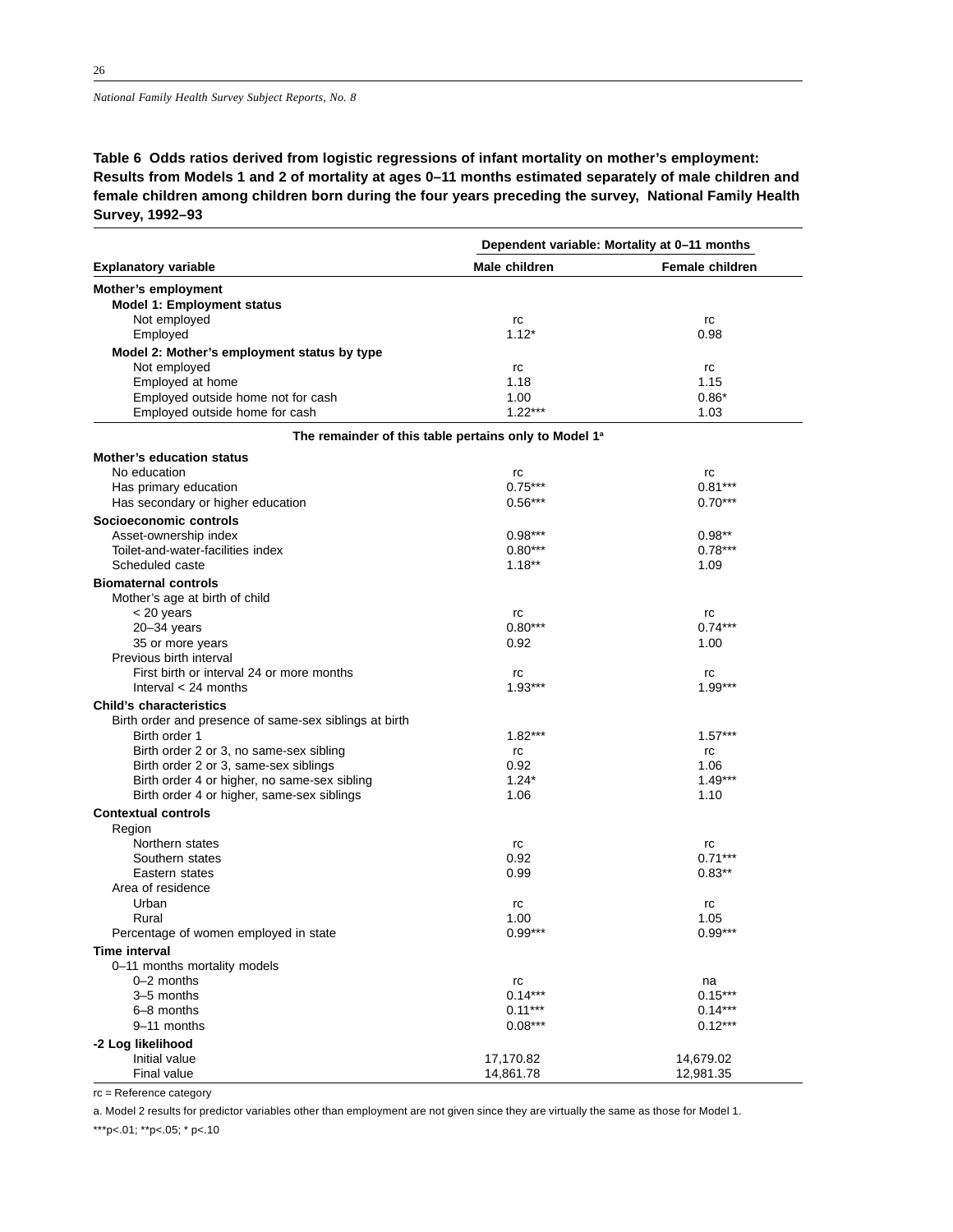

Mother's employment status

Note: Probabilities are estimated with all other predictor variables evaluated at their mean values.

### **Figure 2 Estimated probability of dying at ages 0–11 months, by sex of child according to mother's employment status**

mortality at ages 0–11 months and 12–47 months separately for boys and girls using the same five alternative specifications of the employment variable as above. Again, since the coefficients of explanatory variables other than employment do not change significantly between the different models, these coefficients are reported only for Model 1 in each case.

**Age 0–11 months, Models 1 and 2.** Mother's employment significantly increases the probability of dying at ages 0–11 months only for boys (Model 1, Table 6). Not all types of employment produce this increase: only mother's employment outside the home for cash is associated with significantly higher male infant mortality rates (Model 2, Table 6). These conclusions are also clear from Figure 2, which translates these results into probabilities of dying by mother's employment status, holding all other predictor variables at their mean values. The estimated probability of dying at ages 0–11 months is always lower for girls than for boys irrespective of the mother's employment status. The probability that a male child will die before his first birthday is 7.6 percent if his mother is unemployed. If his mother is employed, his probability of dying rises to almost 8.5 percent, and if his mother is employed outside the home for cash, his probability of dying is even higher (more than 9.0 percent). By contrast, the probability of a daughter dying does not vary greatly by mother's employment status, and the variation that does occur is rarely statistically significant.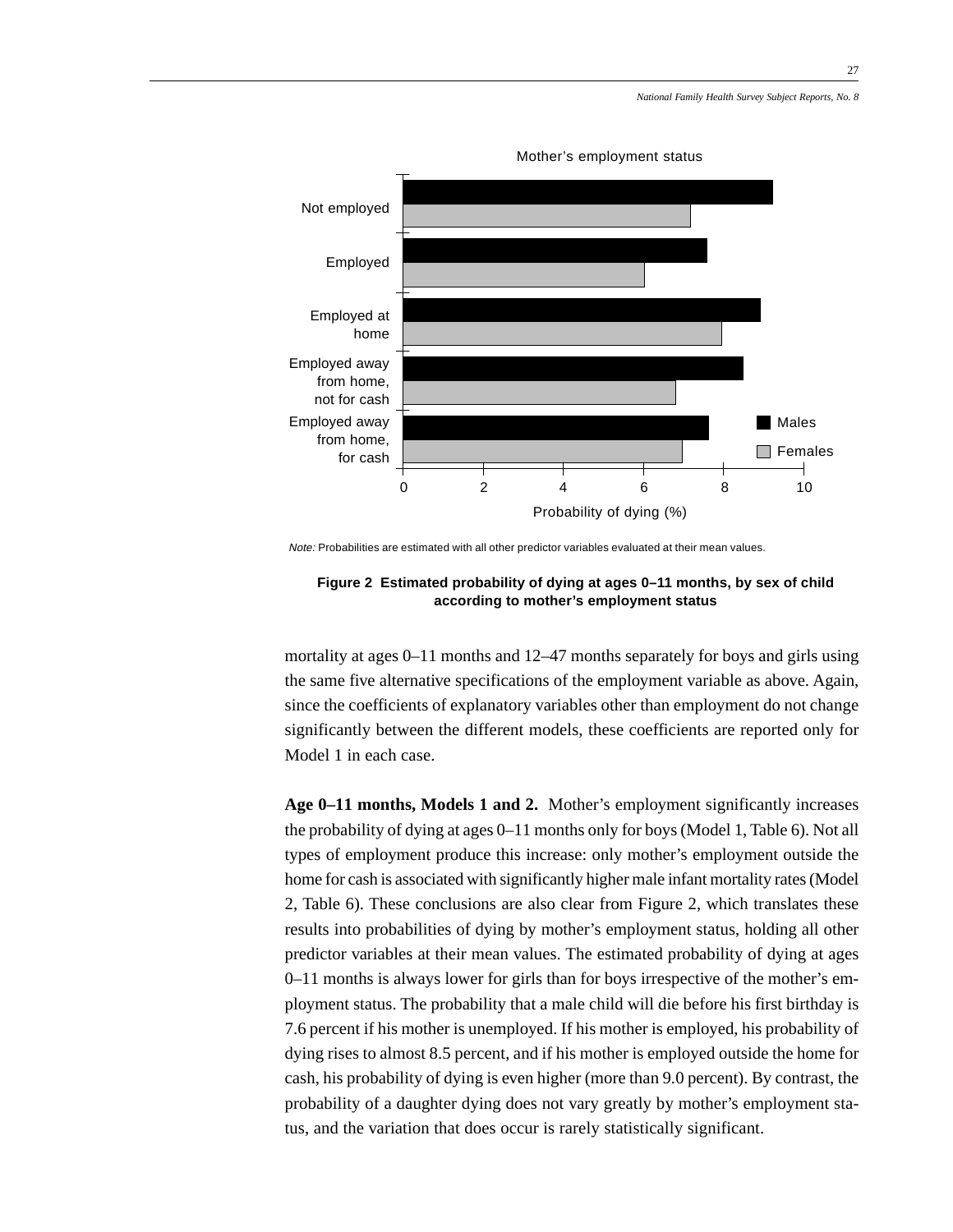Few of the control variables have a gender-differentiated effect on the risk of mortality before age one. While having a mother who has a secondary education especially benefits boys, having an educated mother, in general, lowers the odds of dying for both boys and girls. Caste is the only socioeconomic variable that has a strong gender-differentiated impact: the odds of dying before age one for scheduledcaste boys are 18 percent higher than for boys of other castes; for girls the difference is smaller and not significant.

First-born children have a heightened risk of mortality, which can be expected due to biomaternal factors. Among children with no same-sex siblings, those at birth orders 4 and above have a higher risk of mortality than those at birth order 2 or 3. This finding warrants closer scrutiny, particularly in light of the possible association with death clustering. Whatever the underlying cause of the heightened mortality risk observed for children at higher birth orders, it is notable that the increase in risk appears to be much greater for girls than for boys.

Finally, the effect of region on the probability of dying before age one varies by sex. While the survival of boys does not vary significantly by region, the odds of dying for girls are 29 percent lower in the southern states and 17 percent lower in the eastern states than in the northern states.

#### **Effects of interactions of employment with other predictor variables on mortal-**

**ity at age 0–11 months.** Overall, mother's employment does not affect a female child's survival to age one (Table 6, Model 1), but it does have an effect if rural and urban areas are evaluated separately (Table 7, Model 3). In urban areas, having an employed mother increases a female infant's odds of dying by 37 percent; by contrast, in rural areas, having an employed mother decreases a female infant's odds of dying, although the effect is not significant. For boys, the probability of dying is higher if a mother is employed than if she is not in both urban and rural areas, although the difference is significant only in urban areas. Thus, in urban areas mothers' employment is detrimental to the survival of both girls and boys during infancy; in rural areas, mothers' employment does not significantly affect the survival of boys or girls, although its effects by sex of child may be in opposite directions.

The interaction results of mother's employment status and region (Model 4) reveal that the negative effect of mother's employment on the survival of boys to age one noted in the main effects model (Model 1) is significant and pronounced only in the north. In the north, if mothers are employed, sons have odds of dying that are 14 percent higher than if mothers are not employed. In no region do girls' odds of dying before age one vary significantly by employment status of the mother.

Further insights are provided by disaggregating the effect of mother's employment by birth order and presence of same-sex siblings at birth. It was argued earlier that daughters of a higher birth order born into households that have other daughters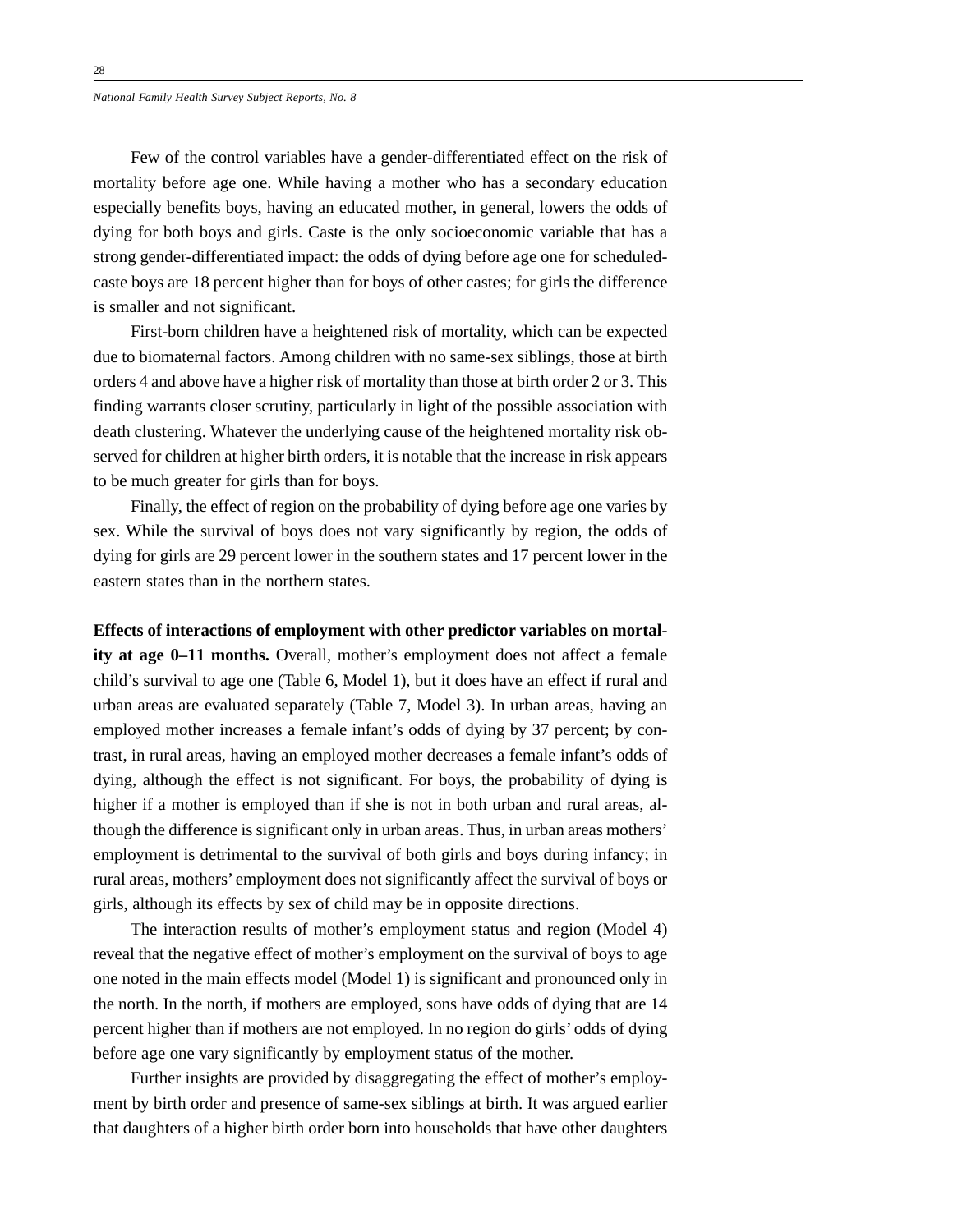**Table 7 Odds ratios derived from logistic regressions of infant mortality on mother's employment interacting with area of residence, region, and birth order/presence of same-sex siblings: Results from Models 3, 4, and 5 for mortality at ages 0–11 months estimated separately for male and female children among children born during the four years preceding the survey, National Family Health Survey, 1992–93**

|                                                                                                                                                                                                                                                                                            | Dependent variable: Mortality at 0-11 months |                        |  |  |
|--------------------------------------------------------------------------------------------------------------------------------------------------------------------------------------------------------------------------------------------------------------------------------------------|----------------------------------------------|------------------------|--|--|
| <b>Explanatory variable</b>                                                                                                                                                                                                                                                                | Male children                                | <b>Female children</b> |  |  |
| Model 3: Interaction of employment and area of residence<br>Reference category in each area: Unemployed mothers in the<br>same area of residence                                                                                                                                           |                                              |                        |  |  |
| Rural, mother employed<br>Urban, mother employed                                                                                                                                                                                                                                           | 1.09<br>$1.31*$                              | 0.92<br>$1.37**$       |  |  |
| Model 4: Interaction of employment and region<br>Reference category in each region: Unemployed mothers in the<br>same region                                                                                                                                                               |                                              |                        |  |  |
| North, mother employed<br>South, mother employed<br>East, mother employed                                                                                                                                                                                                                  | $1.14*$<br>1.21<br>0.97                      | 0.96<br>1.14<br>0.90   |  |  |
| Model 5: Interaction of employment and birth order/presence of<br>same-sex siblings at birth<br>Reference category in each birth order/presence of same-sex<br>siblings combination: Unemployed mothers of children with the same<br>birth order/presence of same-sex siblings combination |                                              |                        |  |  |
| Birth order 1, mother employed<br>Birth order 2 or 3.                                                                                                                                                                                                                                      | $1.17*$                                      | 0.92                   |  |  |
| No same-sex sibling, mother employed<br>Same-sex siblings, mother employed                                                                                                                                                                                                                 | 1.16<br>1.22                                 | $1.30*$<br>1.09        |  |  |
| Birth order 4 or higher,<br>No same-sex sibling, mother employed<br>Same-sex siblings, mother employed                                                                                                                                                                                     | 1.10<br>0.98                                 | 1.16<br>$0.79**$       |  |  |

Note: All models are estimated with the same control variables as Model 1 as relevant.

 $*$ <sub>p</sub> $< 05; * p < 10$ 

are less desired and therefore likely to be at a greater risk of mortality than daughters of a lower birth order with no same-sex siblings. Thus, if mothers' employment is relatively beneficial to girls, it should be most evident for girls of higher birth orders and/or daughters with female siblings. There is some limited support for this expectation with regard to the survival by sex of children to age one. Mother's employment is significantly associated with a lowered risk of mortality for girls at higher birth orders who have same-sex siblings. Mother's employment is associated with a heightened risk of mortality for girls at all other birth orders, however, although the association is not always significant. By contrast, mother's employment significantly increases the risk of mortality for boys only if they are first born.

Thus the odds of survival of girl infants to age one are on average unaffected by mother's employment status, and this is true in all regions of the country. There is some indication, however, that girl infants at higher birth orders and with same-sex siblings may have improved survival odds if their mothers are employed. For boys, by contrast, mother's employment reduces the odds of survival to age one, especially if the employment is for cash outside the home, if the family lives in the north of India, or if the boy is first born. Employment of mothers in urban areas reduces the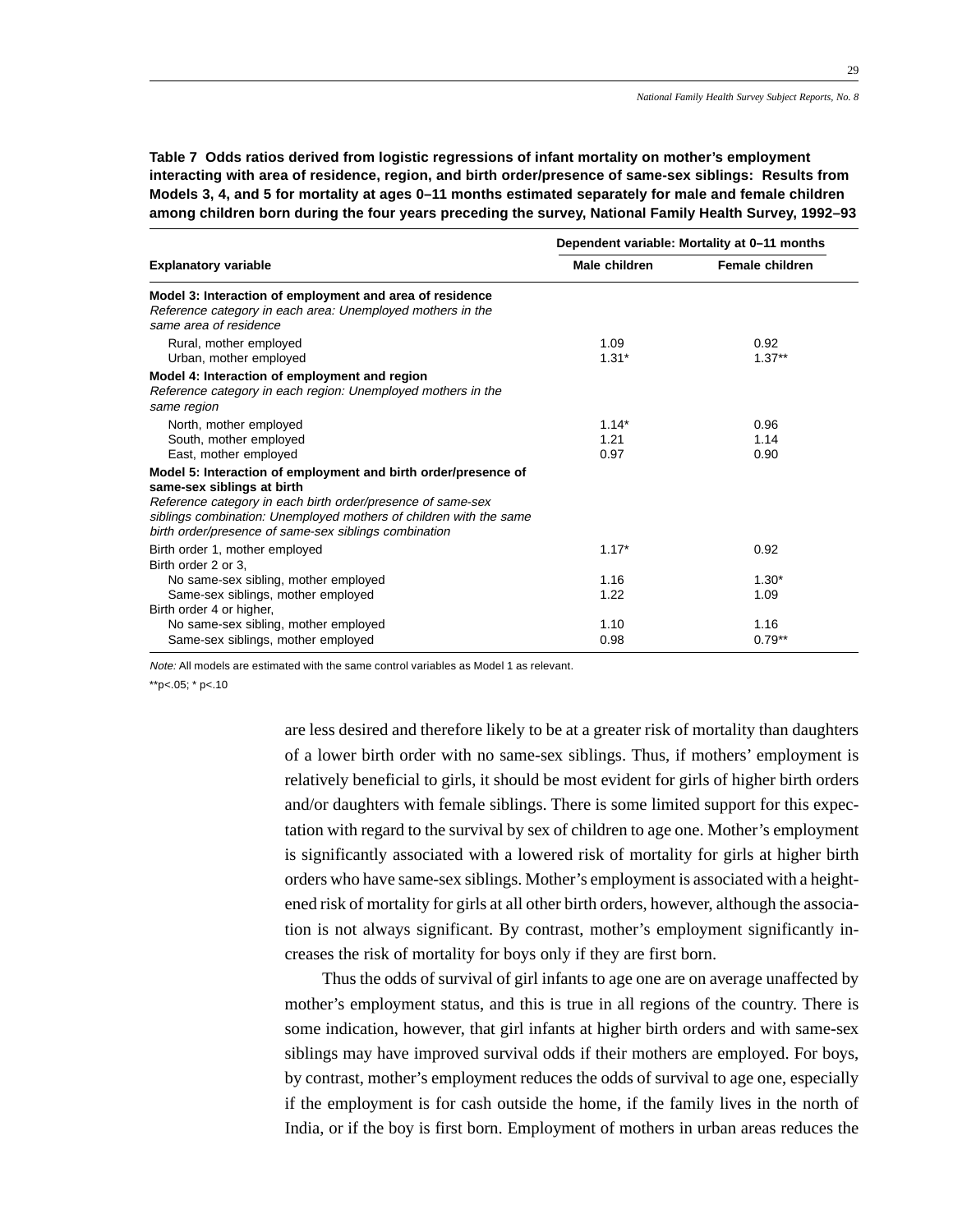*National Family Health Survey Subject Reports, No. 8*

odds of survival for both male and female infants, although the negative effect is stronger and more robust for females than for males.

**Age 12–47 months, Models 1 and 2.** The gender-differentiated impact of employment on child survival beyond age one is quite different from its effect on survival in the first year (Table 8). Employment of the mother increases the odds of dying at ages 12–47 months by 40 percent for a male child and 27 percent for a female child. Although the effect is weaker for girls than for boys, it is significant for both. A mother's work outside the home for cash increases a boy's odds of dying by almost three-fourths but has no significant negative consequence for a girl. By contrast, a mother's work at home almost doubles the odds of dying for a girl (Table 8, Model 2) but has no significant effect for male children.

Figure 3 presents the effects of employment on child mortality in terms of probabilities. As in Figures 1 and 2, these probabilities are estimated holding all other explanatory variables at their mean values. The figure clearly highlights the much higher mortality risks faced by female than male children at ages 12–47 months. For girls the probability of dying increases from about 2.5 percent if the mother is not employed to more than 3 percent if the mother is employed and to almost 5 percent if the mother is employed at home. By contrast, the probability of dying for male children increases from 1.4 percent if the mother is not employed to 1.9 percent if the mother is employed and is highest, at 2.4 percent, if the mother is employed outside the home for cash.

The fact that work at home has the most inimical effect on the survival of girls should come as no surprise. Work at home is the type of work most likely to limit women's exposure to new ideas and experiences that could help change their gender preferences and normative beliefs about the relative importance of sons and daughters. It is also most likely to promote women's seclusion, a factor that affects women's ability and willingness to interact effectively with the outside world (Basu and Basu 1991). Thus it could legitimately be argued that such work cannot be expected to alter either self-concepts or gender preferences. It is worth noting, however, that mother's work for cash outside the home, which should be empowering, also does not benefit girls, although it is more detrimental to the survival of boys.

Few of the control variables affect survival between the ages of 12 and 47 months differently for boys and girls. Interestingly, having a mother who was 20–34 years old at the time of a child's birth significantly enhances the survival chances of girls but leaves unchanged the survival chances of boys. A very early age at birth is often indicative of a woman's low status (Mason 1986). Perhaps a mother's age at birth of 20 to 34, which within the Indian context is neither too early nor too late, may be proxying for other factors that reflect a high status and associated self-esteem, and this could translate into increased survival probabilities for daughters. Male child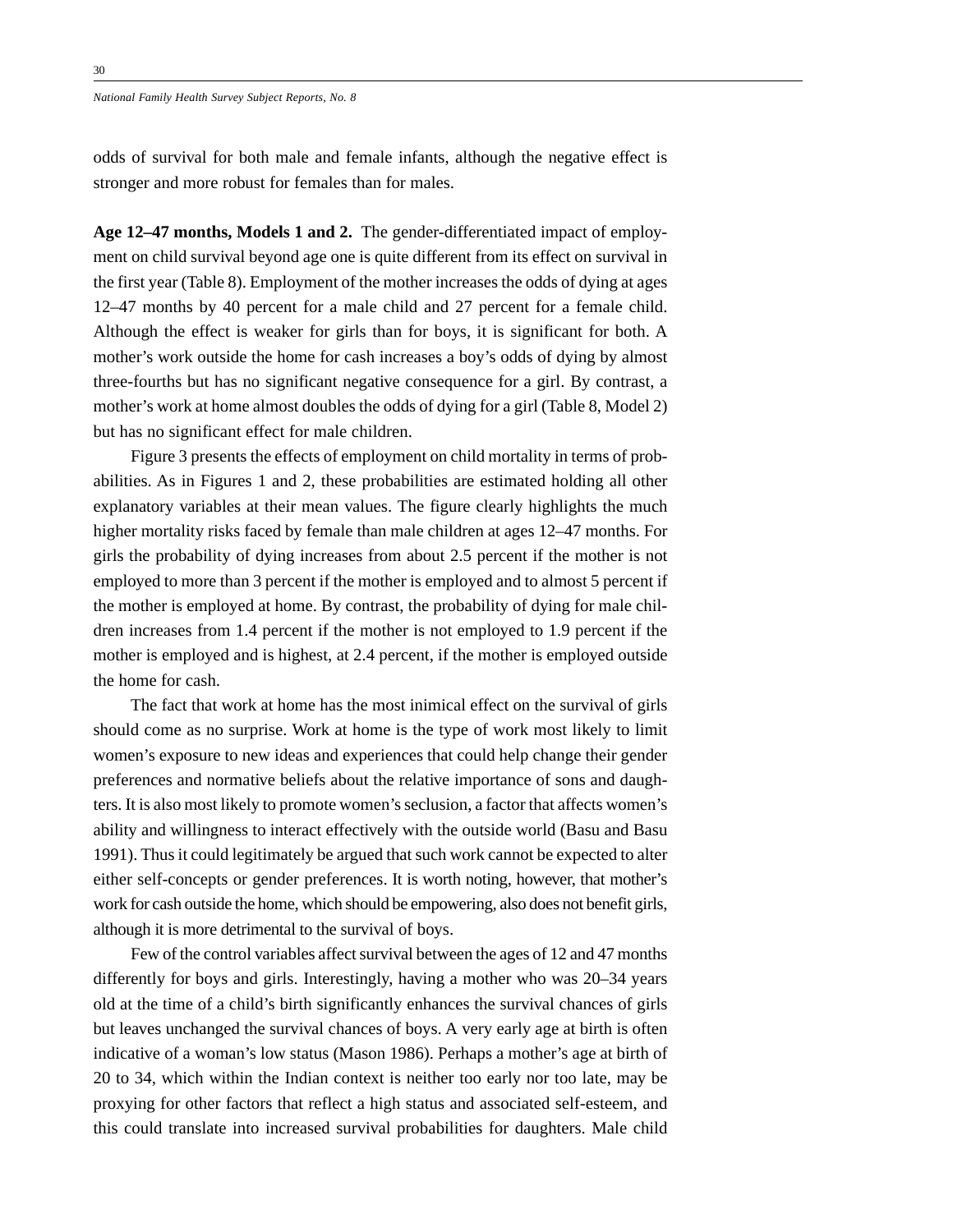**Table 8 Odds ratios derived from logistic regressions of child mortality on mother's employment: Results from Models 1 and 2 of mortality at ages 12–47 months estimated separately for male and female children among children born during the four years preceding the survey, National Family Health Survey, 1992–93**

|                                                        | Dependent variable: Mortality at 12-47 months                     |                        |  |
|--------------------------------------------------------|-------------------------------------------------------------------|------------------------|--|
| <b>Explanatory variable</b>                            | Male children                                                     | <b>Female children</b> |  |
| Mother's employment                                    |                                                                   |                        |  |
| Model 1: Employment status                             |                                                                   |                        |  |
| Not employed                                           | rc                                                                | rc                     |  |
| Employed                                               | $1.40**$                                                          | $1.27*$                |  |
| Model 2: Mother's employment status by type            |                                                                   |                        |  |
| Not employed                                           | rc                                                                | rc                     |  |
| Employed at home                                       | 0.71                                                              | $1.91***$              |  |
| Employed outside home not for cash                     | 1.30                                                              | 1.04                   |  |
| Employed outside home for cash                         | $1.74***$                                                         | 1.31                   |  |
|                                                        |                                                                   |                        |  |
|                                                        | The remainder of this table pertains only to Model 1 <sup>ª</sup> |                        |  |
| <b>Mother's education status</b>                       |                                                                   |                        |  |
| No education                                           | rc                                                                | rc                     |  |
| Has primary education                                  | $0.59**$                                                          | $0.57***$              |  |
| Has secondary or higher education                      | $0.32*$                                                           | $0.45**$               |  |
| Socioeconomic controls                                 |                                                                   |                        |  |
| Asset-ownership index                                  | $0.89***$                                                         | $0.94***$              |  |
| Toilet-and-water-facilities index                      | 0.91                                                              | 0.90                   |  |
| Scheduled caste                                        | 0.82                                                              | 1.05                   |  |
| <b>Biomaternal controls</b>                            |                                                                   |                        |  |
| Mother's age at birth of child                         |                                                                   |                        |  |
| $<$ 20 years                                           | rc                                                                | rc                     |  |
| $20 - 34$ years                                        | 1.05                                                              | $0.70**$               |  |
| 35 or more years                                       | 1.18                                                              | 0.70                   |  |
| Previous birth interval                                |                                                                   |                        |  |
| First birth or interval 24 or more months              | rc                                                                | rc                     |  |
| Interval $<$ 24 months                                 | $1.63***$                                                         | $1.64***$              |  |
| <b>Child's characteristics</b>                         |                                                                   |                        |  |
|                                                        |                                                                   |                        |  |
| Birth order and presence of same-sex siblings at birth |                                                                   |                        |  |
| Birth order 1                                          | 0.82                                                              | 1.05                   |  |
| Birth order 2 or 3, same-sex siblings                  | 1.01                                                              | 1.19                   |  |
| Birth order 4 or higher, no same-sex sibling           | 0.47                                                              | 1.30                   |  |
| Birth order 4 or higher, same-sex siblings             | 0.87                                                              | $1.59**$               |  |
| <b>Contextual controls</b>                             |                                                                   |                        |  |
| Region                                                 |                                                                   |                        |  |
| Northern states                                        | rc                                                                | rc                     |  |
| Southern states                                        | 0.79                                                              | $0.51***$              |  |
| Eastern states                                         | 1.00                                                              | $0.59***$              |  |
| Area of residence                                      |                                                                   |                        |  |
| Urban                                                  | rc                                                                | rc                     |  |
| Rural                                                  | 0.88                                                              | 1.30                   |  |
| Percentage of women employed in state                  | $0.99*$                                                           | 0.99                   |  |
| Time interval                                          |                                                                   |                        |  |
| 12-47 months mortality models                          |                                                                   |                        |  |
| 12-23 months                                           | rc                                                                | rc                     |  |
| 24-35 months                                           | $0.61***$                                                         | $0.62***$              |  |
| 36-47 months                                           | $0.41***$                                                         | $0.46***$              |  |
| -2 Log likelihood                                      |                                                                   |                        |  |
| Initial value                                          | 2,165.32                                                          | 3,350.59               |  |
| Final value                                            | 2,052.20                                                          | 3,167.24               |  |
|                                                        |                                                                   |                        |  |

rc = Reference category

a. Model 2 results for predictor variables other than employment are not given since they are virtually the same as those for Model 1.

\*\*\*p<.01; \*\*p<.05; \* p<.10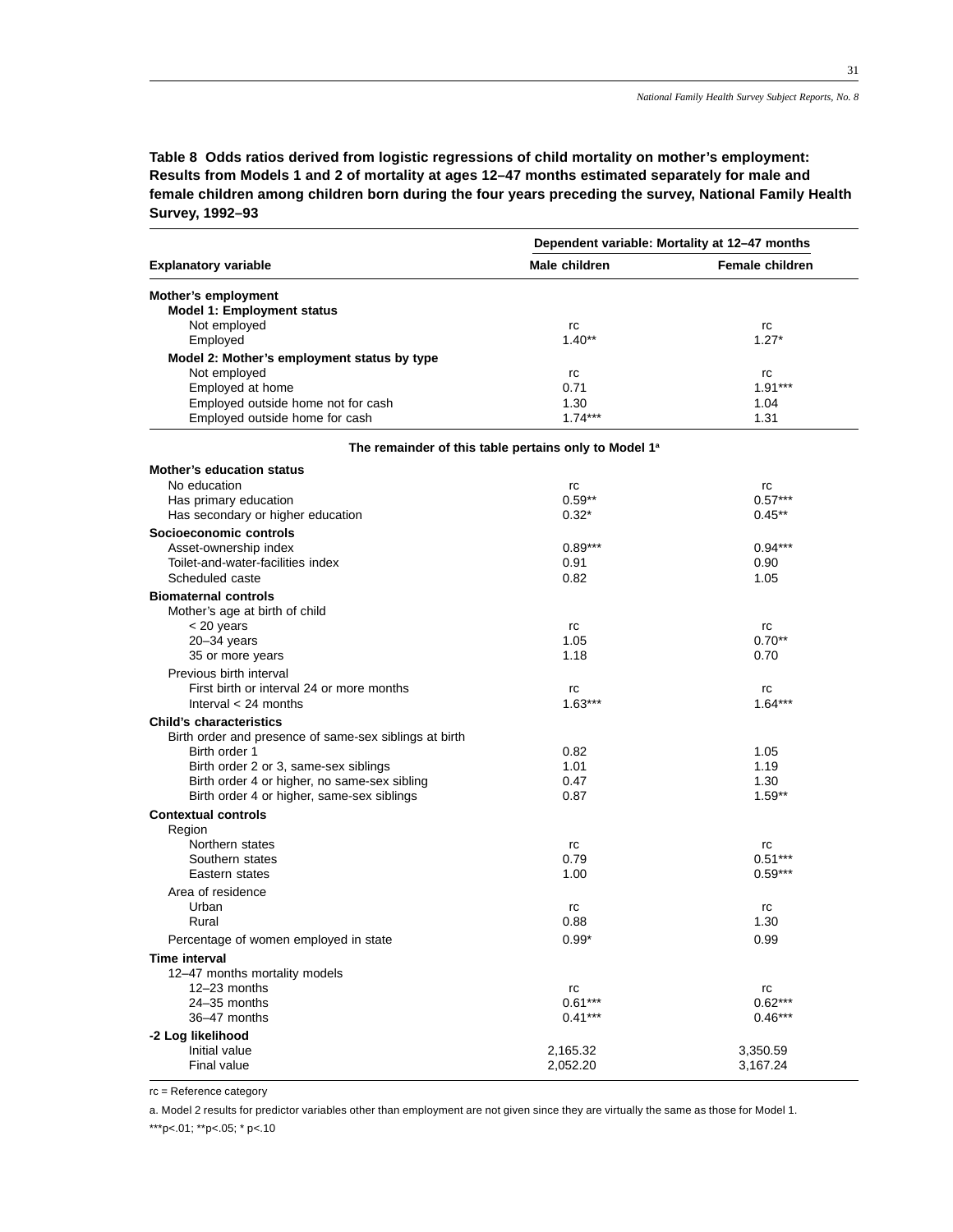*National Family Health Survey Subject Reports, No. 8*



Note: Probabilities are estimated with all other predictor variables evaluated at their mean values.



survival is not significantly affected by birth order or the presence of same-sex siblings at birth. This is also true for all girls except those at birth orders 4 or higher who had older sisters at birth. These girls have a mortality risk 59 percent higher than that of girls at birth orders 2 or 3 with no sisters at birth. Their mortality risk is also higher than that of girls at the same high birth orders but with no older sisters. As for infant mortality, the probability of survival varies significantly by region only for girls, being higher in the south and east than in the north.

**Effects of interactions of employment with other explanatory variables on mortality at ages 12–47 months.** Model 3 (Table 9) disaggregates the effect of employment on the survival of boys and girls to age four, if they have already lived to age one, by urban and rural residence. The results reveal that the odds of dying are higher for both male and female children if the mother is employed, but the effect of mother's employment is significant for girls only in urban areas and for boys only in rural areas. For girls in urban areas, the odds of dying between 12–47 months increase almost threefold if the mother works, but for girls in rural areas the odds increase by only 14 percent (a nonsignificant increase). Thus, although mother's employment in urban areas reduces the survival of all children both to age one and between ages one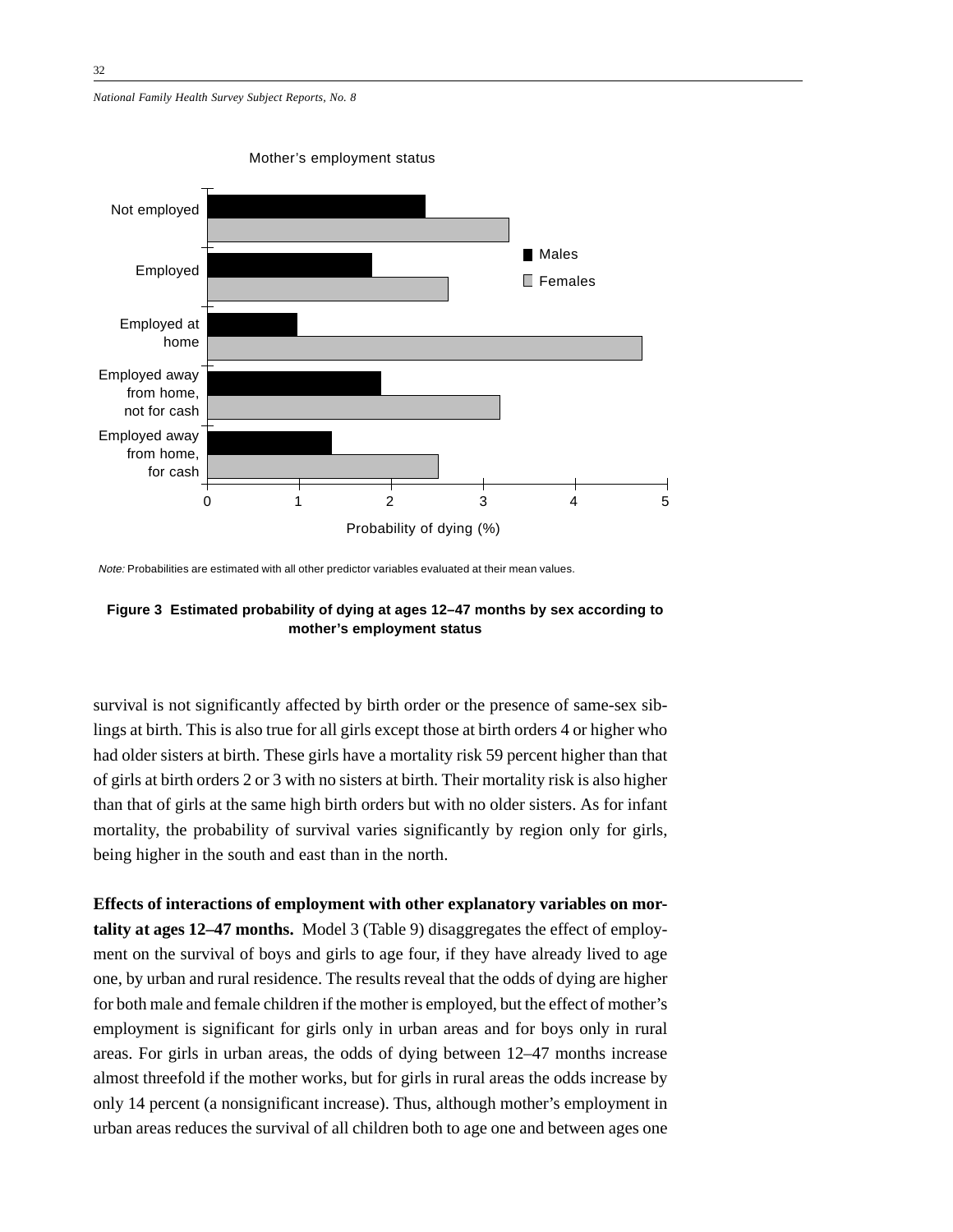**Table 9 Odds ratios derived from logistic regressions of child mortality on mother's employment interacting with area of residence, region, and birth order/presence of same sex siblings: Results from Models 3, 4, and 5 for mortality at ages 12–47 months estimated separately for male and female children among children born during the four years preceding the survey, National Family Health Survey, 1992–93**

|                                                                                                                                                                                                                                                                                          | Dependent variable: Mortality at 12-47 months |                           |  |  |
|------------------------------------------------------------------------------------------------------------------------------------------------------------------------------------------------------------------------------------------------------------------------------------------|-----------------------------------------------|---------------------------|--|--|
| <b>Explanatory variable</b>                                                                                                                                                                                                                                                              | Male children                                 | Female children           |  |  |
| Model 3: Interaction of employment and area of residence<br>Reference category in each area: Unemployed mothers in the<br>same area of residence                                                                                                                                         |                                               |                           |  |  |
| Rural, mother employed<br>Urban, mother employed                                                                                                                                                                                                                                         | $1.38*$<br>1.50                               | 1.14<br>$2.72***$         |  |  |
| Model 4: Interaction of employment and region<br>Reference category in each region: Unemployed mothers in the<br>same region                                                                                                                                                             |                                               |                           |  |  |
| North, mother employed<br>South, mother employed<br>East, mother employed                                                                                                                                                                                                                | 1.11<br>$2.87**$<br>1.64                      | 1.05<br>1.56<br>$2.45***$ |  |  |
| Model 5: Interaction of employment and birth order/presence of<br>same-sex siblings at birth<br>Reference category in each birth order/presence of same-sex<br>siblings combination: Unemployed mothers of children of the same<br>birth order/presence of same-sex siblings combination |                                               |                           |  |  |
| Birth order 1, mother employed<br>Birth order 2 or 3.                                                                                                                                                                                                                                    | $2.52**$                                      | 0.73                      |  |  |
| No same-sex sibling, mother employed<br>Same-sex siblings, mother employed<br>Birth order 4 or higher,                                                                                                                                                                                   | 1.40<br>1.48                                  | 1.16<br>1.44              |  |  |
| No same-sex sibling, mother employed<br>Same-sex siblings, mother employed                                                                                                                                                                                                               | 0.43<br>1.06                                  | 1.56<br>$1.56**$          |  |  |

Note: All models are estimated with the same control variables as Model 1 as relevant.

\*\*\*p<.01; \*\*p<.05;

and four, it has its strongest effect on girls between ages one and four. By contrast, the detrimental effect of mother's employment on child survival in rural areas is weak and barely significant, even for boys.

Unlike the case of infant survival, mother's employment has the most negative effect on child survival in the south for boys and in the east for girls (Model 4, Table 9). In the north, mother's employment has no effect on the odds of survival for boys or girls. Among boys whose mothers are not employed, the odds of dying are less than half in the south than in the north. Among girls whose mothers are not employed, the odds of dying are less in the east and south than in the north (not shown).

Finally, the results of Model 5 reveal that mother's employment has a significant negative effect on the survival of boys only at birth order 1. By contrast, for girls, mother's employment significantly increases the odds of dying only at higher birth orders. The effect is significant for girls at birth orders 4 and above who had same-sex siblings at birth. Thus mother's employment further exacerbates the greater risk of death faced by girls at high birth orders who have same-sex siblings.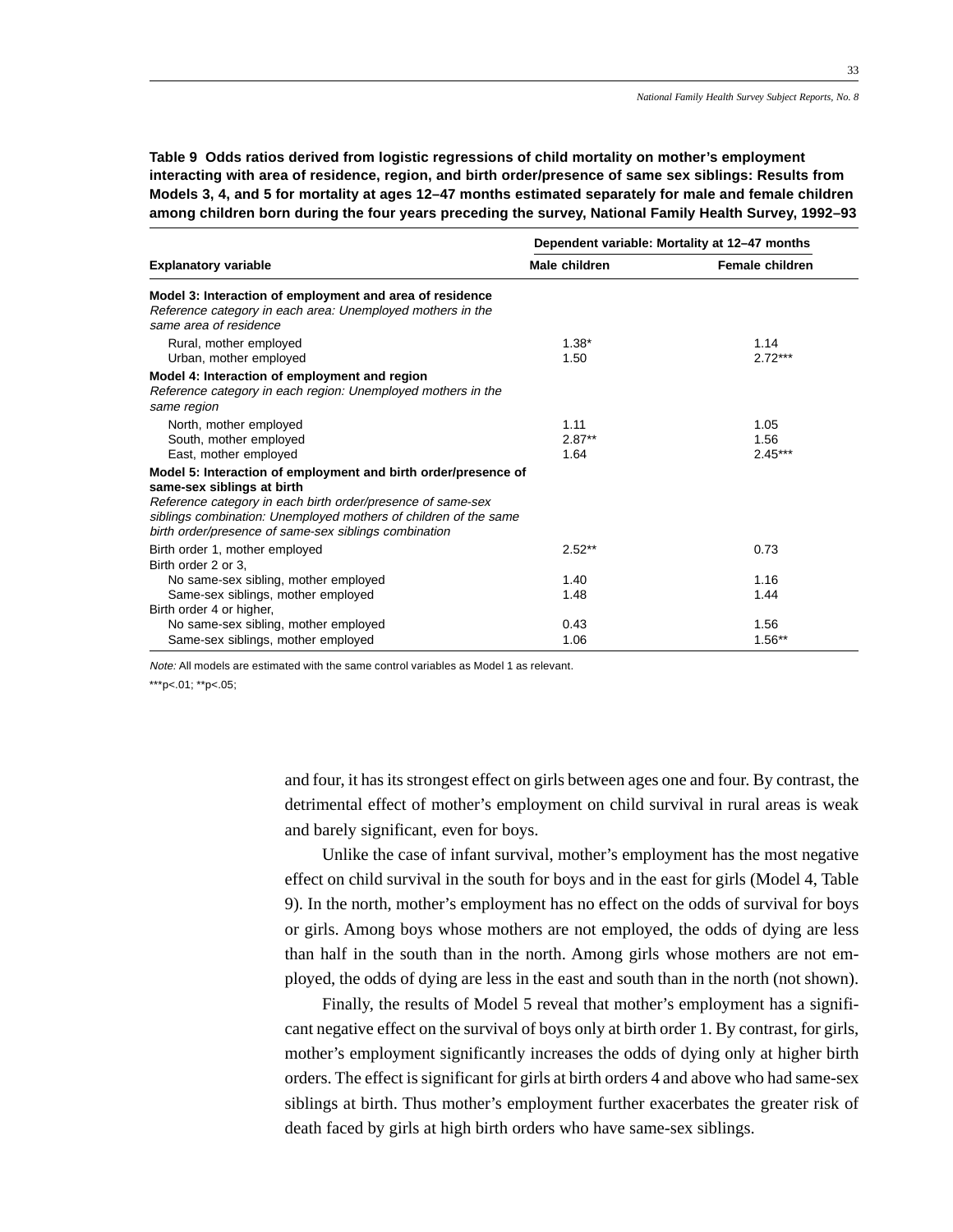*National Family Health Survey Subject Reports, No. 8*

## **CONCLUSIONS**

As expected, the relationship between mother's employment and mortality of children in India varies by whether the focus is on the probability of death before age one or between ages one and four. In general, this study finds that *infant mortality* does not vary by whether a mother is employed or not per se, but mother's employment does have negative consequences for infant survival if the mother works away from home for cash, lives in an urban area, or lives in the south of India. The negative influence on infant mortality of work away from home for cash is due to its strong negative effect on the survival chances of male infants. If the effect of employment is examined by area of residence, it becomes clear that the survival of infant girls varies by mother's employment, but the opposing effects of employment on female infant mortality in rural and urban areas may be cancelling each other out. Specifically, if the mother works, an infant daughter's chances of survival to age one are significantly reduced in urban areas but increased in rural areas, although the effect is not significant in rural areas. For boys, on the other hand, mother's employment has negative implications for survival in both rural and urban areas, although the effect is significant only in urban areas. Since the effect of employment is not significant in rural areas for boys or girls, the minimal conclusion is that infant mortality is unaffected by mother's employment in rural areas irrespective of the sex of the child. Thus, at the infant-mortality stage, it appears that women in urban areas are much less successful in combining infant care and work than are rural women. While this result may be the consequence of the interaction of the income effect of mother's work with the greater compatibility of agricultural work with infant care in rural areas, it does give rise to the speculation that rural employed women may have a more gender-egalitarian approach to the care of their young infants than urban employed women.

'Excess' female mortality is most pronounced after the first year of life. This may be because mortality is the result of cumulative discrimination over time, or it may be that the effect of discrimination is more substantial once the infant requires scarce resources for its health and survival. Whether the level of discrimination differs by age or not, it appears in the Indian context that the inherent genetic advantage of female infants may prevent 'excess' female mortality from manifesting itself too strongly in the first year. The same cannot be said for survival in the period beyond the first year.

Mother's employment consistently reduces the probability of survival from ages one to four for all children taken together and for both male and female children separately. The narrowing of gender differentials in mortality among working women, net of all other relevant considerations, results from the fact that the increase in the odds of dying are greater for male children than for female children. This finding suggests that working women are unable to devote as much time and resources as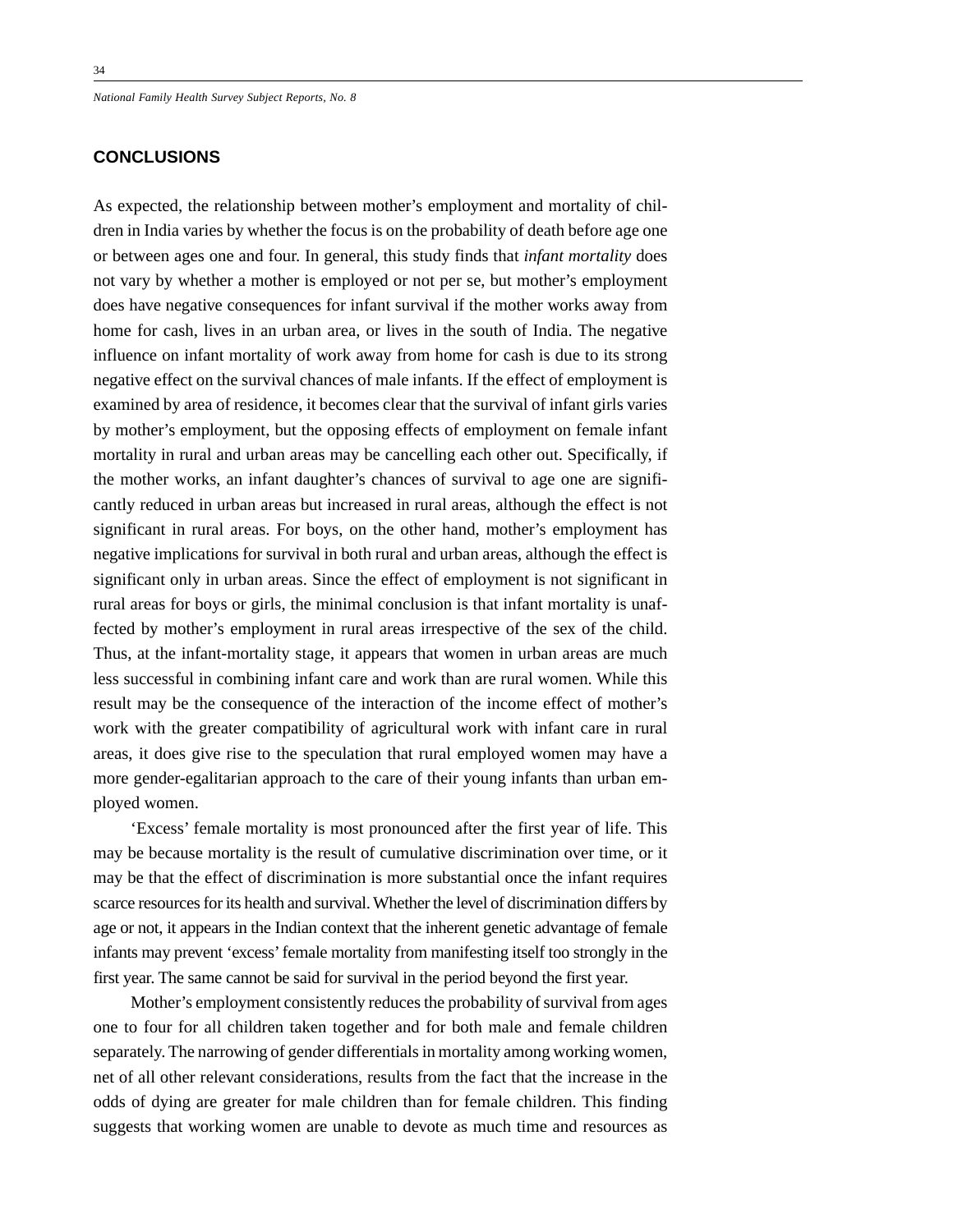those who do not work to ensure the survival of both their sons and daughters. It cannot be determined whether the motivations underlying the differential increases in mortality are different for sons and daughters.

However, examining the influence of the type of work sheds some light on possible explanations. The increase in male mortality results largely from much higher odds of male mortality among women who work away from home. The odds of dying for female children are greatest if the mother works at home; they are also increased if the mother is employed outside the home, but not significantly. Thus it appears that female children are not benefited when their mothers are engaged in the type of work that should most produce female empowerment according to the women's-status hypothesis. In addition, they are particularly disadvantaged if their mothers are employed in low-status work. These results, together, permit the speculation that mothers' employment has negative implications for male children only when that employment prevents mothers from personally caring for their sons (and possibly providing preferential treatment) and that mothers' employment does little to better the condition of daughters. Indeed, work at home appears to be associated with an increased risk of mortality for girls, but not for boys. In urban areas, mother's work is particularly detrimental to the survival of girls. Given that considerations such as child care, which may be more important in urban areas where more women work in nonagricultural occupations, should affect the survival of both boys and girls equally, this finding undermines ideas that urban women may be more gender egalitarian in the care of their children.

The analysis reveals that the lower infant and child mortality in the south and east of the country, compared with the north, is due primarily to lower female mortality. The differential effect of mother's employment by region is particularly interesting. Despite the much higher infant and child mortality in the northern states, mother's employment is not, in general, significantly associated with elevated risks of infant and child mortality in the north. There may, however, be one exception: for boys during infancy, mother's employment in the north may be associated with significantly elevated risks of mortality. Employment of mothers in the south and east is associated with elevated mortality for both boys and girls at ages 12–47 months; this effect is significant for boys in the south and for girls in the east.

Finally, the interaction of mother's employment with birth order and the presence of same-sex siblings at birth does not give very consistent results, especially for survival to age one. Children at high birth orders who have no same-sex siblings at birth may be particularly likely to have mothers who have had other children who died in the past. This possibility of death clustering, which may be confounding the effect of birth order and presence of same-sex siblings, calls for further analysis. Nevertheless, there is some suggestion that mother's employment may have mixed effects on mortality risks for girls at higher birth orders with same-sex siblings at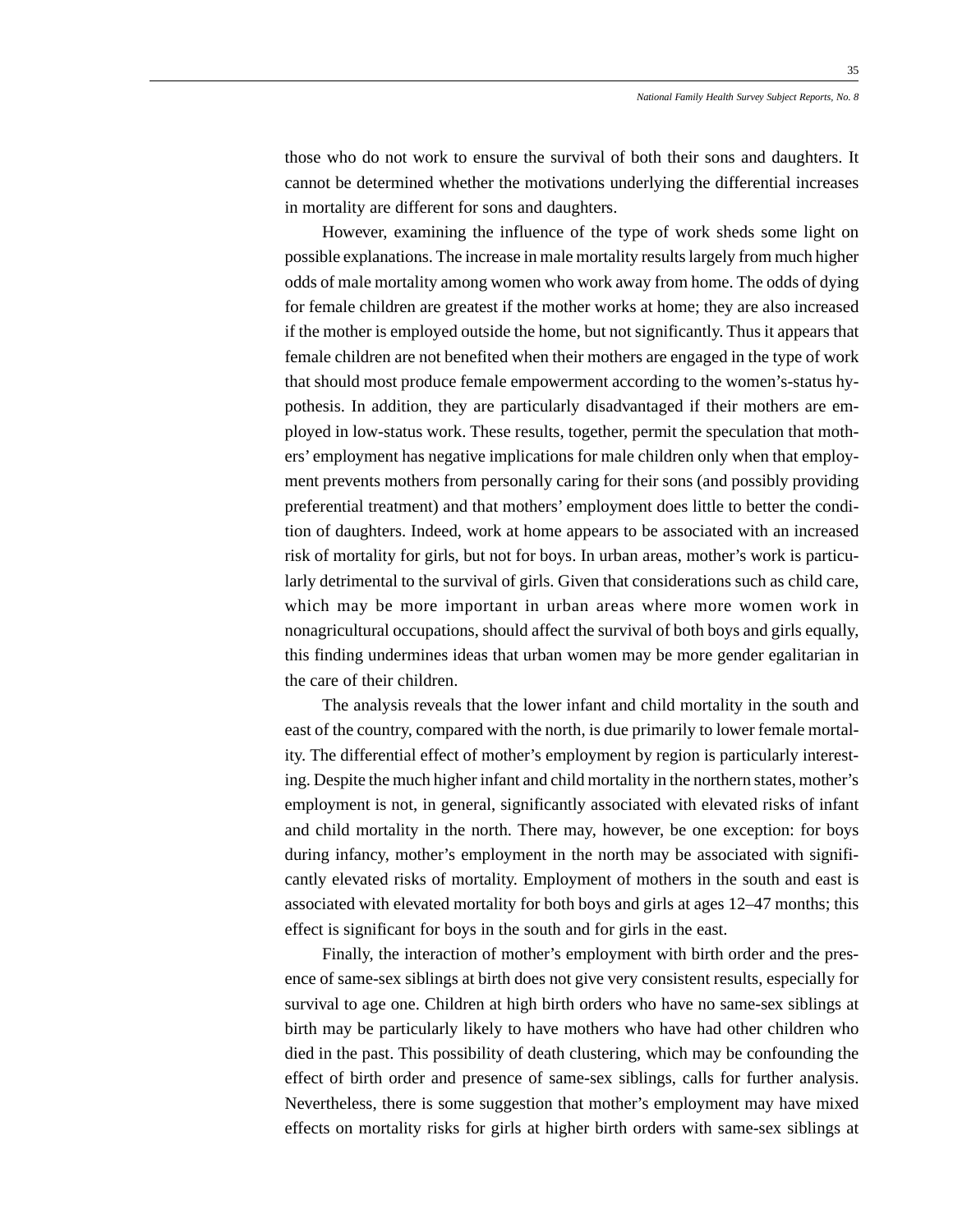birth (a group deemed to be at high risk): for girls in this category, mothers' employment appears to enhance the probability of survival at ages 0–11 months but to reduce substantially the probability of survival at ages 12–47 months. Thus, despite beneficial effects at earlier ages, mother's employment appears to be particularly detrimental for girls considered to be at the highest risk precisely during those ages when 'excess' female mortality is most evident. For boys, no consistent association is observed between mothers' employment and infant or child mortality linked to specific combinations of birth order and presence of same-sex siblings.

The overall conclusions of this analysis are unavoidable. First, mother's employment outside the home is associated with elevated risks of infant and child mortality; second, the narrowing of gender differentials in child mortality associated with mother's employment found in bivariate data is largely due to the stronger association between mother's employment and mortality risk for boys than for girls. There is not much support for a women's-status type of explanation for the weaker negative effect of mother's employment on the survival of girls, especially at ages 12–47 months. This last conclusion follows from the fact that employment of mothers has particularly negative consequences for the survival of female children in areas where women's status is higher (southern and eastern states) and in areas where women are likely to have greater exposure to gender-egalitarian ideologies (urban areas). Mother's employment has its most inimical influence on precisely the most at-risk female children: those at higher birth orders who have female siblings.

Finally, there remains the issue of causality raised at the beginning of the report. Is the predominant direction of causality, as assumed here, from mother's employment to elevated risks of infant and child mortality or the reverse? While the crosssectional data on which this analysis is based do not permit a direct answer, the fact that the association of mother's employment with child mortality is found to differ by the sex of the child suggests that the predominance of causality from the death of the child to mother's employment can reasonably be ruled out. It is unlikely that the sex of the child who died will significantly affect a mother's subsequent decision to work or not to work.

One last comment appears to be in order. The fact that children die more often when mothers are employed does not in any way imply that mothers' employment should be discouraged. Instead, it suggests that society and culture have not adapted to ensure that alternatives for child care are available to women who work, irrespective of whether they work out of choice or necessity. The higher mortality of children if mothers work reflects the fact that employment for women is in addition to their traditionally ascribed roles. They alone must fulfill all of these obligations. Similar negative effects on child mortality would surely be evident if fathers had the sole responsibility for the care of infants while having to fulfill their obligations as earners. Unless gender roles and gender relations are renegotiated, children will continue to lose.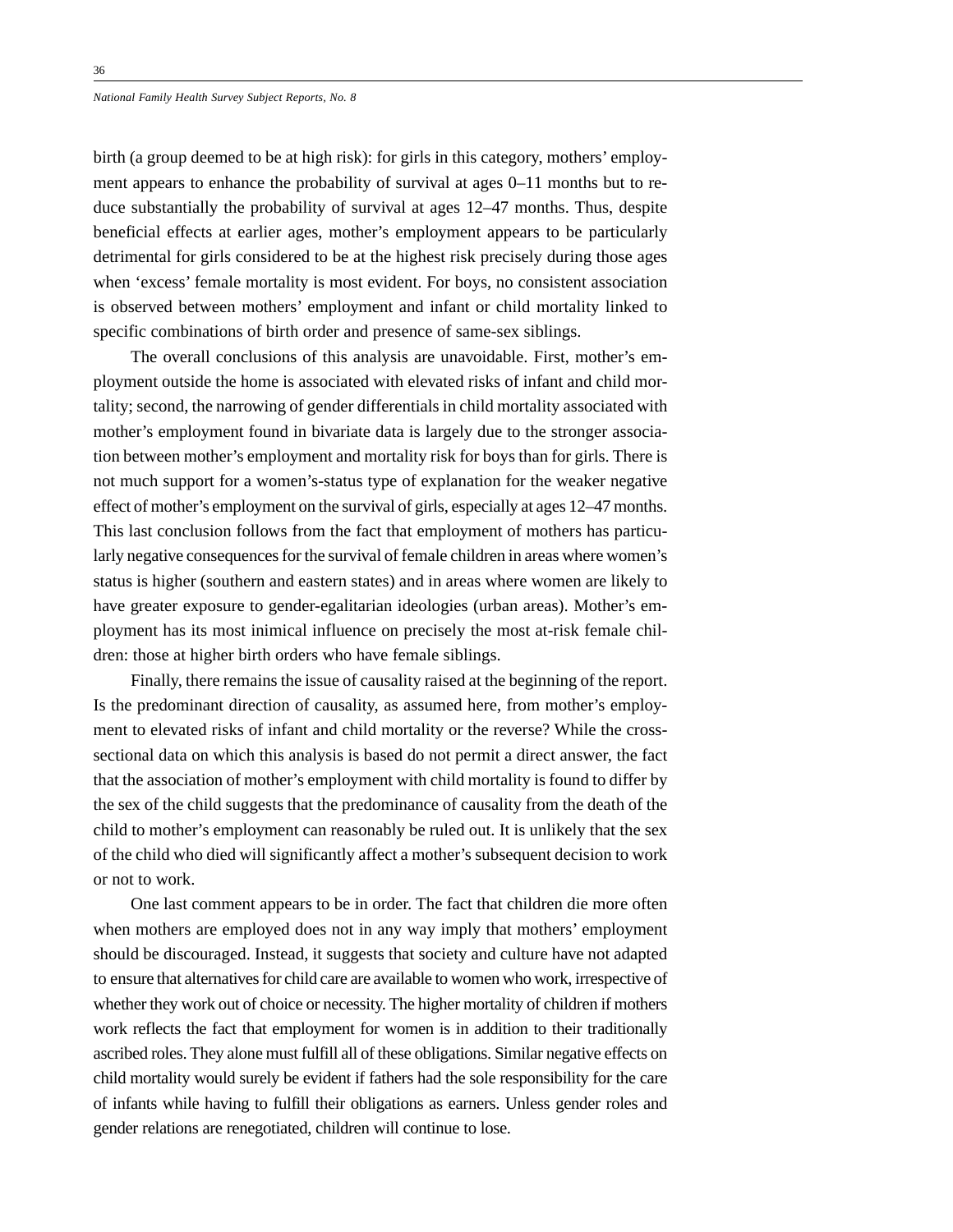## **NOTES**

1. It may be argued that if there is preferential treatment, then there must be discrimination; that there is redundancy in the use of both terms simultaneously. However, here the term discrimination is used to depict a situation that is not just what happens to one child when the other is given preferential treatment, but rather when there is a *deliberate* withdrawal of resources from one child whether they are then concentrated on the other or not. Similarly, the term preferential treatment is being used here to depict a situation in which there is a deliberate concentration of resources on one child, whether this comes at the expense of another child or not.

2. All rates are calculated using the NFHS data for live births in the period 0–4 years before the survey.

3. The assets included are sewing machine (2), clock (1), sofa (2), fan (2), radio (2), refrigerator (3), TV(3), VCR (3), bicycle (2), scooter (3), and car (4). The number in parenthesis is the weight given to the ownership of the asset in calculating the index.

## **ACKNOWLEDGMENTS**

We express our appreciation to the United Sates Agency for International Development that provided funding for both the National Family Health Survey and the research on which this report is based. We thank Dr. Robert D. Retherford and Dr. T. K. Roy for reading the report and providing insightful comments and Sidney B. Westley and Sidney Moore for editorial support. Finally, we thank Dr. Fred Arnold not only for his painstaking review of earlier drafts but also for his patience and unwavering encouragement.

## **REFERENCES**

- Arnold, Fred, Minja Kim Choe, and T. K. Roy. In press. Son preference, the family building process, and child mortality in India. *Population Studies*.
- Bardhan, Kalpana. 1985. Women's work, welfare, and status: Forces of tradition and change in India. *Economic and Political Weekly* 20(51/52): 2261–69.
- Bardhan, Pranab K. 1974. On life and death questions. *Economic and Political Weekly* 9: 1293–1304.
- Basu, Alaka Malwade, and Kaushik Basu. 1991. Women's economic roles and child survival: The case of India. *Health Transition Review* 1(1): 83–103.
- Bicego, George, and Omar B. Ahmad. 1996. *Infant and child mortality*. DHS Comparative Studies, No. 20. Calverton, Maryland: Macro International Inc.
- Bicego George T., and J. Ties Boerma. 1991. Maternal education and child survival: A comparative analysis of DHS data. In *Proceedings of the Demographic and Health Surveys World Conference*, pp. 177–294*.* Washington, DC: IRD/Macro International, Inc.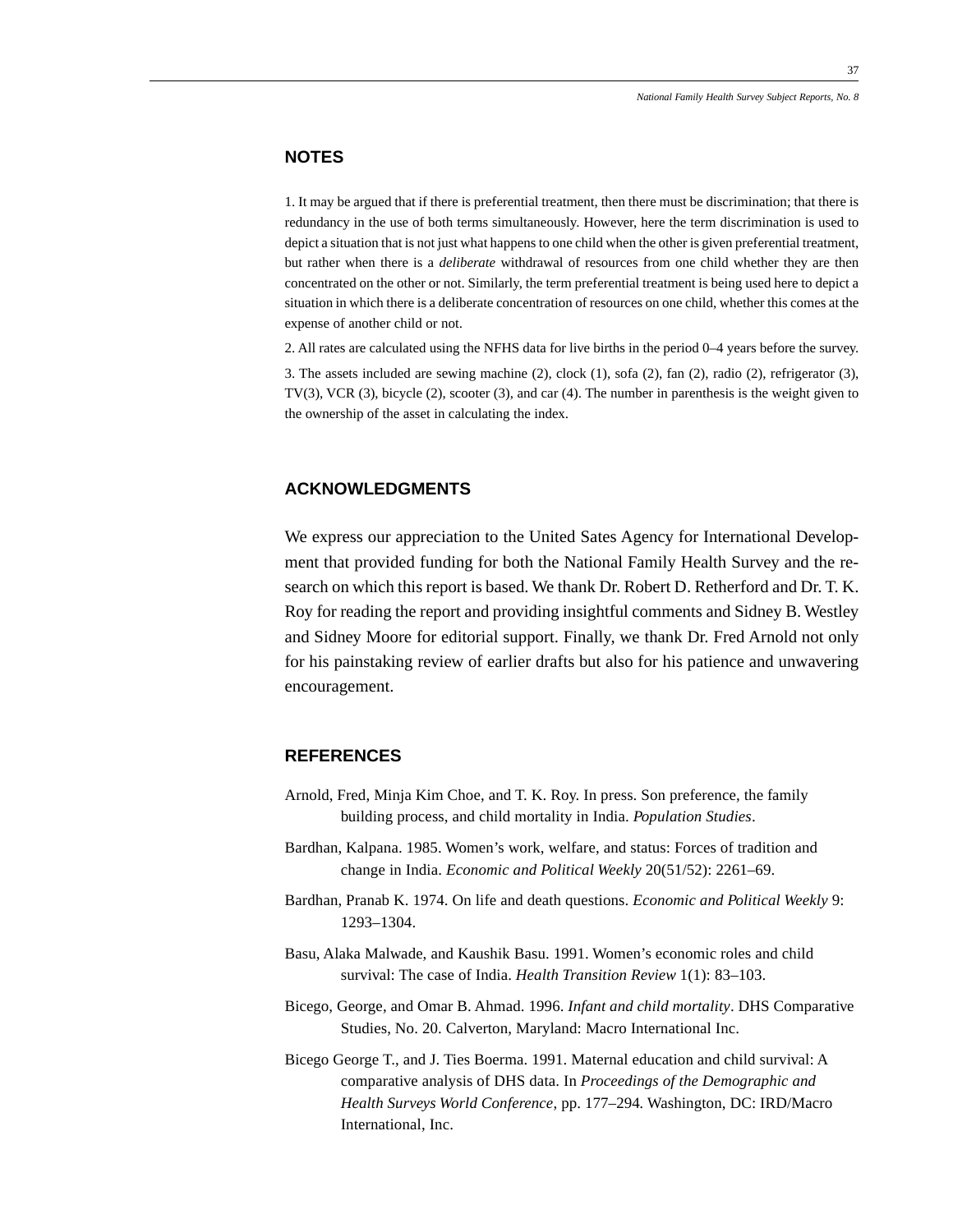*National Family Health Survey Subject Reports, No. 8*

- Cain, Mead T. 1980. Risk, fertility, and family planning in a Bangladesh village. *Studies in Family Planning* 11:219–23.
- ——. 1982. Perspectives on family and fertility in developing countries. *Population Studies* 36:159–75.
- Caldwell, John C. 1979. Education as a factor in mortality decline: An examination of Nigerian data. *Population Studies* 3(3): 395–413.
- ——. 1986. Routes to low mortality in poor countries. *Population and Development Review* 12(2): 171–220.
- Caldwell, John C., P. H. Reddy, and Pat Caldwell. 1989. *The causes of demographic change: Experimental research in south India.* Madison, Wisconsin: University of Wisconsin Press.
- Cleland, John G. 1990. Maternal education and child survival: Further evidence and explanations. In John C. Caldwell, Salley Findley, Pat Caldwell, Gigi Santow, Wendy Cosford, Jennifer Braid, and Daphne Broers-Freeman, eds. *What we know about the health transition: The cultural, social, and behavioral determinants of health*. Health Transition Series 1(2): 400–19. Canberra, Australia: The Australian National University, Health Transition Centre.
- Das Gupta, Monica. 1987. Selective discrimination against female children in rural Punjab, India. *Population and Development Review* 13:77–100.
- ——. 1990. Death clustering, mother's education, and the determinants of child mortality in rural Punjab, India. *Population Studies* 44:489–505.
- Desai, Sonalde, and Devaki Jain. 1994. Maternal employment and changes in family dynamics: The social context of women's work in rural south India. *Population and Development Review* 20(1): 115–36.
- Dixon-Mueller, Ruth. 1993. *Population policy and women's rights: Transforming reproductive choice.* New York: Praeger.
- Dyson, Tim, and Mick Moore. 1983. On kinship structure, female autonomy, and demographic behavior in India. *Population and Development Review* 9:35–60.
- Hobcraft, John. 1996. Women's education, child welfare, and child survival. In *Population and women.* Proceedings of the United Nations Expert Group Meeting on Population and Women Gaborone, Botswana, 1992. New York: United Nations.
- International Institute for Population Sciences (IIPS). 1995. *National Family Health Survey (MCH and Family Planning), India 1992-93.* Bombay: IIPS.
- Kishor, Sunita. 1993. 'May God give sons to all': Gender and child mortality in India. *American Sociological Review* 58(2): 247–65.
- ——. 1992. *All 'Devis' but not all wanted: A district-level analysis of female discrimination in India, 1961–81.* Paper presented at the 1992 annual meeting of the Population Association of America, Denver, Colorado.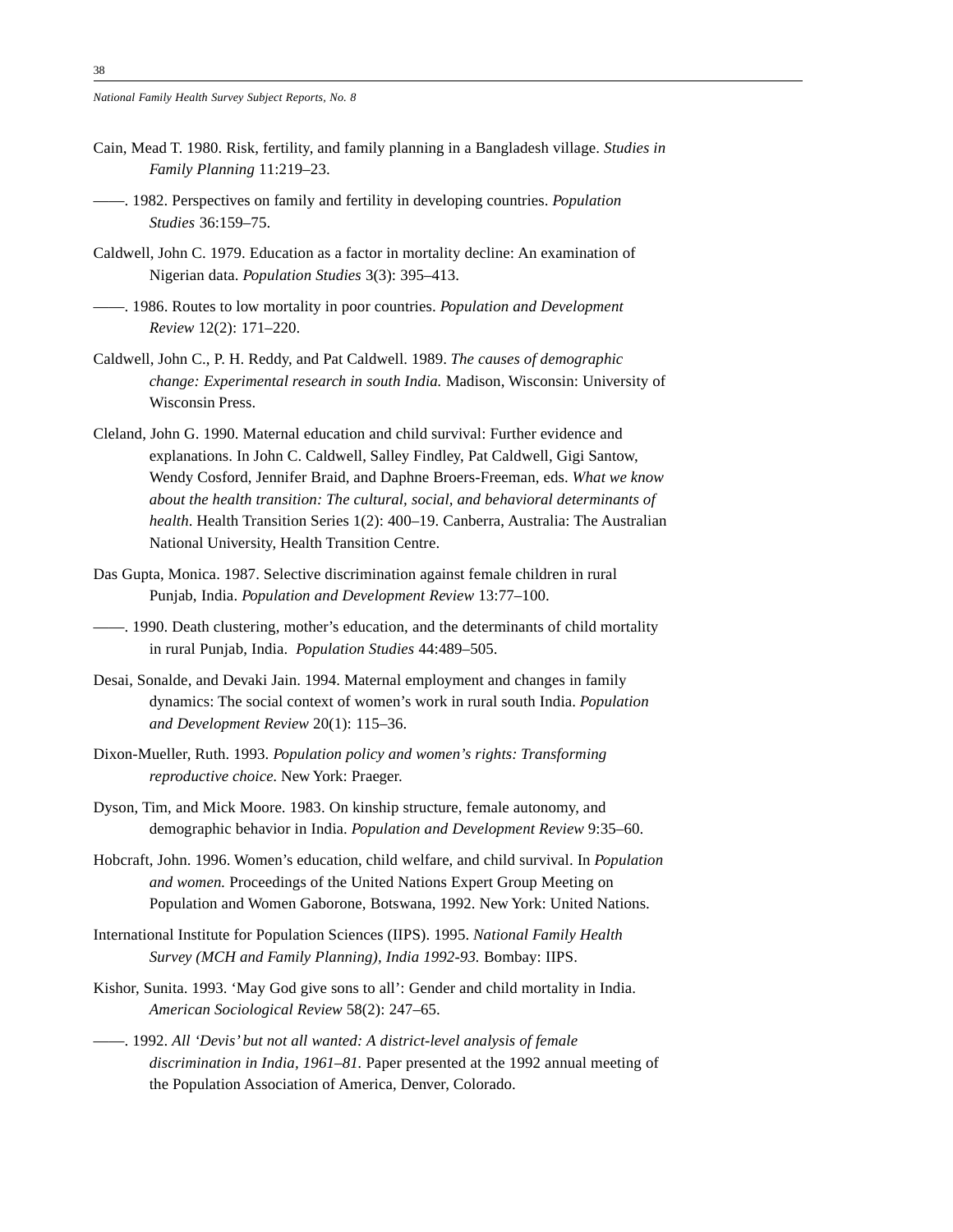- Kumar, S. 1977. *Role of the household economy in determining child nutrition at low income levels: A case-study of Kerala.*. Occasional Paper No. 95. Ithaca, New York: Department of Agricultural Economics, Cornell University.
- Leslie, Joanne. 1989. Women's work and child nutrition in the Third World. In Joanne Leslie and Michael Paolisso, eds. *Women, work, and child welfare in the Third World.* Boulder, Colorado: Westview Press.
- Liddle, Joanna, and Rama Joshi. 1986. *Daughters of Independence: Gender, caste, and class in India*. Totowa, New Jersey: Zed Books Ltd.
- Mason, Karen Oppenheim. 1986. The status of women: Conceptual and methodological issues in demographic studies. *Sociological Forum* 1:284–300.
- Mencher, Joan P. 1988. Women's work and poverty: Women's contribution to household maintenance in south India. In Daisy Dwyer and Judith Bruce, eds. *A home divided: Women and income in the Third World.* Stanford, California: Stanford University Press.
- Miller, Barbara D. 1981. *The endangered sex: Neglect of female children in rural north India.* Ithaca, New York: Cornell University Press.
- Mosley, W. Henry, and Lincoln C. Chen. 1984. An analytical framework for the study of child survival in developing countries. In W. H. Mosley and L. C. Chen, eds. *Child survival: Strategies for research*. *Population and Development Review* 10(Suppl.).
- Muhuri, Pradip K., and Samuel H. Preston. 1991. Mortality differentials by sex in Bangla Desh*. Population and Development Review* 17(3): 415–34.
- Murthi, Mamta, Anne-Catherine Guio, and Jean Dreze. 1995. Mortality, fertility and gender bias in India: A district-level analysis. *Population and Development Review* 21(4): 745–82.
- Popkin, Barrry M., and Rebecca Miles Doan. 1990. Women's roles, time allocation, and health. In John C. Caldwell, Salley Findley, Pat Caldwell, Gigi Santow, Wendy Cosford, Jennifer Braid, and Daphne Broers-Freeman, eds. *What we know about health transition: The cultural, social, and behavioral determinants of health.* Health Transition Series 2(2): 683–706. Canberra, Australia: The Australian National University, Health Transition Centre.
- Rosenzweig, Mark R., and T. Paul Schultz. 1982. Market opportunities, genetic endowments, and the intrafamily distribution of resources: Child survival in rural India. *American Economic Review* 72:803–15.
- Schultz, T. Paul. 1990. Women's changing participation in the labor force: A world perspective. *Economic Development and Cultural Change* 27:457–88.
- Simmons, George B., Celeste Smucker, Stan Bernstein, and Eric Jensen. 1982. Postneonatal mortality in rural India: Implications of an economic model. *Demography* 19(3): 371–89.